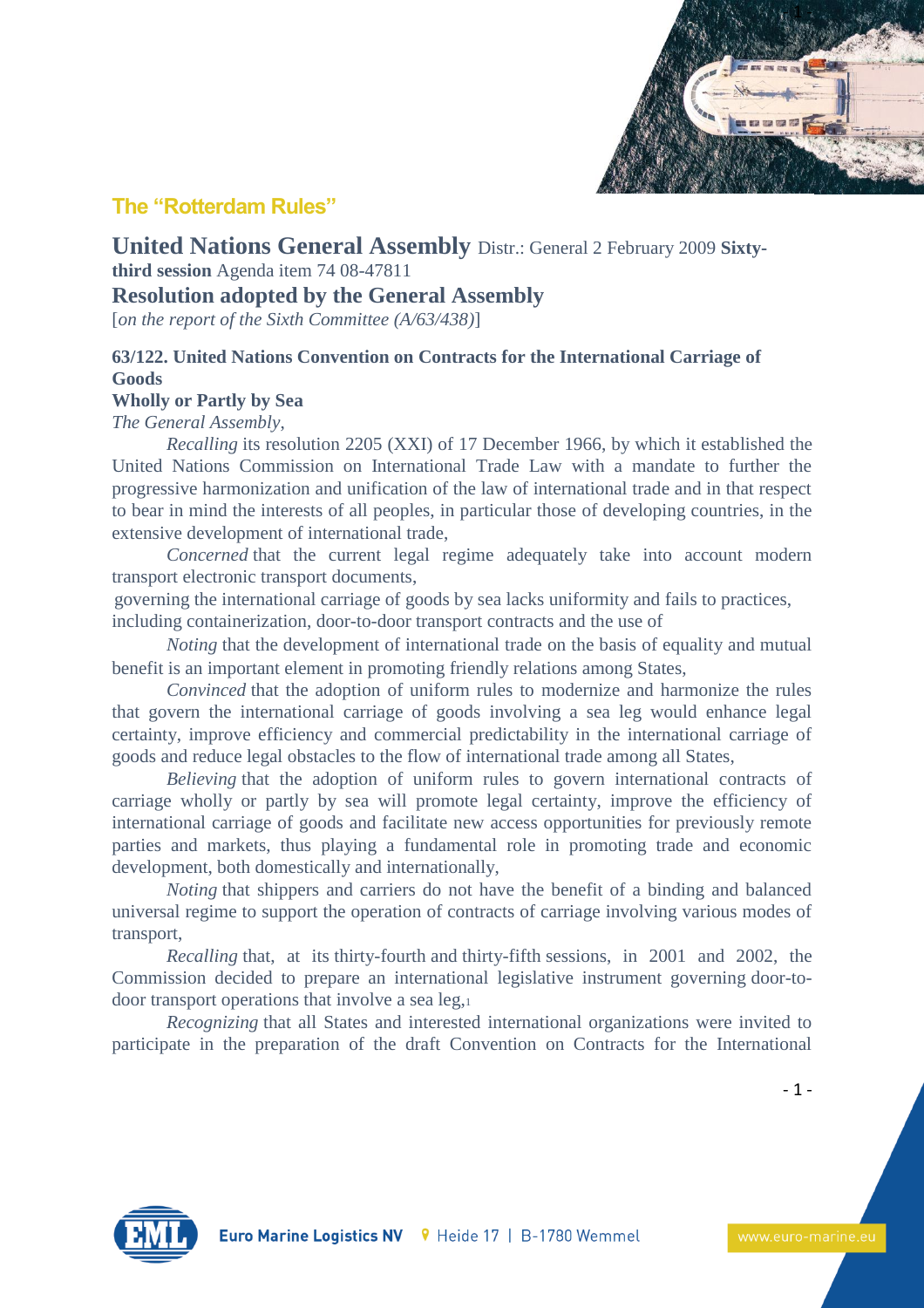

Carriage of Goods Wholly or Partly by Sea and in the forty-first session of the Commission, either as members or as observers, with a full opportunity to speak and make proposals,

*Noting with satisfaction* that the text of the draft Convention was circulated for comment to all States Members of the United Nations and intergovernmental organizations invited to attend the meetings of the Commission as observers, and that the comments received were before the Commission at its forty-first session,<sup>2</sup>

*Taking note with satisfaction* of the decision of the Commission at its fortyfirst session to submit the draft Convention to the General Assembly for its consideration,<sup>3</sup> *Taking note* of the draft Convention approved by the Commission,<sup>4</sup>

*Expressing its appreciation* to the Government of the Netherlands for its offer to host a signing ceremony for the Convention in Rotterdam,

- 1.*Commends* the United Nations Commission on International Trade Law for preparing the draft Convention on Contracts for the International Carriage of Goods Wholly or Partly by Sea;
- 2.*Adopts* the United Nations Convention on Contracts for the International Carriage of Goods Wholly or Partly by Sea, contained in the annex to the present resolution;
- 3.*Authorizes* a ceremony for the opening for signature to be held on 23 September 2009 in Rotterdam, the Netherlands, and recommends that the rules embodied in the Convention be

known as the "Rotterdam Rules";

4. *Calls upon* all Governments to consider becoming party to the Convention.

*67th plenary meeting 11 December 2008*

#### **Annex**

1

3

## **United Nations Convention on Contracts for the International Carriage of Goods Wholly or Partly by Sea**

*The States Parties to this Convention*,

*Reaffirming* their belief that international trade on the basis of equality and mutual benefit is an important element in promoting friendly relations among States,

*Official Records of the General Assembly, Fifty-sixth Session, Supplement No. 17* and corrigendum (A/56/17 and Corr.3), paras. 319–345; and ibid., *Fifty-seventh Session, Supplement No. 17* (A/57/17), paras. 210–224. 2

A/CN.9/658 and Add.1–14 and Add.14/Corr.1.

*Official Records of the General Assembly, Sixty-third Session, Supplement No. 17* and corrigendum (A/63/17 and Corr.1), para.298.

4 Ibid., annex I.

*Convinced* that the progressive harmonization and unification of international trade law, in reducing or removing legal obstacles to the flow of international trade, significantly contributes to universal economic cooperation among all States on a basis of equality, equity and common interest, and to the well-being of all peoples,

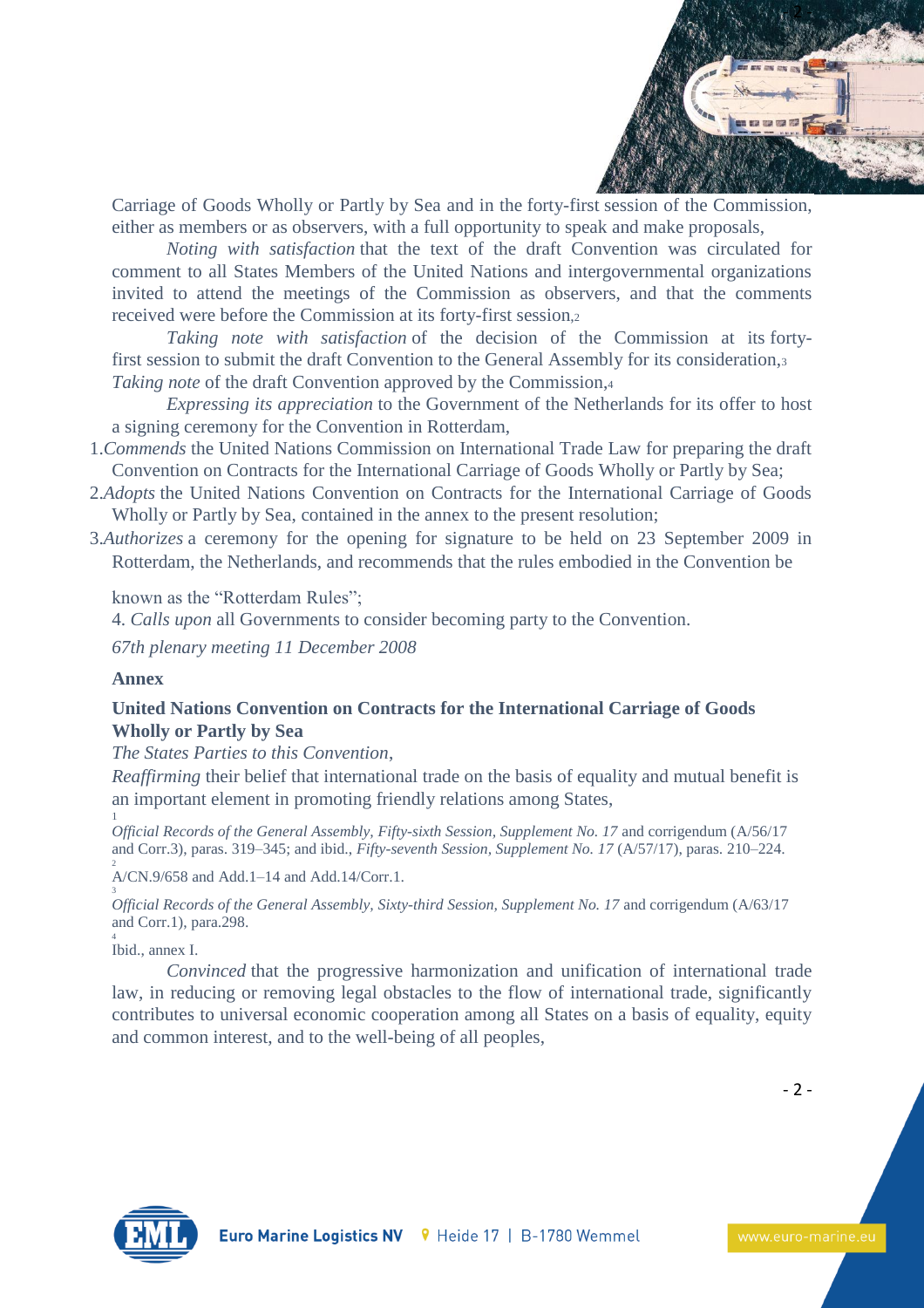

*Recognizing* the significant contribution of the International Convention for the Unification of Certain Rules of Law relating to Bills of Lading, signed in Brussels on 25 August 1924, and its Protocols, and of the United Nations Convention on the Carriage of Goods by Sea, signed in Hamburg on 31 March 1978, to the harmonization of the law governing the carriage of goods by sea,

*Mindful* of the technological and commercial developments that have taken place since the adoption of those conventions and of the need to consolidate and modernize them,

*Noting* that shippers and carriers do not have the benefit of a binding universal regime to support the operation of contracts of maritime carriage involving other modes of transport,

*Believing* that the adoption of uniform rules to govern international contracts of carriage wholly or partly by sea will promote legal certainty, improve the efficiency of international carriage of goods and facilitate new access opportunities for previously remote parties and markets, thus playing a fundamental role in promoting trade and economic development, both domestically and internationally,

*Have agreed* as follows: **Chapter 1 General provisions** *Article 1 Definitions*

For the purposes of this Convention:

- 1."Contract of carriage" means a contract in which a carrier, against the payment of freight, undertakes to carry goods from one place to another. The contract shall provide for carriage by sea and may provide for carriage by other modes of transport in addition to the sea carriage.
- 2."Volume contract" means a contract of carriage that provides for the carriage of a specified quantity of goods in a series of shipments during an agreed period of time. The specification of the quantity may include a minimum, a maximum or a certain range.
- 3."Liner transportation" means a transportation service that is offered to the public through publication or similar means and includes transportation by ships operating on a regular schedule between specified ports in accordance with publicly available timetables of sailing dates.

4."Non-liner transportation" means any transportation that is not liner transportation.

5."Carrier" means a person that enters into a contract of carriage with a shipper.

6.(*a*) "Performing party" means a person other than the carrier that performs or undertakes to perform any of the carrier's obligations under a contract of carriage with respect to the receipt, loading, handling, stowage, carriage, care, unloading or delivery of the goods, to the extent that such person acts, either directly or indirectly, at the carrier's request or under the carrier's supervision or control.

(*b*) "Performing party" does not include any person that is retained, directly or indirectly, by a shipper, by a documentary shipper, by the controlling party or by the consignee instead of by the carrier.



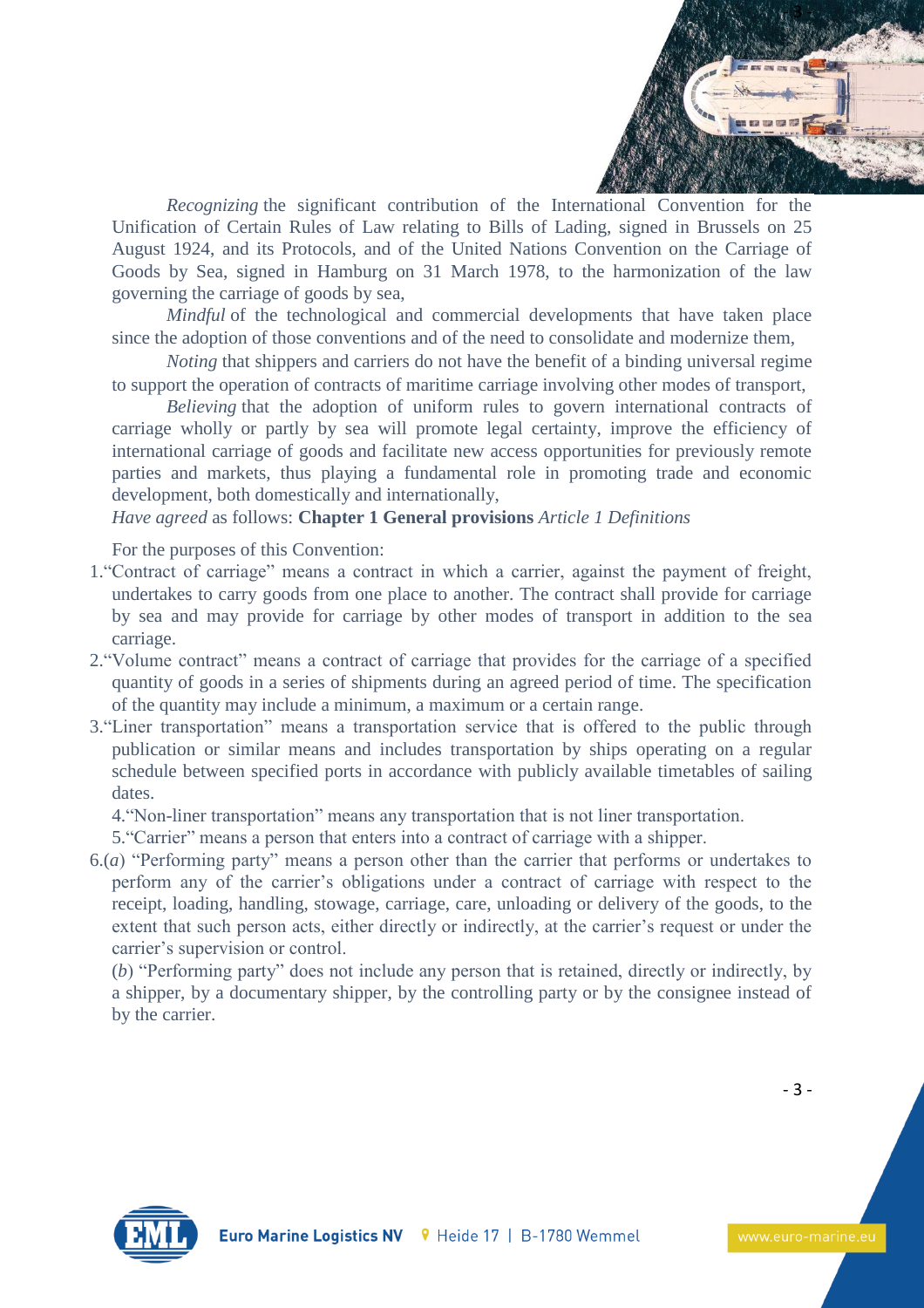

7. "Maritime performing party" means a performing party to the extent that it performs or undertakes to perform any of the carrier's obligations during the period between the arrival of

the goods at the port of loading of a ship and their departure from the port of discharge of a ship. An inland carrier is a maritime performing party only if it performs or undertakes to perform its services exclusively within a port area.

8."Shipper" means a person that enters into a contract of carriage with a carrier.

9."Documentary shipper" means a person, other than the shipper, that accepts to be named as "shipper" in the transport document or electronic transport record.

10."Holder" means:

(*a*) A person that is in possession of a negotiable transport document; and (i) if the document is an order document, is identified in it as the shipper or the consignee, or is the person to which the document is duly endorsed; or (ii) if the document is a blank endorsed order document or bearer document, is the bearer thereof; or

(*b*) The person to which a negotiable electronic transport record has been issued or transferred in accordance with the procedures referred to in article 9, paragraph 1.

- 11."Consignee" means a person entitled to delivery of the goods under a contract of carriage or a transport document or electronic transport record.
- 12."Right of control" of the goods means the right under the contract of carriage to give the carrier instructions in respect of the goods in accordance with chapter 10.
- 13."Controlling party" means the person that pursuant to article 51 is entitled to exercise the right of control.

14."Transport document" means a document issued under a contract of carriage by the carrier

that:

(*a*) Evidences the carrier's or a performing party's receipt of goods under a contract of carriage; and

(*b*) Evidences or contains a contract of carriage.

- 15."Negotiable transport document" means a transport document that indicates, by wording such as "to order" or "negotiable" or other appropriate wording recognized as having the same effect by the law applicable to the document, that the goods have been consigned to the order of the shipper, to the order of the consignee, or to bearer, and is not explicitly stated as being "non-negotiable" or "not negotiable".
- 16."Non-negotiable transport document" means a transport document that is not a negotiable transport document.
- 17."Electronic communication" means information generated, sent, received or stored by electronic, optical, digital or similar means with the result that the information communicated is accessible so as to be usable for subsequent reference.
- 18."Electronic transport record" means information in one or more messages issued by electronic communication under a contract of carriage by a carrier, including information logically associated with the electronic transport record by attachments or otherwise linked to

- 4 -

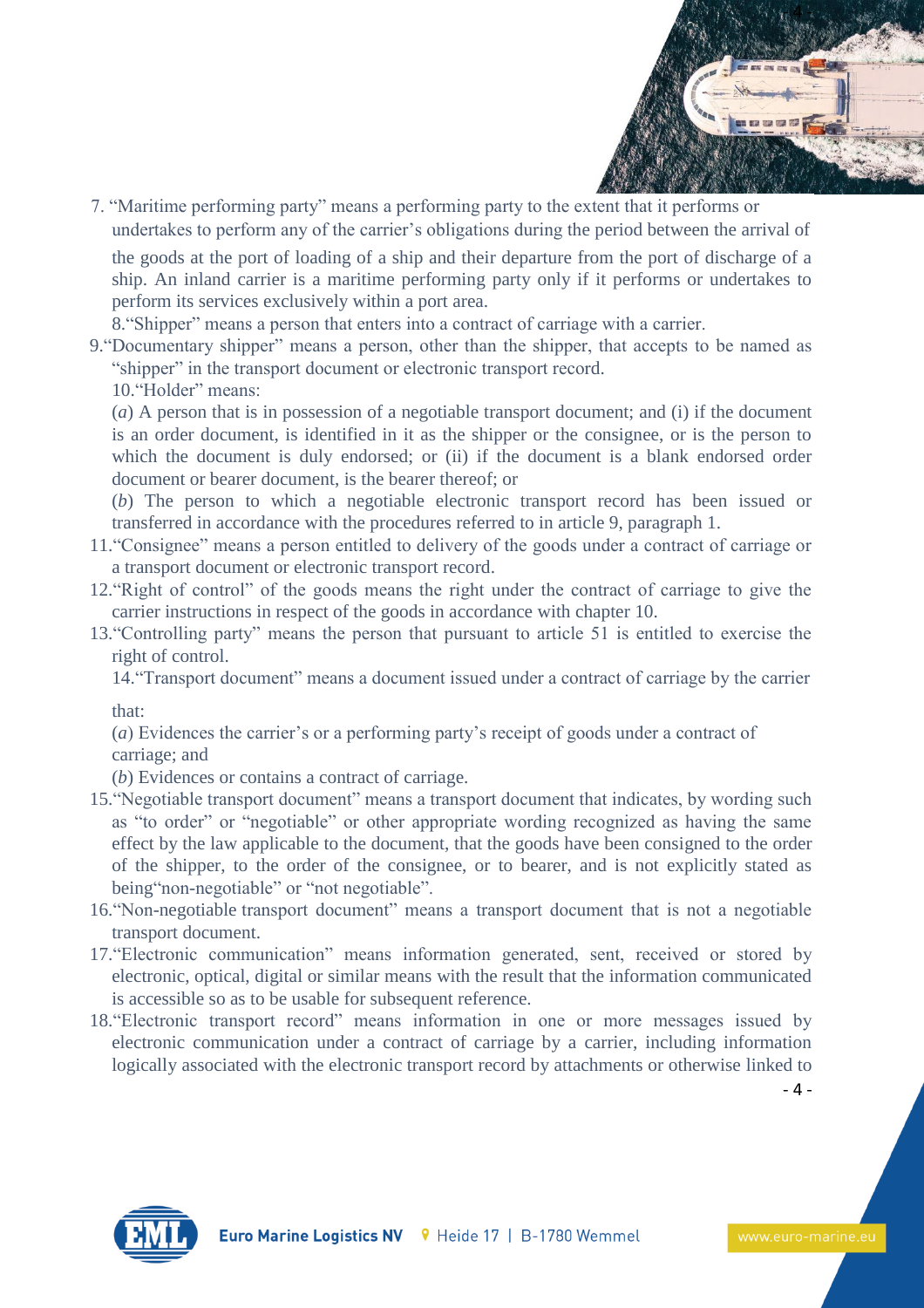

the electronic transport record contemporaneously with or subsequent to its issue by the carrier, so as to become part of the electronic transport record, that:

(*a*) Evidences the carrier's or a performing party's receipt of goods under a contract of carriage; and

(*b*) Evidences or contains a contract of carriage.

19. "Negotiable electronic transport record" means an electronic transport record:

(*a*) That indicates, by wording such as "to order", or "negotiable", or other appropriate wording recognized as having the same effect by the law applicable to the record, that the goods have been consigned to the order of the shipper or to the order of the consignee, and is not explicitly stated as being "non-negotiable" or "not negotiable"; and

(*b*) The use of which meets the requirements of article 9, paragraph 1.

- 20. "Non-negotiable electronic transport record" means an electronic transport record that is not a negotiable electronic transport record.
- 21.The "issuance" of a negotiable electronic transport record means the issuance of the record in accordance with procedures that ensure that the record is subject to exclusive control from its creation until it ceases to have any effect or validity.
- 22.The "transfer" of a negotiable electronic transport record means the transfer of exclusive control over the record.
- 23."Contract particulars" means any information relating to the contract of carriage or to the goods (including terms, notations, signatures and endorsements) that is in a transport document or an electronic transport record.
- 24."Goods" means the wares, merchandise, and articles of every kind whatsoever that a carrier undertakes to carry under a contract of carriage and includes the packing and any equipment and container not supplied by or on behalf of the carrier.

25."Ship" means any vessel used to carry goods by sea.

26."Container" means any type of container, transportable tank or flat, swapbody, or any similar unit load used to consolidate goods, and any equipment ancillary to such unit load. 27."Vehicle" means a road or railroad cargo vehicle.

28. "Freight" means the remuneration payable to the carrier for the carriage of goods under a contract of carriage.

- 29."Domicile" means (*a*) a place where a company or other legal person or association of natural or legal persons has its (i) statutory seat or place of incorporation or central registered office, whichever is applicable, (ii) central administration or (iii) principal place of business, and (*b*) the habitual residence of a natural person.
- 30."Competent court" means a court in a Contracting State that, according to the rules on the internal allocation of jurisdiction among the courts of that State, may exercise jurisdiction over the dispute.



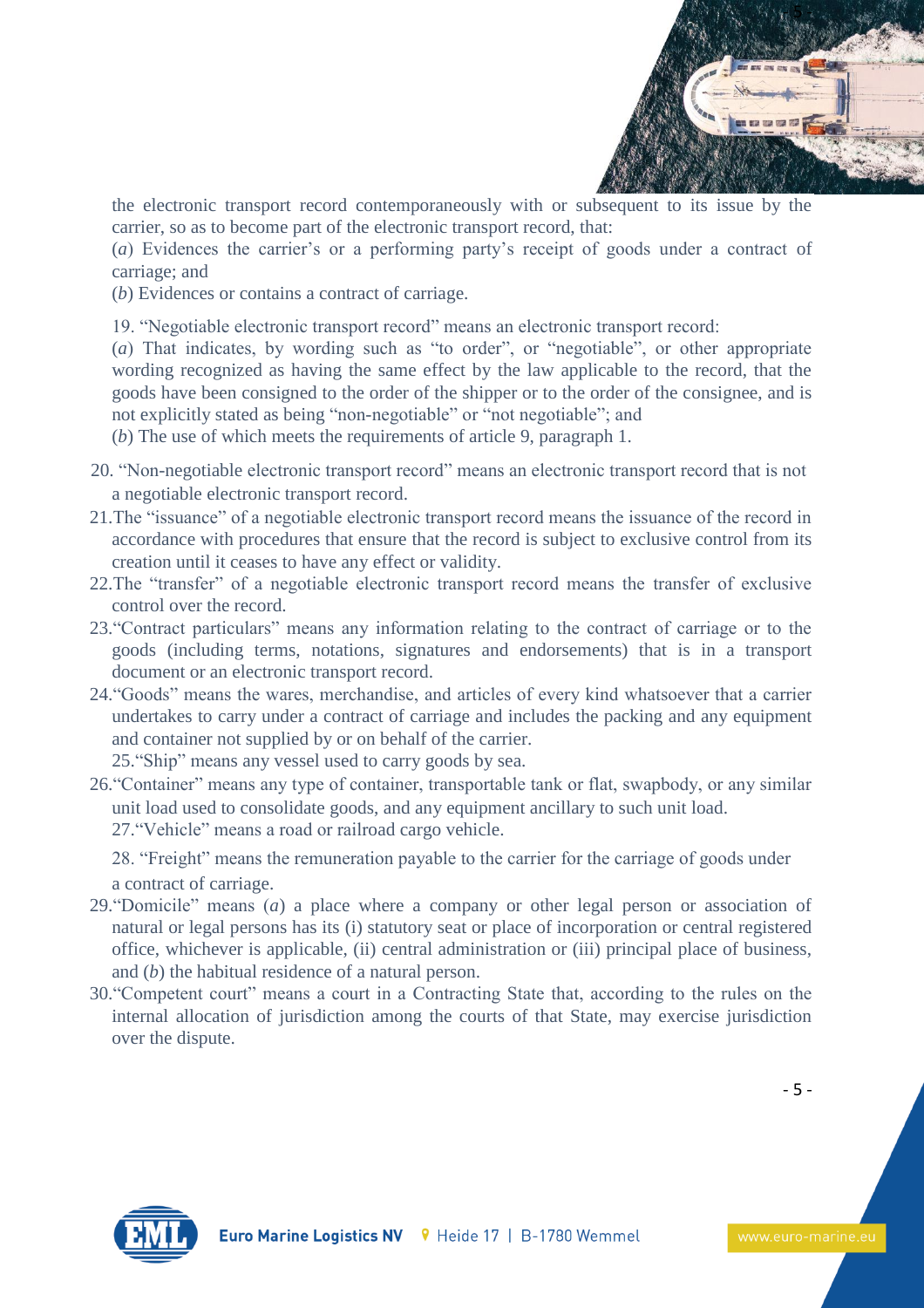

## *Article 2 Interpretation of this Convention*

In the interpretation of this Convention, regard is to be had to its international character and to the need to promote uniformity in its application and the observance of good faith in international trade.

## *Article 3 Form requirements*

The notices, confirmation, consent, agreement, declaration and other communications referred to in articles 19, paragraph 2; 23, paragraphs 1 to 4; 36, subparagraphs 1 (*b*), (*c*) and (*d*); 40, subparagraph 4 (*b*); 44; 48, paragraph 3; 51, subparagraph 1 (*b*); 59, paragraph 1; 63; 66; 67, paragraph 2; 75, paragraph 4; and 80, paragraphs 2 and 5, shall be in writing. Electronic communications may be used for these purposes, provided that the use of such means is with the consent of the person by which it is communicated and of the person to which it is communicated.

#### *Article 4 Applicability of defenses and limits of liability*

- 1.Any provision of this Convention that may provide a defense for, or limit the liability of, the carrier applies in any judicial or arbitral proceeding, whether founded in contract, in tort, or otherwise, that is instituted in respect of loss of, damage to, or delay in delivery of goods covered by a contract of carriage or for the breach of any other obligation under this Convention against:
	- (*a*) The carrier or a maritime performing party;
	- (*b*) The master, crew or any other person that performs services on board the ship; or (*c*)

Employees of the carrier or a maritime performing party.

2. Any provision of this Convention that may provide a defense for the shipper or the documentary shipper applies in any judicial or arbitral proceeding, whether founded in contract, in tort, or otherwise, that is instituted against the shipper, the documentary shipper, or their subcontractors, agents or employees.

#### **Chapter 2 Scope of application**

*Article 5 General scope of application*

- 1.Subject to article 6, this Convention applies to contracts of carriage in which the place of receipt and the place of delivery are in different States, and the port of loading of a sea carriage and the port of discharge of the same sea carriage are in different States, if, according to the contract of carriage, any one of the following places is located in a Contracting State:
	- (*a*) The place of receipt; (*b*) The port of loading;
	- (*c*) The place of delivery; or
	- (*d*) The port of discharge.

- 6 -

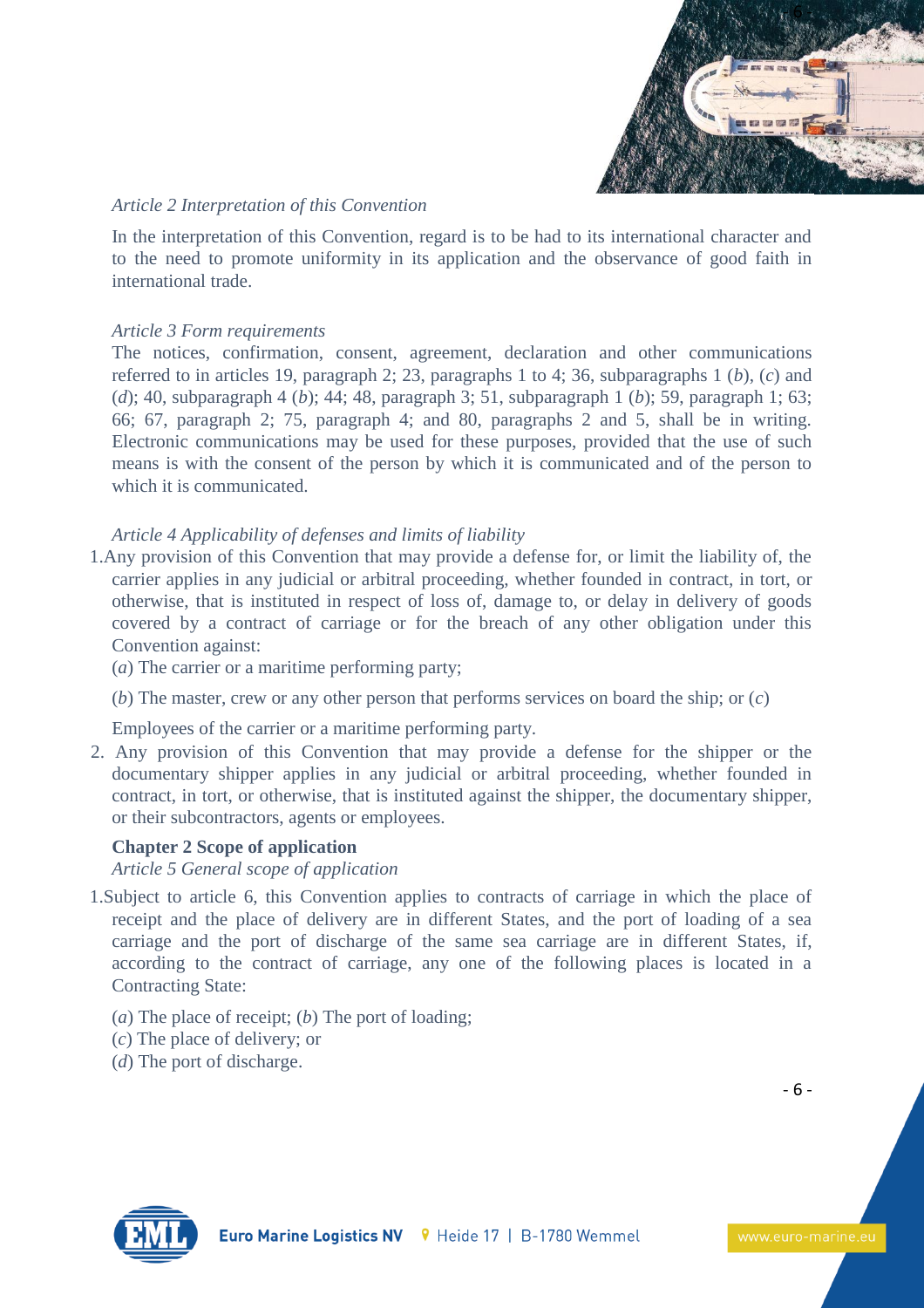

2.This Convention applies without regard to the nationality of the vessel, the carrier, the performing parties, the shipper, the consignee, or any other interested parties.

*Article 6 Specific exclusions*

1.This Convention does not apply to the following contracts in liner transportation:

(a)Charter parties; and

(b)Other contracts for the use of a ship or of any space thereon.

2.This Convention does not apply to contracts of carriage in non-liner transportation except when:

- *(a)*There is no charter party or other contract between the parties for the use of a ship or of any space thereon;
	- and

(*b*) A transport document or an electronic transport record is issued.

*Article 7 Application to certain parties*

Notwithstanding article 6, this Convention applies as between the carrier and the consignee, controlling party or holder that is not an original party to the charter party or other contract of carriage excluded from the application of this Convention. However, this Convention does not apply as between the original parties to a contract of carriage excluded pursuant to article 6.

## **Chapter 3 Electronic transport records**

*Article 8 Use and effect of electronic transport records*

Subject to the requirements set out in this Convention:

(*a*) Anything that is to be in or on a transport document under this Convention may be recorded in an electronic transport record, provided the issuance and subsequent use of an electronic transport record is with the consent of the carrier and the shipper; and

(*b*) The issuance, exclusive control, or transfer of an electronic transport record has the same effect as the issuance, possession, or transfer of a transport document.

*Article 9 Procedures for use of negotiable electronic transport records*

1. The use of a negotiable electronic transport record shall be subject to procedures that provide for:

(*a*) The method for the issuance and the transfer of that record to an intended holder; (*b*) An

assurance that the negotiable electronic transport record retains its integrity; (*c*) The manner

in which the holder is able to demonstrate that it is the holder; and

(*d*) The manner of providing confirmation that delivery to the holder has been effected, or that, pursuant to articles 10, paragraph 2, or 47, subparagraphs 1 (*a*) (ii) and (*c*), the electronic transport record has ceased to have any effect or validity.



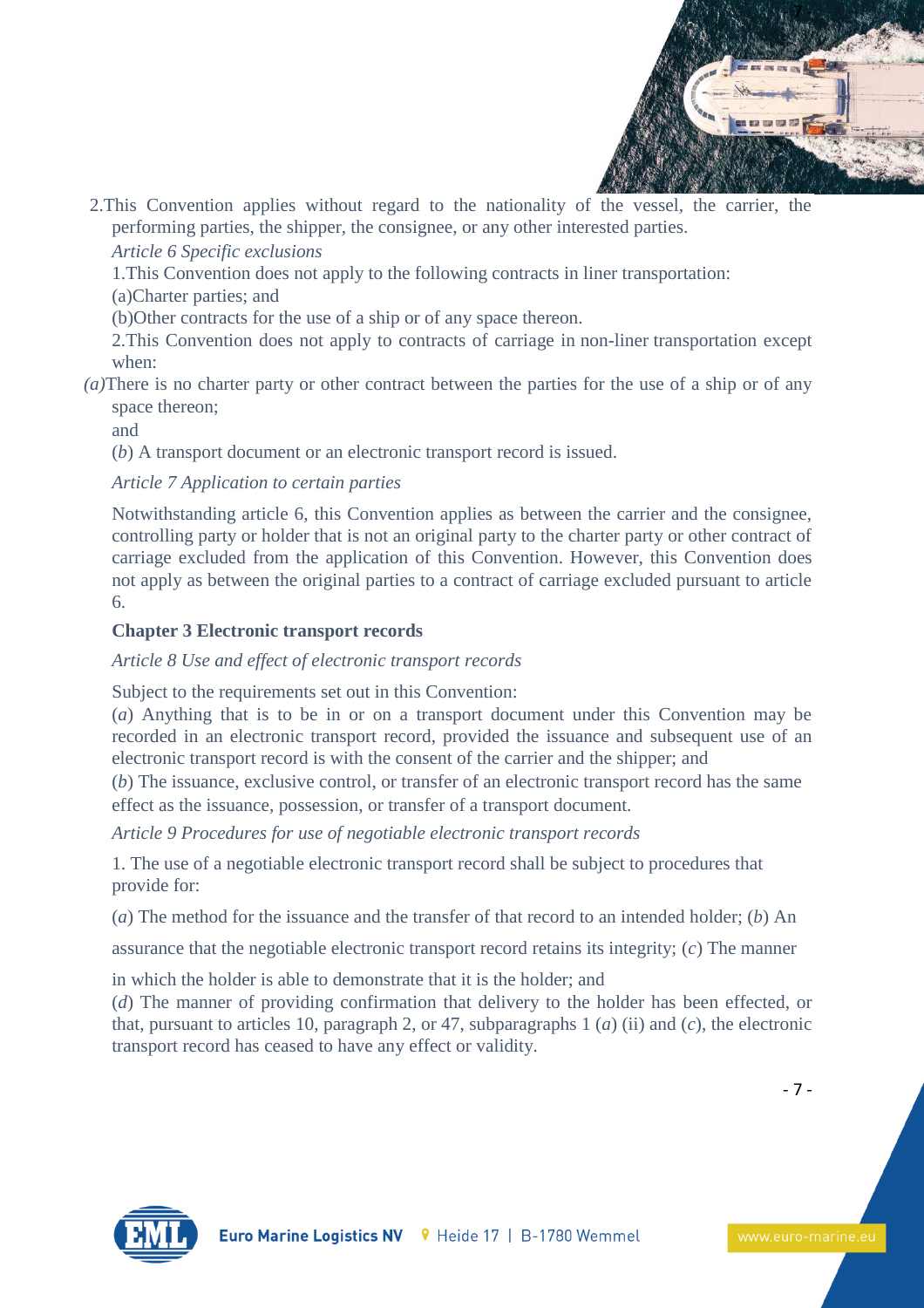

2. The procedures in paragraph 1 of this article shall be referred to in the contract particulars and be readily ascertainable.

*Article 10 Replacement of negotiable transport document or negotiable electronic transport record*

1. If a negotiable transport document has been issued and the carrier and the holder agree to replace that document by a negotiable electronic transport record:

(*a*) The holder shall surrender the negotiable transport document, or all of them if more than one has been issued, to the carrier;

(*b*) The carrier shall issue to the holder a negotiable electronic transport record that includes a statement that it replaces the negotiable transport document; and

(*c*) The negotiable transport document ceases thereafter to have any effect or validity.

2. If a negotiable electronic transport record has been issued and the carrier and the holder agree to replace that electronic transport record by a negotiable transport document:

(*a*) The carrier shall issue to the holder, in place of the electronic transport record, a negotiable transport document that includes a statement that it replaces the negotiable electronic transport record; and

(*b*) The electronic transport record ceases thereafter to have any effect or validity.

## **Chapter 4 Obligations of the carrier**

*Article 11 Carriage and delivery of the goods*

The carrier shall, subject to this Convention and in accordance with the terms of the contract of carriage, carry the goods to the place of destination and deliver them to the consignee.

*Article 12 Period of responsibility of the carrier*

1.The period of responsibility of the carrier for the goods under this Convention begins when the carrier or a performing party receives the goods for carriage and ends when the goods are delivered.

2.(*a*) If the law or regulations of the place of receipt require the goods to be handed over to an authority or other third party from which the carrier may collect them, the period of responsibility of the carrier begins when the carrier collects the goods from the authority or other third party.

(*b*) If the law or regulations of the place of delivery require the carrier to hand over the goods to an authority or other third party from which the consignee may collect them, the period of responsibility of the carrier ends when the carrier hands the goods over to the authority or other third party.

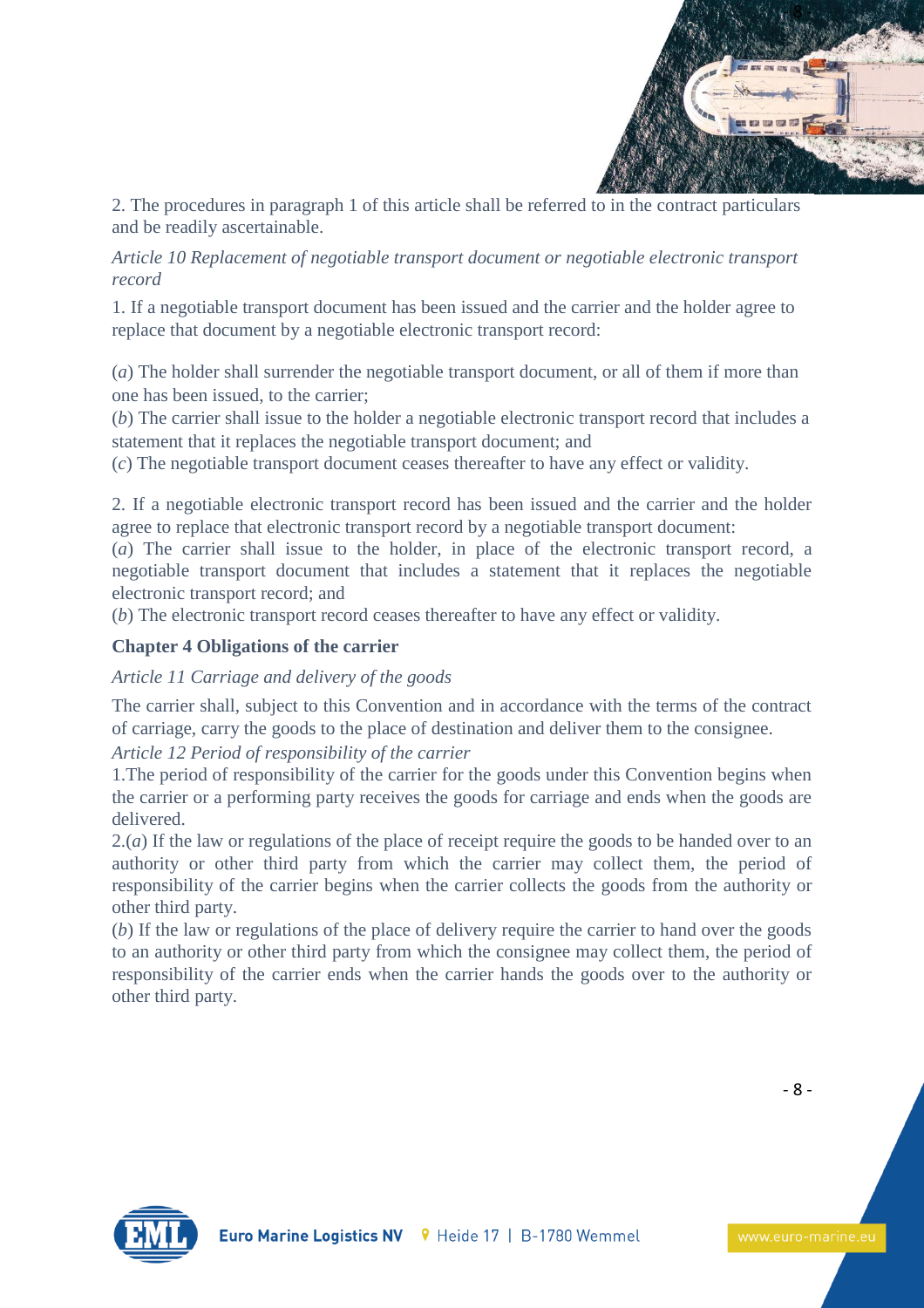

3. For the purpose of determining the carrier's period of responsibility, the parties may agree on the time and location of receipt and delivery of the goods, but a provision in a contract of carriage is void to the extent that it provides that:

(*a*) The time of receipt of the goods is subsequent to the beginning of their initial loading under the contract of carriage; or

(*b*) The time of delivery of the goods is prior to the completion of their final unloading under the contract of carriage.

## *Article 13 Specific obligations*

1.The carrier shall during the period of its responsibility as defined in article 12, and subject to article 26, properly and carefully receive, load, handle, stow, carry, keep, care for, unload and deliver the goods.

2.Notwithstanding paragraph 1 of this article, and without prejudice to the other provisions in chapter 4 and to chapters 5 to 7, the carrier and the shipper may agree that the loading, handling, stowing or unloading of the goods is to be performed by the shipper, the documentary shipper or the consignee. Such an agreement shall be referred to in the contract particulars.

## *Article 14 Specific obligations applicable to the voyage by sea*

The carrier is bound before, at the beginning of, and during the voyage by sea to exercise due

diligence to:

(*a*) Make and keep the ship seaworthy;

(*b*) Properly crew, equip and supply the ship and keep the ship so crewed, equipped and supplied throughout the voyage; and

(*c*) Make and keep the holds and all other parts of the ship in which the goods are carried, and

any containers supplied by the carrier in or upon which the goods are carried, fit and safe for their reception, carriage and preservation.

*Article 15 Goods that may become a danger*

Notwithstanding articles 11 and 13, the carrier or a performing party may decline to receive or to load, and may take such other measures as are reasonable, including unloading, destroying, or rendering goods harmless, if the goods are, or reasonably appear likely to become during the carrier's period of responsibility, an actual danger to persons, property or the environment.

*Article 16 Sacrifice of the goods during the voyage by sea*

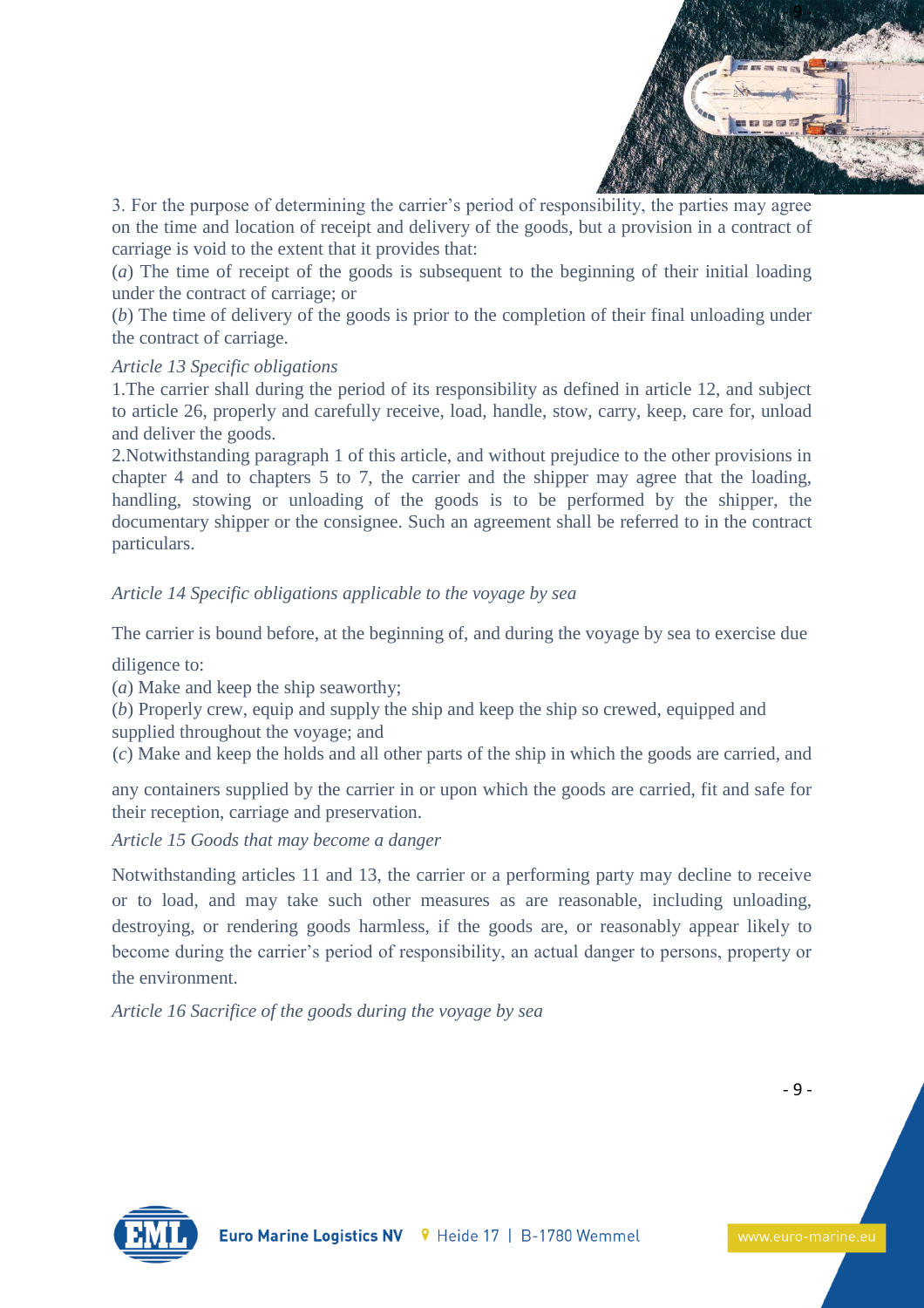

Notwithstanding articles 11, 13, and 14, the carrier or a performing party may sacrifice goods at sea when the sacrifice is reasonably made for the common safety or for the purpose of preserving from peril human life or other property involved in the common adventure.

## **Chapter 5 Liability of the carrier for loss, damage or delay**

## *Article 17 Basis of liability*

1.The carrier is liable for loss of or damage to the goods, as well as for delay in delivery, if the claimant proves that the loss, damage, or delay, or the event or circumstance that caused or contributed to it took place during the period of the carrier's responsibility as defined in chapter

2.The carrier is relieved of all or part of its liability pursuant to paragraph 1 of this article if it proves that the cause or one of the causes of the loss, damage, or delay is not attributable to its fault or to the fault of any person referred to in article 18.

3.The carrier is also relieved of all or part of its liability pursuant to paragraph 1 of this article if, alternatively to proving the absence of fault as provided in paragraph 2 of this article, it proves that one or more of the following events or circumstances caused or contributed to the loss, damage, or delay:

(*a*) Act of God;

(*b*) Perils, dangers, and accidents of the sea or other navigable waters;

(*c*) War, hostilities, armed conflict, piracy, terrorism, riots, and civil commotions;

(*d*) Quarantine restrictions; interference by or impediments created by governments, public authorities, rulers, or people including detention, arrest, or seizure not attributable to the carrier or any person referred to in article 18;

(*e*) Strikes, lockouts, stoppages, or restraints of labour; (*f*) Fire on the ship; (*g*) Latent defects

not discoverable by due diligence;

(*h*) Act or omission of the shipper, the documentary shipper, the controlling party, or any other person for whose acts the shipper or the documentary shipper is liable pursuant to article 33 or 34;

(*i*) Loading, handling, stowing, or unloading of the goods performed pursuant to an agreement in accordance with article 13, paragraph 2, unless the carrier or a performing party performs such activity on behalf of the shipper, the documentary shipper or the consignee;

(*j*) Wastage in bulk or weight or any other loss or damage arising from inherent defect, quality, or vice of the goods;

(*k*) Insufficiency or defective condition of packing or marking not performed by or on behalf

of the carrier; (*l*) Saving or attempting to save life at sea;

(*m*) Reasonable measures to save or attempt to save property at sea;



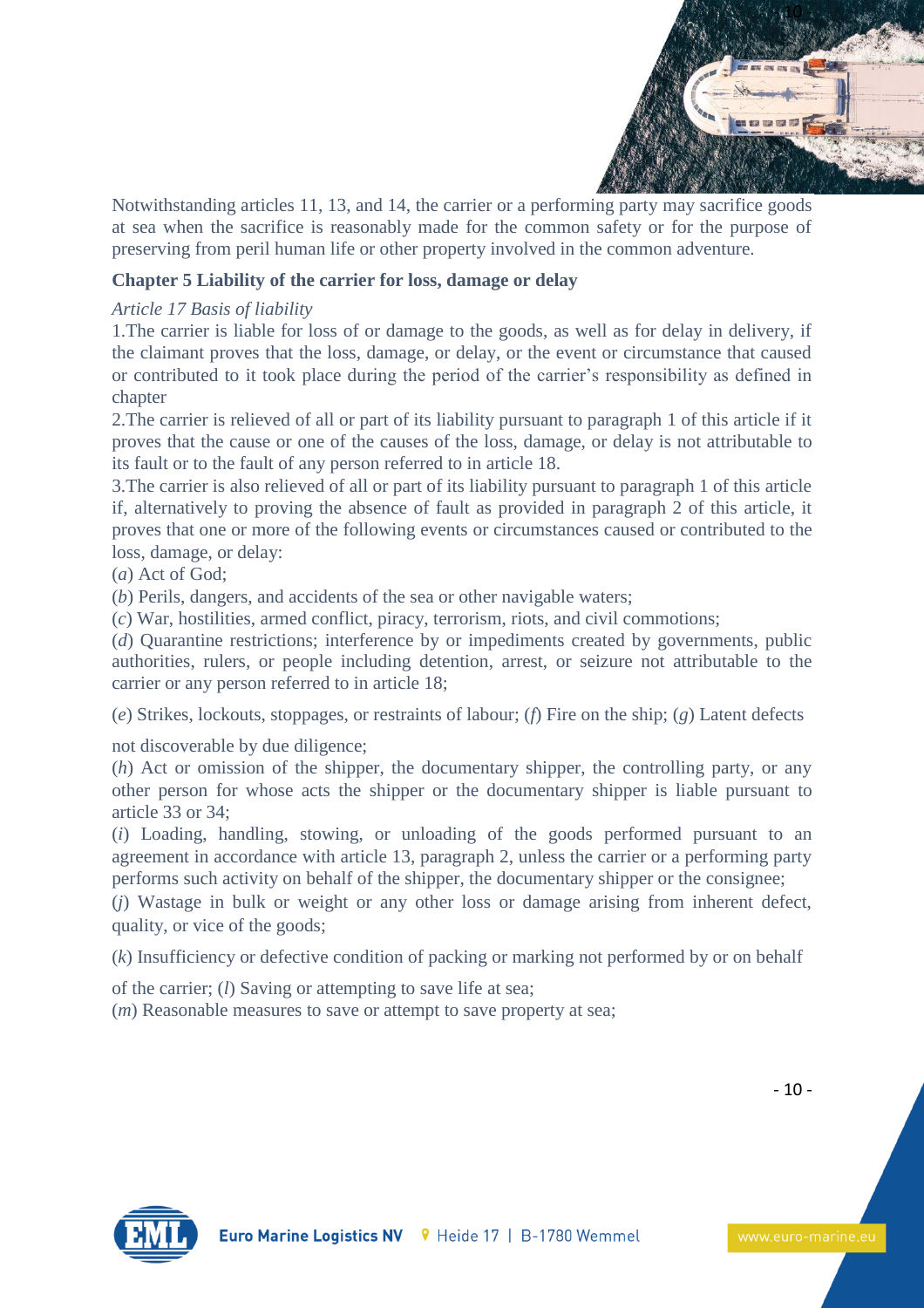

(*n*) Reasonable measures to avoid or attempt to avoid damage to the environment; or (*o*) Acts

of the carrier in pursuance of the powers conferred by articles 15 and 16.

4. Notwithstanding paragraph 3 of this article, the carrier is liable for all or part of the loss, damage, or delay:

(*a*) If the claimant proves that the fault of the carrier or of a person referred to in article 18

caused or contributed to the event or circumstance on which the carrier relies; or

(*b*) If the claimant proves that an event or circumstance not listed in paragraph 3 of this article contributed to the loss, damage, or delay, and the carrier cannot prove that this event or circumstance is not attributable to its fault or to the fault of any person referred to in article 18.

5. The carrier is also liable, notwithstanding paragraph 3 of this article, for all or part of the loss, damage, or delay if:

(*a*) The claimant proves that the loss, damage, or delay was or was probably caused by or contributed to by (i) the unseaworthiness of the ship; (ii) the improper crewing, equipping, and supplying of the ship; or (iii) the fact that the holds or other parts of the ship in which the goods are carried, or any containers supplied by the carrier in or upon which the goods are carried, were not fit and safe for reception, carriage, and preservation of the goods; and

(*b*) The carrier is unable to prove either that: (i) none of the events or circumstances referred to

in subparagraph

5 (*a*) of this article caused the loss, damage, or delay; or (ii) it complied with its obligation to exercise due diligence pursuant to article 14.

6. When the carrier is relieved of part of its liability pursuant to this article, the carrier is liable only for that part of the loss, damage or delay that is attributable to the event or circumstance for which it is liable pursuant to this article.

*Article 18 Liability of the carrier for other persons*

The carrier is liable for the breach of its obligations under this Convention caused by the acts

or omissions of: (*a*) Any performing party;

(*b*) The master or crew of the ship;

(*c*) Employees of the carrier or a performing party; or

(*d*) Any other person that performs or undertakes to perform any of the carrier's obligations under the contract of carriage, to the extent that the person acts, either directly or indirectly, at the carrier's request or under the carrier's supervision or control.

## *Article 19 Liability of maritime performing parties*

1. A maritime performing party is subject to the obligations and liabilities imposed on the carrier under this

- 11 -

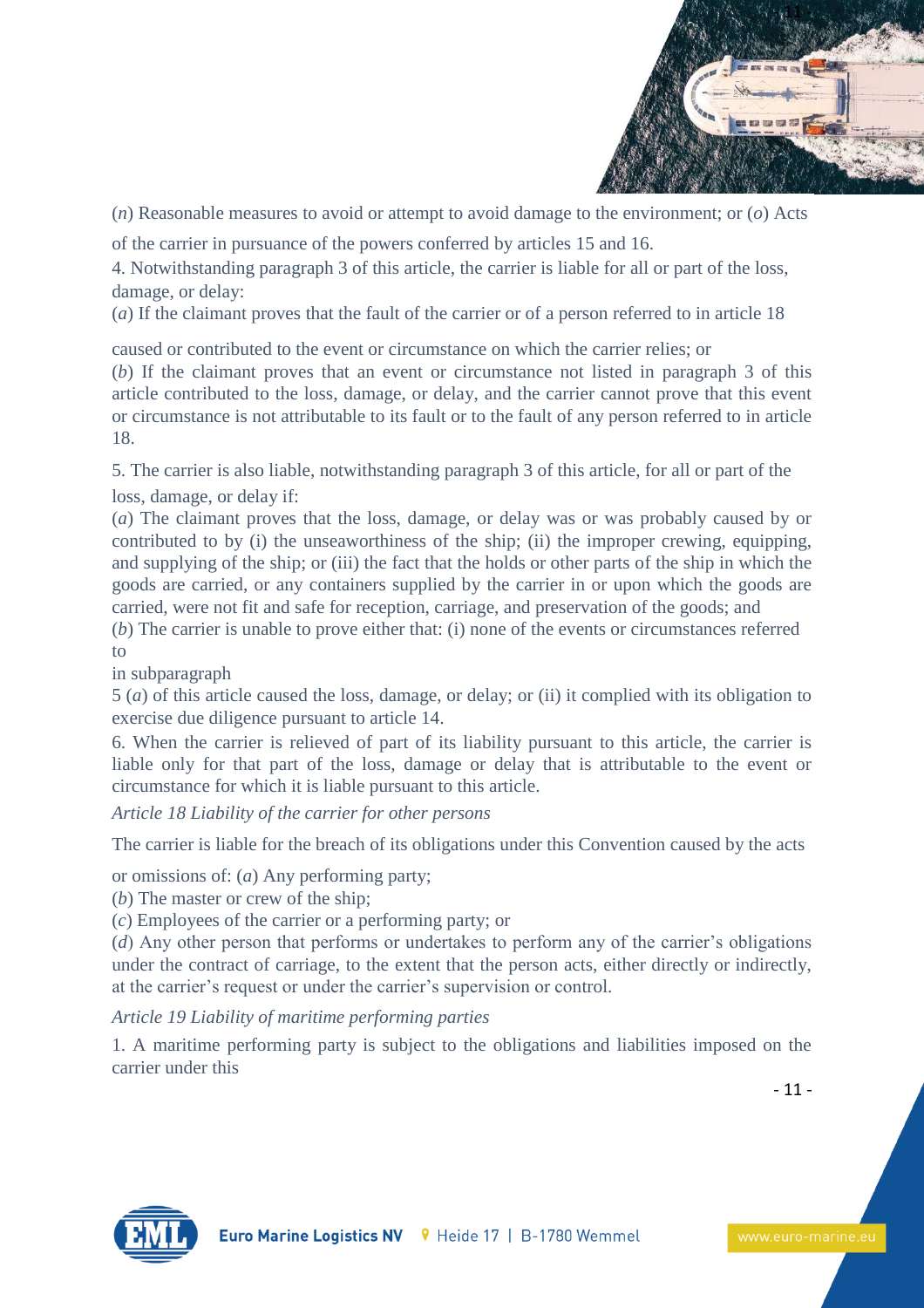

Convention and is entitled to the carrier's defenses and limits of liability as provided for in this Convention if:

(*a*) The maritime performing party received the goods for carriage in a Contracting State, or delivered them in a

Contracting State, or performed its activities with respect to the goods in a port in a Contracting State; and

(*b*) The occurrence that caused the loss, damage or delay took place: (i) during the period between the arrival of the goods at the port of loading of the ship and their departure from the port of discharge from the ship; (ii) while the maritime performing party had custody of the goods; or (iii) at any other time to the extent that it was participating in the performance of any of the activities contemplated by the contract of carriage.

2.If the carrier agrees to assume obligations other than those imposed on the carrier under this Convention, or agrees that the limits of its liability are higher than the limits specified under this Convention, a maritime performing party is not bound by this agreement unless it expressly agrees to accept such obligations or such higher limits.

3.A maritime performing party is liable for the breach of its obligations under this Convention caused by the acts or omissions of any person to which it has entrusted the performance of any of the carrier's obligations under the contract of carriage under the conditions set out in paragraph 1 of this article.

4.Nothing in this Convention imposes liability on the master or crew of the ship or on an employee of the carrier or of a maritime performing party.

*Article 20 Joint and several liability*

1. If the carrier and one or more maritime performing parties are liable for the loss of, damage

to, or delay in delivery of the goods, their liability is joint and several but only up to the limits provided for under this Convention.

2. Without prejudice to article 61, the aggregate liability of all such persons shall not exceed the overall limits of liability under this Convention.

## *Article 21 Delay*

Delay in delivery occurs when the goods are not delivered at the place of destination provided for in the contract of carriage within the time agreed.

## *Article 22 Calculation of compensation*

1. Subject to article 59, the compensation payable by the carrier for loss of or damage to the goods is calculated by reference to the value of such goods at the place and time of delivery established in accordance with article 43.

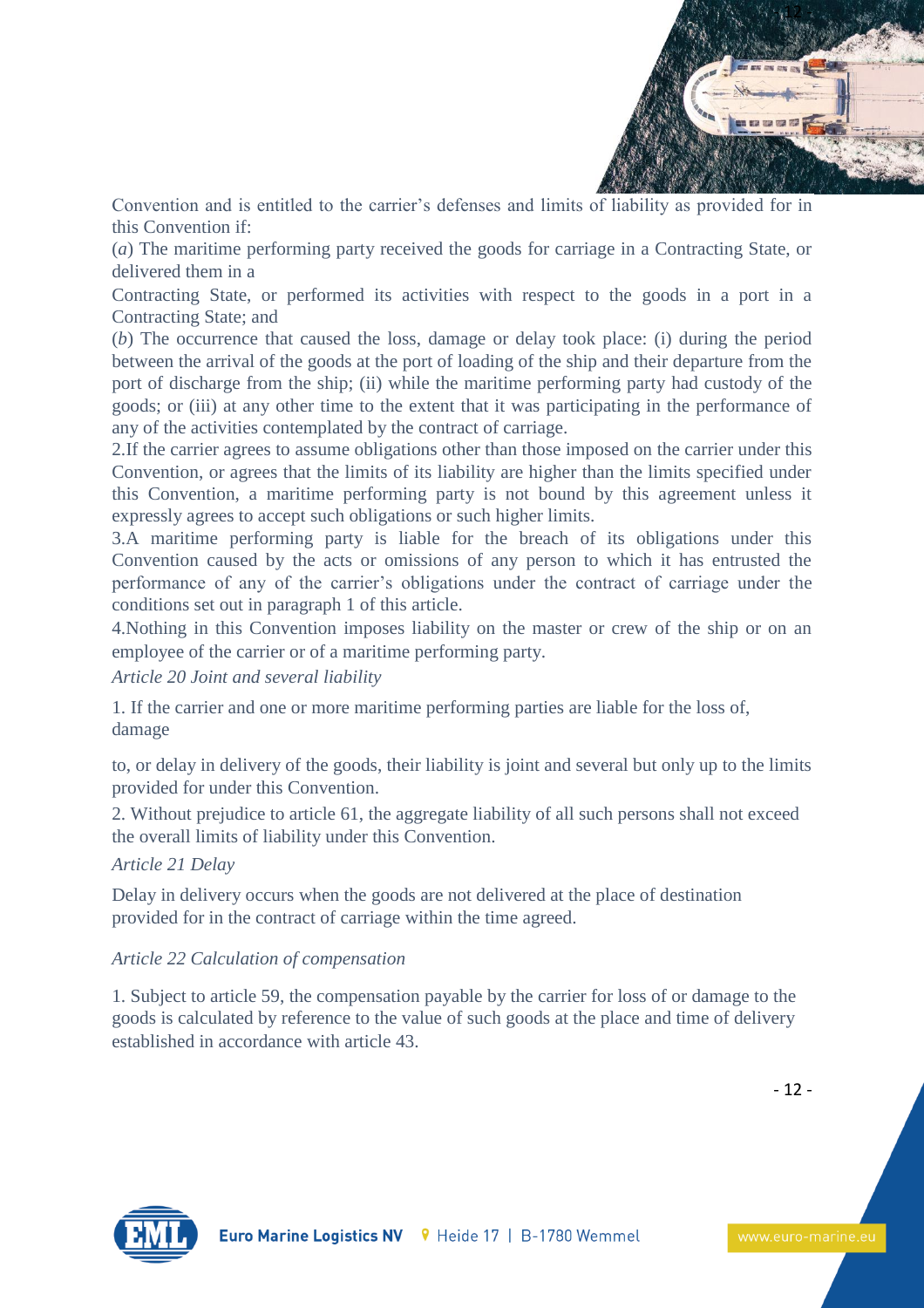

2.The value of the goods is fixed according to the commodity exchange price or, if there is no such price, according to their market price or, if there is no commodity exchange price or market price, by reference to the normal value of the goods of the same kind and quality at the place of delivery.

3.In case of loss of or damage to the goods, the carrier is not liable for payment of any compensation beyond what is provided for in paragraphs 1 and 2 of this article except when the carrier and the shipper have agreed to calculate compensation in a different manner within the limits of chapter 16.

## *Article 23 Notice in case of loss, damage or delay*

1.The carrier is presumed, in absence of proof to the contrary, to have delivered the goods according to their description in the contract particulars unless notice of loss of or damage to the goods, indicating the general nature of such loss or damage, was given to the carrier or the performing party that delivered the goods before or at the time of the delivery, or, if the loss or damage is not apparent, within seven working days at the place of delivery after the delivery of the goods.

2.Failure to provide the notice referred to in this article to the carrier or the performing party shall not affect the right to claim compensation for loss of or damage to the goods under this Convention, nor shall it affect the allocation of the burden of proof set out in article 17.

3.The notice referred to in this article is not required in respect of loss or damage that is ascertained in a joint inspection of the goods by the person to which they have been delivered and the carrier or the maritime performing party against which liability is being asserted.

4.No compensation in respect of delay is payable unless notice of loss due to delay was given to the carrier within twenty-one consecutive days of delivery of the goods.

5.When the notice referred to in this article is given to the performing party that delivered the goods, it has the same effect as if that notice was given to the carrier, and notice given to the carrier has the same effect as a notice given to a maritime performing party.

6.In the case of any actual or apprehended loss or damage, the parties to the dispute shall give all reasonable facilities to each other for inspecting and tallying the goods and shall provide access to records and documents relevant to the carriage of the goods.

## **Chapter 6 Additional provisions relating to particular stages of carriage**

## *Article 24 Deviation*

When pursuant to applicable law a deviation constitutes a breach of the carrier's obligations, such deviation of itself shall not deprive the carrier or a maritime performing party of any defense or limitation of this Convention, except to the extent provided in article 61.

## *Article 25 Deck cargo on ships*

1. Goods may be carried on the deck of a ship only if: (*a*) Such carriage is required by law;

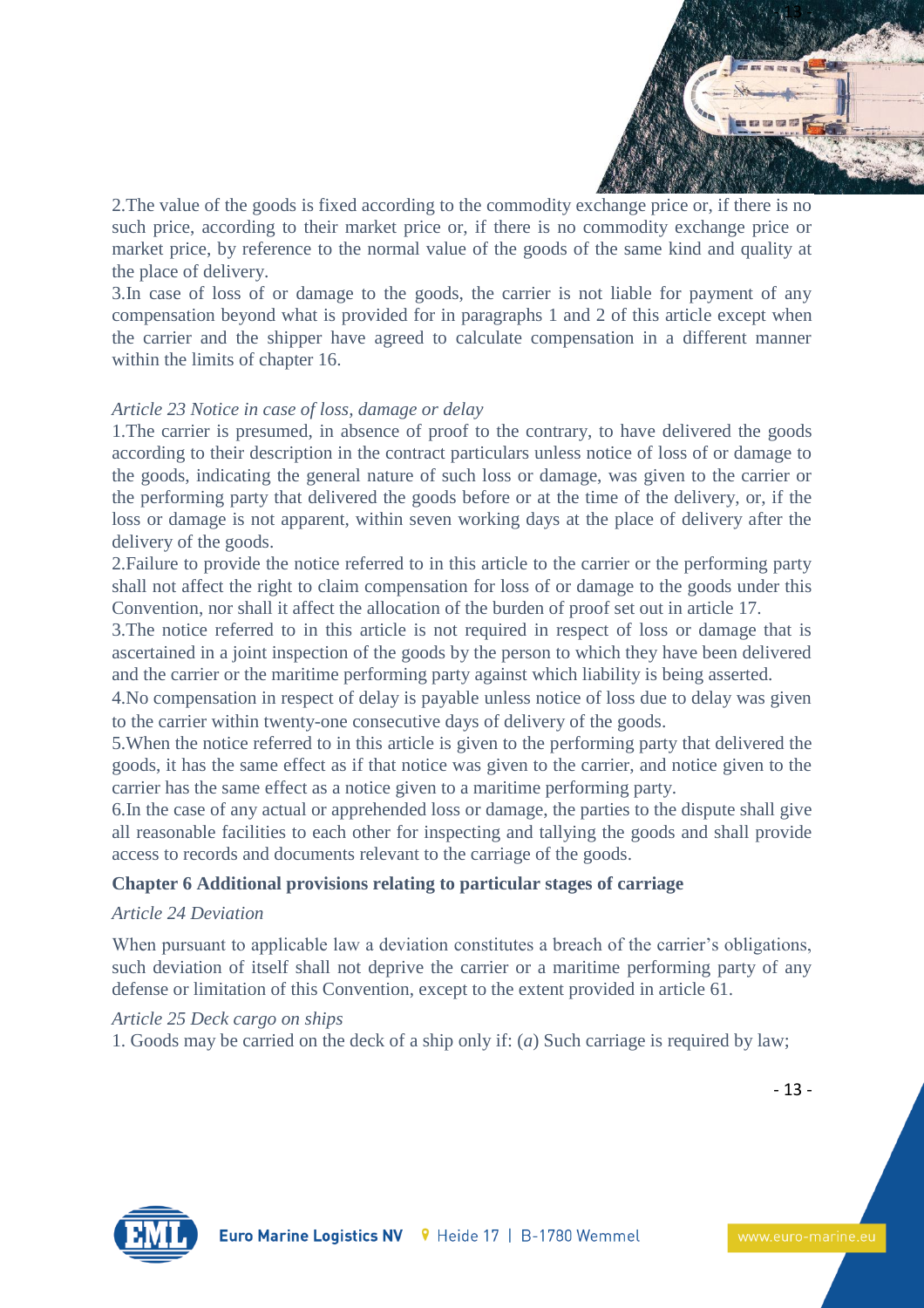

(*b*) They are carried in or on containers or vehicles that are fit for deck carriage, and the decks are specially fitted to carry such containers or vehicles; or

(*c*) The carriage on deck is in accordance with the contract of carriage, or the customs, usages

## or practices of the trade in question.

2.The provisions of this Convention relating to the liability of the carrier apply to the loss of, damage to or delay in the delivery of goods carried on deck pursuant to paragraph 1 of this article, but the carrier is not liable for loss of or damage to such goods, or delay in their delivery, caused by the special risks involved in their carriage on deck when the goods are carried in accordance with subparagraphs 1 (*a*) or (*c*) of this article.

3.If the goods have been carried on deck in cases other than those permitted pursuant to paragraph 1 of this article, the carrier is liable for loss of or damage to the goods or delay in their delivery that is exclusively caused by their carriage on deck, and is not entitled to the defenses provided for in article 17.

4.The carrier is not entitled to invoke subparagraph 1 (*c*) of this article against a third party that has acquired a negotiable transport document or a negotiable electronic transport record in good faith, unless the contract particulars state that the goods may be carried on deck.

5.If the carrier and shipper expressly agreed that the goods would be carried under deck, the carrier is not entitled to the benefit of the limitation of liability for any loss of, damage to or delay in the delivery of the goods to the extent that such loss, damage, or delay resulted from their carriage on deck.

## *Article 26 Carriage preceding or subsequent to sea carriage*

When loss of or damage to goods, or an event or circumstance causing a delay in their delivery, occurs during the carrier's period of responsibility but solely before their loading onto the ship or solely after their discharge from the ship, the provisions of this Convention do not prevail over those provisions of another international instrument that, at the time of such loss, damage or event or circumstance causing delay:

(*a*) Pursuant to the provisions of such international instrument would have applied to all or any of the carrier's activities if the shipper had made a separate and direct contract with the carrier in respect of the particular stage of carriage where the loss of, or damage to goods, or an event or circumstance causing delay in their delivery occurred;

(*b*) Specifically provide for the carrier's liability, limitation of liability, or time for suit; and (*c*) Cannot be departed from by contract either at all or to the detriment of the shipper under that instrument.

## **Chapter 7 Obligations of the shipper to the carrier**

*Article 27 Delivery for carriage*

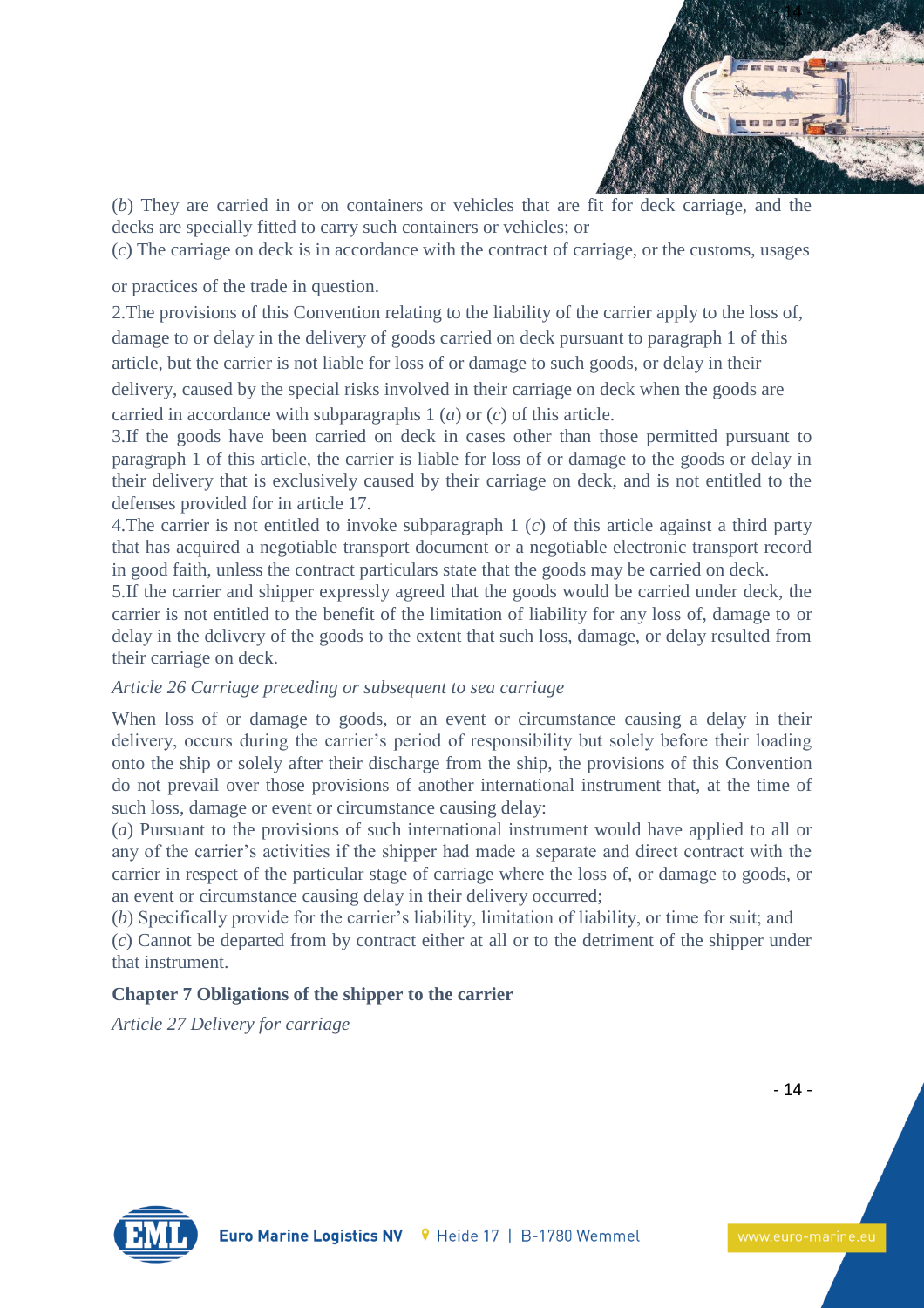

1.Unless otherwise agreed in the contract of carriage, the shipper shall deliver the goods ready for carriage. In any event, the shipper shall deliver the goods in such condition that they will withstand the intended carriage, including their loading, handling, stowing, lashing and securing, and unloading, and that they will not cause harm to persons or property.

2.The shipper shall properly and carefully perform any obligation assumed under an agreement made pursuant to article 13, paragraph 2.

3.When a container is packed or a vehicle is loaded by the shipper, the shipper shall properly and carefully stow, lash and secure the contents in or on the container or vehicle, and in such a way that they will not cause harm to persons or property.

## *Article 28 Cooperation of the shipper and the carrier in providing information and instructions*

The carrier and the shipper shall respond to requests from each other to provide information and instructions required for the proper handling and carriage of the goods if the information is in the requested party's possession or the instructions are within the requested party's reasonable ability to provide and they are not otherwise reasonably available to the requesting party.

## *Article 29 Shipper's obligation to provide information, instructions and documents*

1. The shipper shall provide to the carrier in a timely manner such information, instructions and documents relating to the goods that are not otherwise reasonably available to the carrier, and that are reasonably necessary:

(*a*) For the proper handling and carriage of the goods, including precautions to be taken by the carrier or a performing party; and

(*b*) For the carrier to comply with law, regulations or other requirements of public authorities in connection with the intended carriage, provided that the carrier notifies the shipper in a timely manner of the information, instructions and documents it requires.

2. Nothing in this article affects any specific obligation to provide certain information,

instructions and documents related to the goods pursuant to law, regulations or other

requirements of public authorities in connection with the intended carriage.

## *Article 30 Basis of shipper's liability to the carrier*

1.The shipper is liable for loss or damage sustained by the carrier if the carrier proves that such loss or damage was caused by a breach of the shipper's obligations under this Convention.

2.Except in respect of loss or damage caused by a breach by the shipper of its obligations pursuant to articles 31, paragraph 2, and 32, the shipper is relieved of all or part of its liability if the cause or one of the causes of the loss or damage is not attributable to its fault or to the fault of any person referred to in article 34.

- 15 -

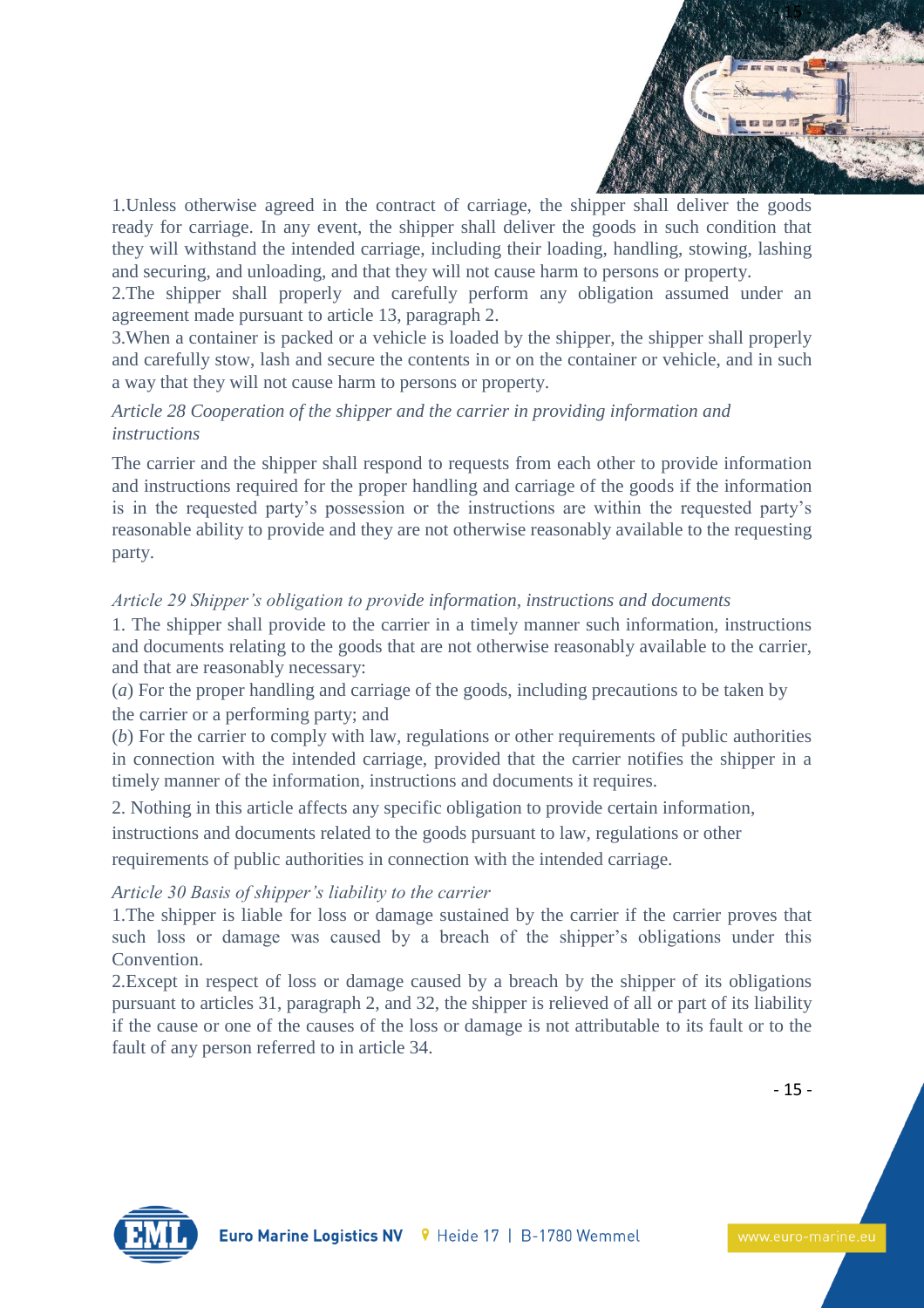

3.When the shipper is relieved of part of its liability pursuant to this article, the shipper is liable only for that part of the loss or damage that is attributable to its fault or to the fault of any person referred to in article 34.

## *Article 31 Information for compilation of contract particulars*

1.The shipper shall provide to the carrier, in a timely manner, accurate information required for the compilation of the contract particulars and the issuance of the transport documents or electronic transport records, including the particulars referred to in article 36, paragraph 1; the name of the party to be identified as the shipper in the contract particulars; the name of the consignee, if any; and the name of the person to whose order the transport document or electronic transport record is to be issued, if any.

2.The shipper is deemed to have guaranteed the accuracy at the time of receipt by the carrier of the information that is provided according to paragraph 1 of this article. The shipper shall indemnify the carrier against loss or damage resulting from the inaccuracy of such information.

## *Article 32 Special rules on dangerous goods*

When goods by their nature or character are, or reasonably appear likely to become, a danger to persons, property or the environment:

(*a*) The shipper shall inform the carrier of the dangerous nature or character of the goods in a timely manner before they are delivered to the carrier or a performing party. If the shipper fails to do so and the carrier or performing party does not otherwise have knowledge of their dangerous nature or character, the shipper is liable to the carrier for loss or damage resulting from such failure to inform; and

(*b*) The shipper shall mark or label dangerous goods in accordance with any law, regulations or other requirements of public authorities that apply during any stage of the intended carriage of the goods. If the shipper fails to do so, it is liable to the carrier for loss or damage resulting from such failure.

## *Article 33 Assumption of shipper's rights and obligations by the documentary shipper*

1.A documentary shipper is subject to the obligations and liabilities imposed on the shipper pursuant to this chapter and pursuant to article 55, and is entitled to the shipper's rights and defenses provided by this chapter and by chapter 13.

2.Paragraph 1 of this article does not affect the obligations, liabilities, rights or defenses of the shipper.

## *Article 34 Liability of the shipper for other persons*

The shipper is liable for the breach of its obligations under this Convention caused by the acts or omissions of any person, including employees, agents and subcontractors, to which it has entrusted the performance of any of its obligations, but the shipper is not liable for acts or

- 16 -

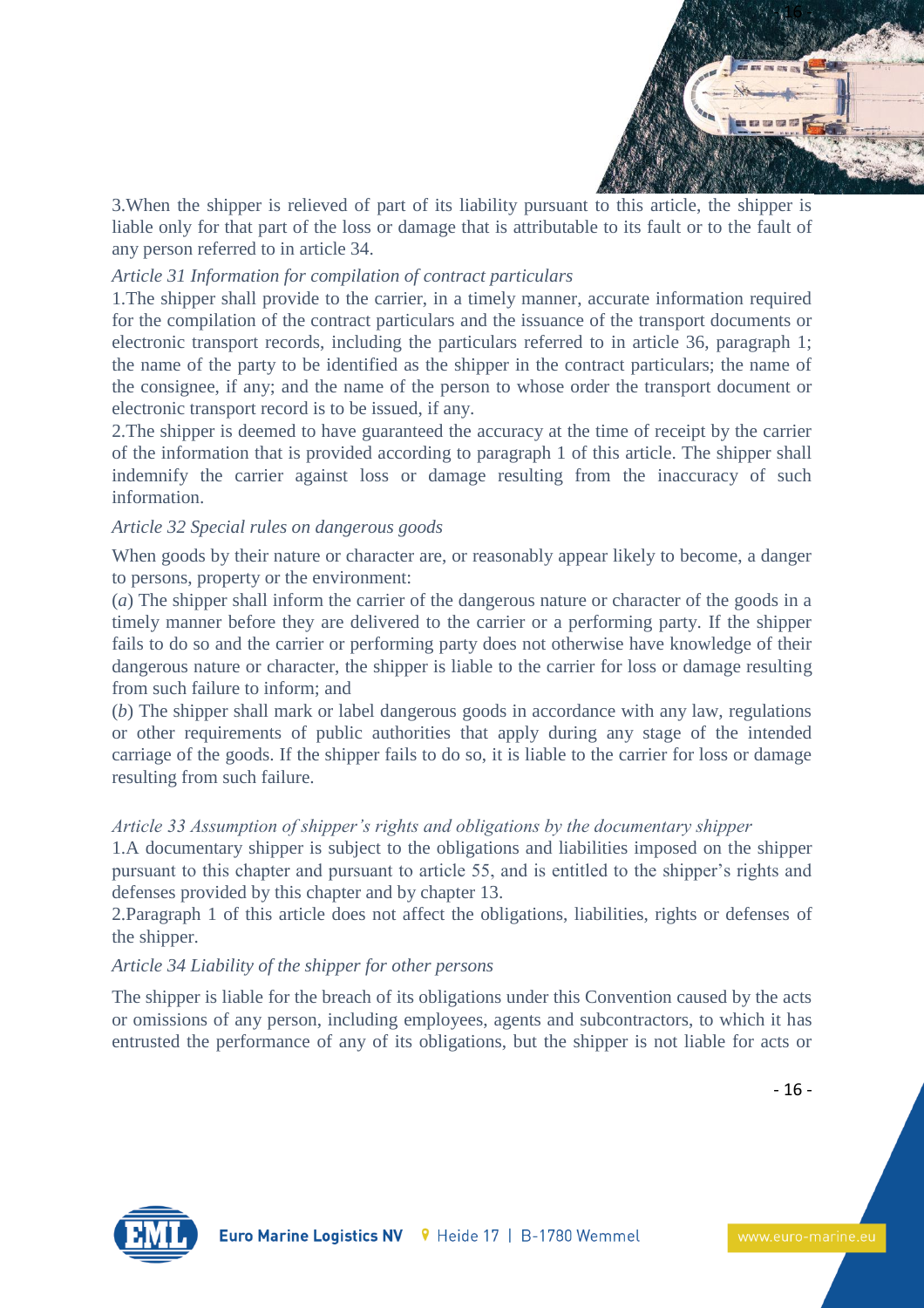

omissions of the carrier or a performing party acting on behalf of the carrier, to which the shipper has entrusted the performance of its obligations.

## **Chapter 8 Transport documents and electronic transport records**

#### *Article 35 Issuance of the transport document or the electronic transport record*

Unless the shipper and the carrier have agreed not to use a transport document or an electronic transport record, or it is the custom, usage or practice of the trade not to use one, upon delivery of the goods for carriage to the carrier or performing party, the shipper or, if the shipper consents, the documentary shipper, is entitled to obtain from the carrier, at the shipper's option:

(*a*) A non-negotiable transport document or, subject to article 8, subparagraph (*a*), a nonnegotiable electronic transport record; or

(*b*) An appropriate negotiable transport document or, subject to article 8, subparagraph (*a*), a negotiable electronic transport record, unless the shipper and the carrier have agreed not to use a negotiable transport document or negotiable electronic transport record, or it is the custom, usage or practice of the trade not to use one.

## *Article 36 Contract particulars*

1. The contract particulars in the transport document or electronic transport record referred to in article 35 shall include the following information, as furnished by the shipper:

(*a*) A description of the goods as appropriate for the transport; (*b*) The leading marks

necessary for identification of the goods;

(*c*) The number of packages or pieces, or the quantity of goods; and (*d*) The weight of the

goods, if furnished by the shipper.

2. The contract particulars in the transport document or electronic transport record referred to in article 35 shall also include:

(*a*) A statement of the apparent order and condition of the goods at the time the carrier or a performing party receives them for carriage;

(*b*) The name and address of the carrier;

(*c*) The date on which the carrier or a performing party received the goods, or on which the goods were loaded on board the ship, or on which the transport document or electronic transport record was issued; and

(*d*) If the transport document is negotiable, the number of originals of the negotiable transport document, when more than one original is issued.

3. The contract particulars in the transport document or electronic transport record referred to in article 35 shall further include:

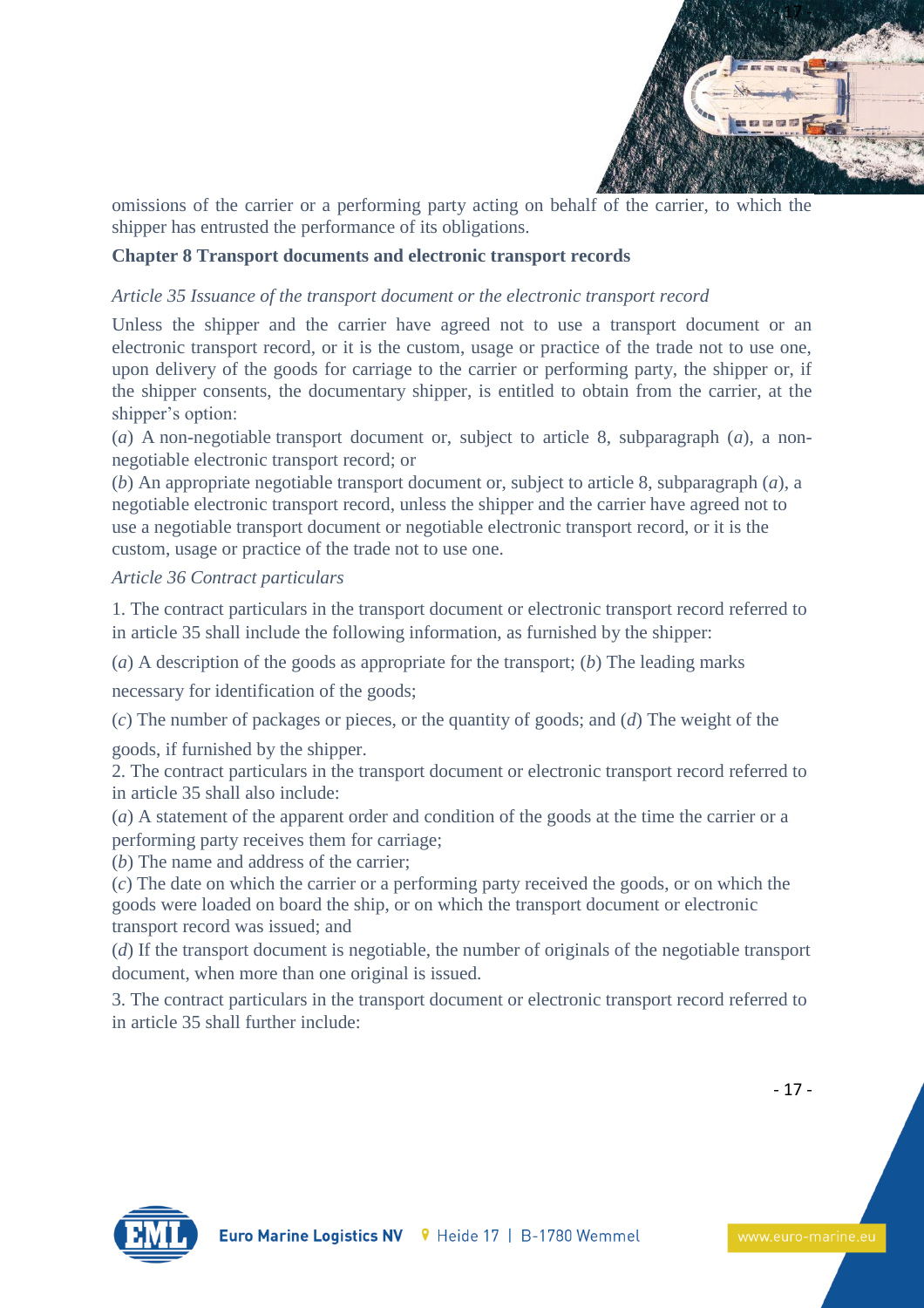

(*a*) The name and address of the consignee, if named by the shipper; (*b*) The name of a ship,

if specified in the contract of carriage;

(*c*) The place of receipt and, if known to the carrier, the place of delivery; and

(*d*) The port of loading and the port of discharge, if specified in the contract of carriage.

4. For the purposes of this article, the phrase "apparent order and condition of the goods" in subparagraph 2 (*a*) of this article refers to the order and condition of the goods based on:

(*a*) A reasonable external inspection of the goods as packaged at the time the shipper delivers them to the carrier or a performing party; and

(*b*) Any additional inspection that the carrier or a performing party actually performs before issuing the transport document or electronic transport record.

## *Article 37 Identity of the carrier*

1.If a carrier is identified by name in the contract particulars, any other information in the transport document or electronic transport record relating to the identity of the carrier shall have no effect to the extent that it is inconsistent with that identification.

2.If no person is identified in the contract particulars as the carrier as required pursuant to article 36, subparagraph 2 (*b*), but the contract particulars indicate that the goods have been loaded on board a named ship, the registered owner of that ship is presumed to be the carrier, unless it proves that the ship was under a bareboat charter at the time of the carriage and it identifies this bareboat charterer and indicates its address, in which case this bareboat charterer is presumed to be the carrier. Alternatively, the registered owner may rebut the presumption of being the carrier by identifying the carrier and indicating its address. The bareboat charterer

may rebut any presumption of being the carrier in the same manner.

3. Nothing in this article prevents the claimant from proving that any person other than a person identified in the contract particulars or pursuant to paragraph 2 of this article is the carrier.

## *Article 38 Signature*

1.A transport document shall be signed by the carrier or a person acting on its behalf.

2.An electronic transport record shall include the electronic signature of the carrier or a person acting on its behalf. Such electronic signature shall identify the signatory in relation to the electronic transport record and indicate the carrier's authorization of the electronic transport record.

*Article 39 Deficiencies in the contract particulars*

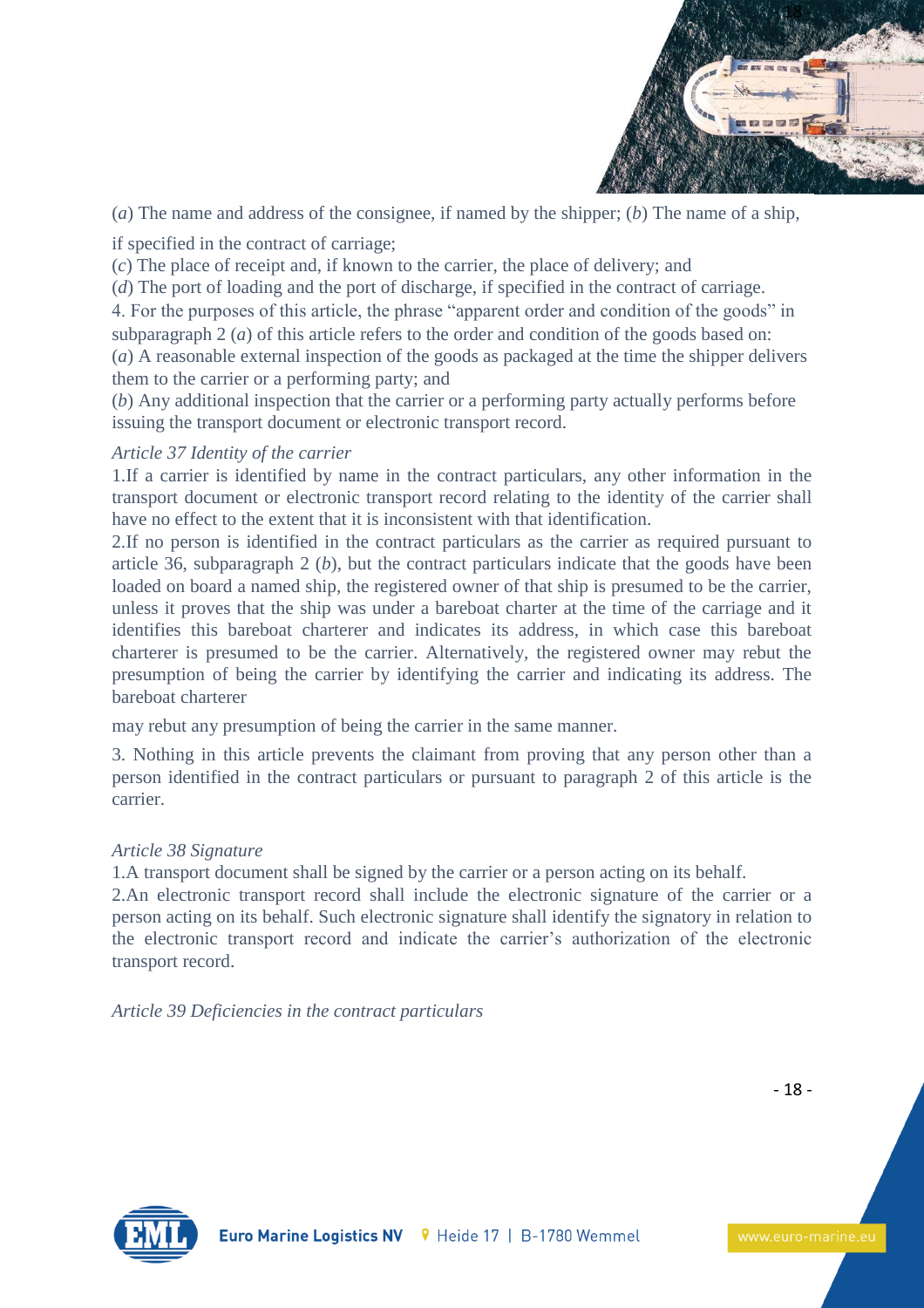

1.The absence or inaccuracy of one or more of the contract particulars referred to in article 36, paragraphs 1, 2 or 3, does not of itself affect the legal character or validity of the transport document or of the electronic transport record.

2.If the contract particulars include the date but fail to indicate its significance, the date is deemed to be:

(*a*) The date on which all of the goods indicated in the transport document or electronic transport record were loaded on board the ship, if the contract particulars indicate that the goods have been loaded on board a ship; or

(*b*) The date on which the carrier or a performing party received the goods, if the contract particulars do not indicate that the goods have been loaded on board a ship.

3. If the contract particulars fail to state the apparent order and condition of the goods at the time the carrier or a performing party receives them, the contract particulars are deemed to have stated that the goods were in apparent good order and condition at the time the carrier or a performing party received them.

## *Article 40 Qualifying the information relating to the goods in the contract particulars*

1. The carrier shall qualify the information referred to in article 36, paragraph 1, to indicate that the carrier does not assume responsibility for the accuracy of the information furnished by the shipper if:

(*a*) The carrier has actual knowledge that any material statement in the transport document or electronic transport record is false or misleading; or

(*b*) The carrier has reasonable grounds to believe that a material statement in the transport document or electronic transport record is false or misleading.

2.Without prejudice to paragraph 1 of this article, the carrier may qualify the information referred to in article

36, paragraph 1, in the circumstances and in the manner set out in paragraphs 3 and 4 of this article to indicate that the carrier does not assume responsibility for the accuracy of the information furnished by the shipper.

3.When the goods are not delivered for carriage to the carrier or a performing party in a closed container or vehicle, or when they are delivered in a closed container or vehicle and the carrier or a performing party actually inspects them, the carrier may qualify the information referred to in article 36, paragraph 1, if:

(*a*) The carrier had no physically practicable or commercially reasonable means of checking the information furnished by the shipper, in which case it may indicate which information it was unable to check; or

(*b*) The carrier has reasonable grounds to believe the information furnished by the shipper to be inaccurate, in which case it may include a clause providing what it reasonably considers accurate information.

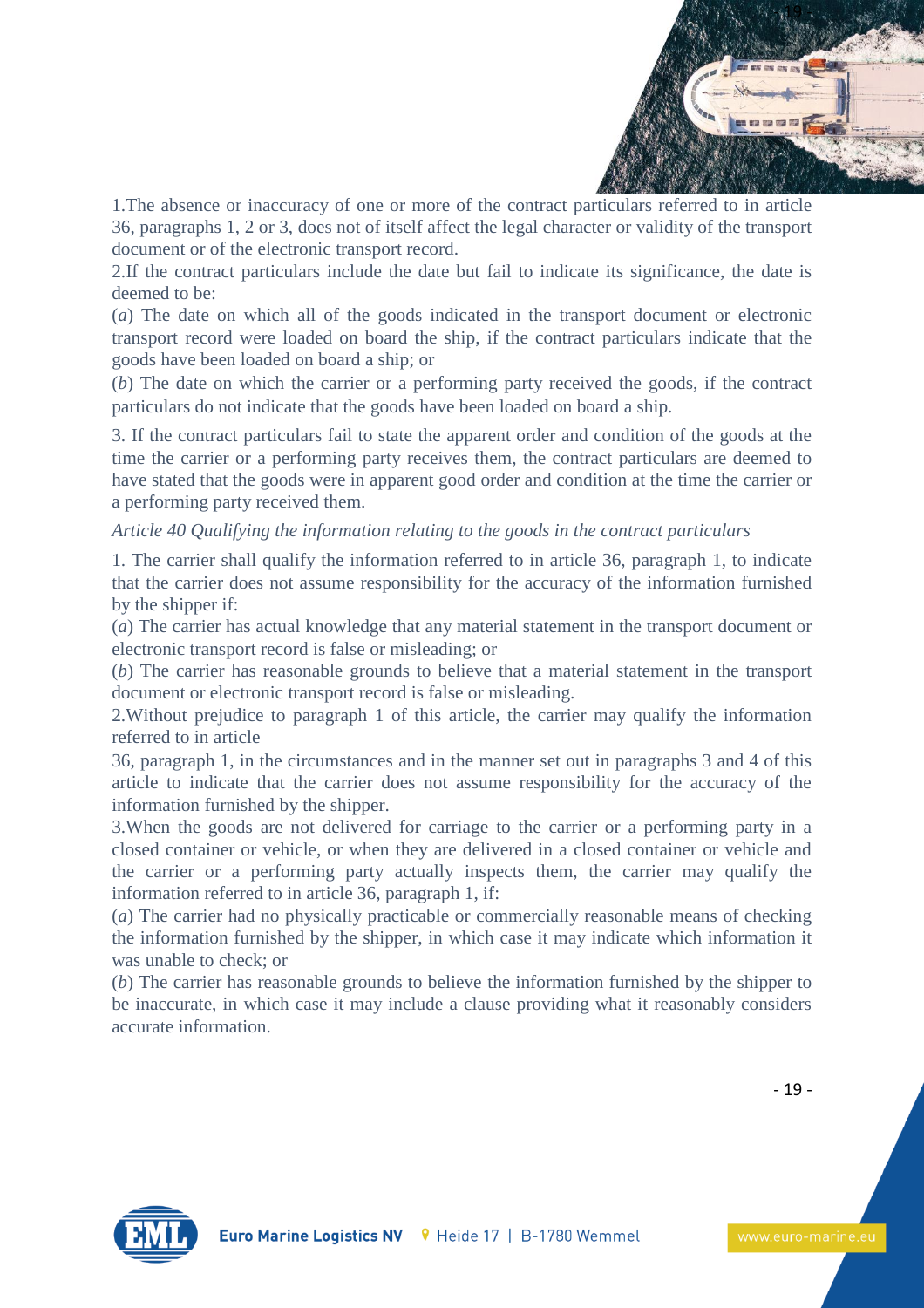

4. When the goods are delivered for carriage to the carrier or a performing party in a closed container or vehicle, the carrier may qualify the information referred to in: (*a*) Article 36, subparagraphs 1 (*a*), (*b*), or (*c*), if:

(i)The goods inside the container or vehicle have not actually been inspected by the carrier or a performing party; and

(ii)Neither the carrier nor a performing party otherwise has actual knowledge of its contents before issuing the transport document or the electronic transport record; and

(*b*) Article 36, subparagraph 1 (*d*), if:

(i)Neither the carrier nor a performing party weighed the container or vehicle, and the shipper and the carrier had not agreed prior to the shipment that the container or vehicle would be weighed and the weight would be included in the contract particulars; or

(ii)There was no physically practicable or commercially reasonable means of checking the weight of the container or vehicle.

## *Article 41 Evidentiary effect of the contract particulars*

Except to the extent that the contract particulars have been qualified in the circumstances and in the manner set out in article 40:

(*a*) A transport document or an electronic transport record is prima facie evidence of the carrier's receipt of the

goods as stated in the contract particulars;

(*b*) Proof to the contrary by the carrier in respect of any contract particulars shall not be admissible, when such contract particulars are included in:

(i)A negotiable transport document or a negotiable electronic transport record that is transferred to a third party acting in good faith; or

(ii)A non-negotiable transport document that indicates that it must be surrendered in order to obtain delivery of the goods and is transferred to the consignee acting in good faith;

(*c*) Proof to the contrary by the carrier shall not be admissible against a consignee that in good faith has acted in reliance on any of the following contract particulars included in a nonnegotiable transport document or a non- negotiable electronic transport record:

(i)The contract particulars referred to in article 36, paragraph 1, when such contract particulars are furnished by the carrier;

(ii)The number, type and identifying numbers of the containers, but not the identifying numbers of the container seals; and

(iii)The contract particulars referred to in article 36, paragraph 2.

## *Article 42 "Freight prepaid"*

If the contract particulars contain the statement "freight prepaid" or a statement of a similar nature, the carrier cannot assert against the holder or the consignee the fact that the freight

- 20 -

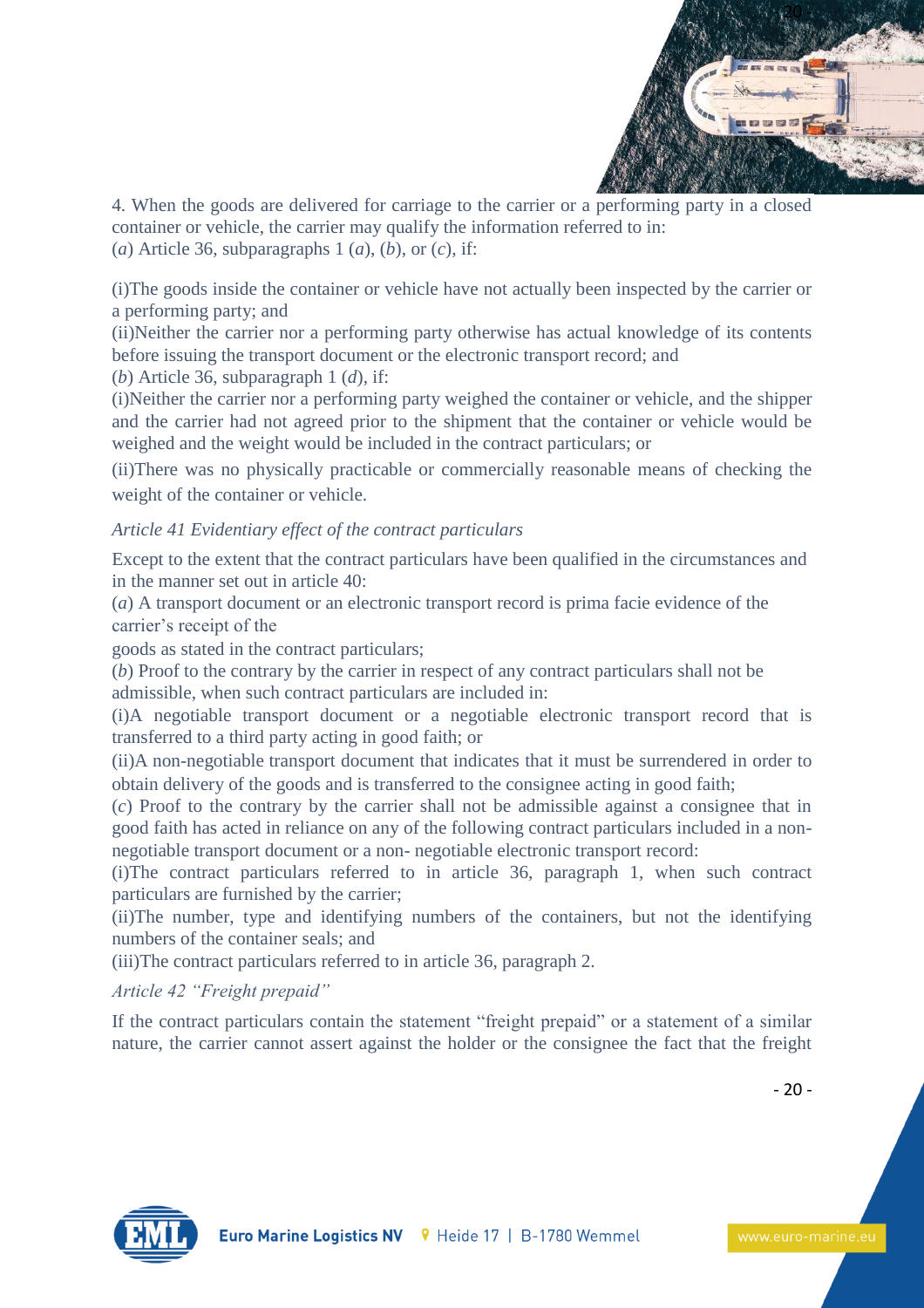

has not been paid. This article does not apply if the holder or the consignee is also the shipper.

## **Chapter 9 Delivery of the goods**

## *Article 43 Obligation to accept delivery*

When the goods have arrived at their destination, the consignee that demands delivery of the goods under the contract of carriage shall accept delivery of the goods at the time or within the time period and at the location agreed in the contract of carriage or, failing such agreement, at the time and location at which, having regard to the terms of the contract, the customs, usages or practices of the trade and the circumstances of the carriage, delivery could reasonably be expected.

## *Article 44 Obligation to acknowledge receipt*

On request of the carrier or the performing party that delivers the goods, the consignee shall acknowledge receipt of the goods from the carrier or the performing party in the manner that is customary at the place of delivery. The carrier may refuse delivery if the consignee refuses to acknowledge such receipt.

## *Article 45 Delivery when no negotiable transport document or negotiable electronic transport record is issued*

When neither a negotiable transport document nor a negotiable electronic transport record has been issued:

(*a*) The carrier shall deliver the goods to the consignee at the time and location referred to in article 43. The carrier may refuse delivery if the person claiming to be the consignee does not properly identify itself as the consignee on the request of the carrier;

(*b*) If the name and address of the consignee are not referred to in the contract particulars, the controlling party shall prior to or upon the arrival of the goods at the place of destination advise the carrier of such name and address;

(*c*) Without prejudice to article 48, paragraph 1, if the goods are not deliverable because (i) the consignee, after having received a notice of arrival, does not, at the time or within the time period referred to in article 43, claim delivery of the goods from the carrier after their arrival at the place of destination, (ii) the carrier refuses delivery because the person claiming to be the consignee does not properly identify itself as the consignee, or (iii) the carrier is, after reasonable effort, unable to locate the consignee in order to request delivery instructions, the carrier may so advise the controlling party and request instructions in respect of the delivery of the goods. If, after reasonable effort, the carrier is unable to locate the controlling party, the carrier may so advise the shipper and request instructions in respect of the delivery of the goods. If, after reasonable effort, the carrier is unable to locate the shipper,

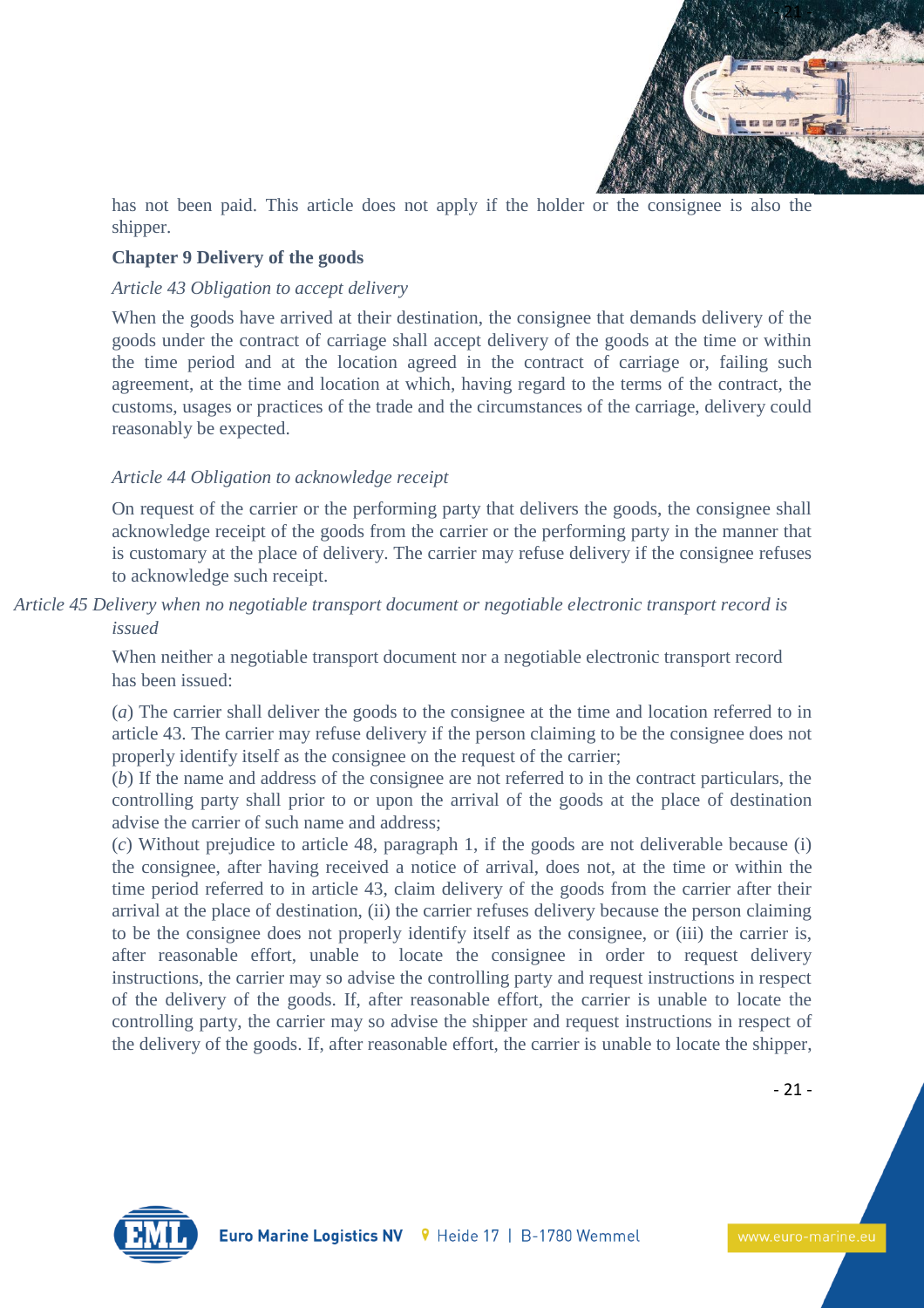

the carrier may so advise the documentary shipper and request instructions in respect of the delivery of the goods;

(*d*) The carrier that delivers the goods upon instruction of the controlling party, the shipper or the documentary shipper pursuant to subparagraph (*c*) of this article is discharged from its obligations to deliver the goods under the contract of carriage.

*Article 46 Delivery when a non-negotiable transport document that requires surrender is issued*

When a non-negotiable transport document has been issued that indicates that it shall be surrendered in order to obtain delivery of the goods:

(*a*) The carrier shall deliver the goods at the time and location referred to in article 43 to the consignee upon the consignee properly identifying itself on the request of the carrier and surrender of the non-negotiable document. The carrier may refuse delivery if the person claiming to be the consignee fails to properly identify itself on the request of the carrier, and shall refuse delivery if the non-negotiable document is not surrendered. If more than one original of the non-negotiable document has been issued, the surrender of one original will suffice and the other originals cease to have any effect or validity;

(*b*) Without prejudice to article 48, paragraph 1, if the goods are not deliverable because (i) the consignee, after having received a notice of arrival, does not, at the time or within the time period referred to in article 43, claim delivery of the goods from the carrier after their arrival at the place of destination, (ii) the carrier refuses delivery because the person claiming to be the consignee does not properly identify itself as the consignee or does not surrender the document, or (iii) the carrier is, after reasonable effort, unable to locate the consignee in order to request delivery instructions, the carrier may so advise the shipper and request instructions in respect of the delivery of the goods. If, after reasonable effort, the carrier is unable to locate the shipper, the carrier may so advise the documentary shipper and request instructions in respect of the delivery of the goods;

(*c*) The carrier that delivers the goods upon instruction of the shipper or the documentary shipper pursuant to subparagraph (*b*) of this article is discharged from its obligation to deliver the goods under the contract of carriage, irrespective of whether the non-negotiable transport document has been surrendered to it.

*Article 47 Delivery when a negotiable transport document or negotiable electronic transport record is issued*

1. When a negotiable transport document or a negotiable electronic transport record has been issued:

(*a*) The holder of the negotiable transport document or negotiable electronic transport record is entitled to claim delivery of the goods from the carrier after they have arrived at the place of destination, in which event the carrier shall deliver the goods at the time and location referred to in article 43 to the holder:

- 22 -

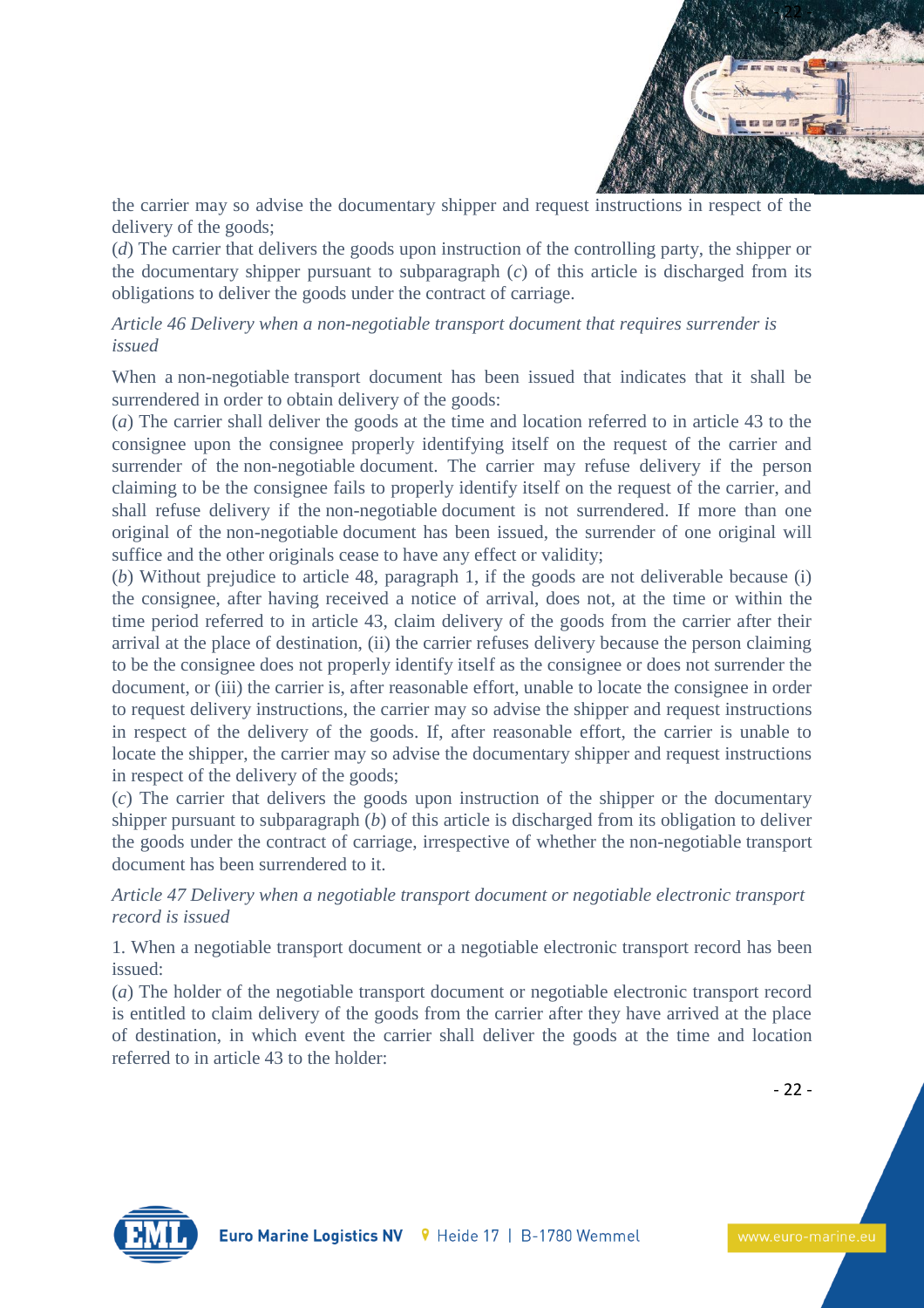

(i) Upon surrender of the negotiable transport document and, if the holder is one of the persons referred to in article 1, subparagraph 10 (*a*) (i), upon the holder properly identifying itself; or

(ii) Upon demonstration by the holder, in accordance with the procedures referred to in article 9, paragraph 1, that it is the holder of the negotiable electronic transport record;

(*b*) The carrier shall refuse delivery if the requirements of subparagraph (*a*) (i) or (*a*) (ii) of this paragraph are not met;

(*c*) If more than one original of the negotiable transport document has been issued, and the number of originals is stated in that document, the surrender of one original will suffice and the other originals cease to have any effect or validity. When a negotiable electronic transport record has been used, such electronic transport record ceases to have any effect or validity upon delivery to the holder in accordance with the procedures required by article 9, paragraph 1.

2. Without prejudice to article 48, paragraph 1, if the negotiable transport document or the negotiable electronic transport record expressly states that the goods may be delivered without the surrender of the transport document or the electronic transport record, the following rules apply:

(*a*) If the goods are not deliverable because (i) the holder, after having received a notice of arrival, does not, at the time or within the time period referred to in article 43, claim delivery of the goods from the carrier after their arrival at the place of destination, (ii) the carrier refuses delivery because the person claiming to be a holder does not properly identify itself as one of the persons referred to in article 1, subparagraph 10 (*a*) (i), or (iii) the carrier is, after reasonable effort, unable to locate the holder in order to request delivery instructions, the carrier may so advise the shipper and request instructions in respect of the delivery of the goods. If, after reasonable effort, the carrier is unable to locate the shipper, the carrier may so advise the documentary shipper and request instructions in respect of the delivery of the goods;

(*b*) The carrier that delivers the goods upon instruction of the shipper or the documentary shipper in accordance with subparagraph 2 (*a*) of this article is discharged from its obligation to deliver the goods under the contract of carriage to the holder, irrespective of whether the negotiable transport document has been surrendered to it, or the person claiming delivery under a negotiable electronic transport record has demonstrated, in accordance with the procedures referred to in article 9, paragraph 1, that it is the holder;

(*c*) The person giving instructions under subparagraph 2 (*a*) of this article shall indemnify the carrier against loss arising from its being held liable to the holder under subparagraph 2 (*e*) of this article. The carrier may refuse to follow those instructions if the person fails to provide adequate security as the carrier may reasonably request;

- 23 -

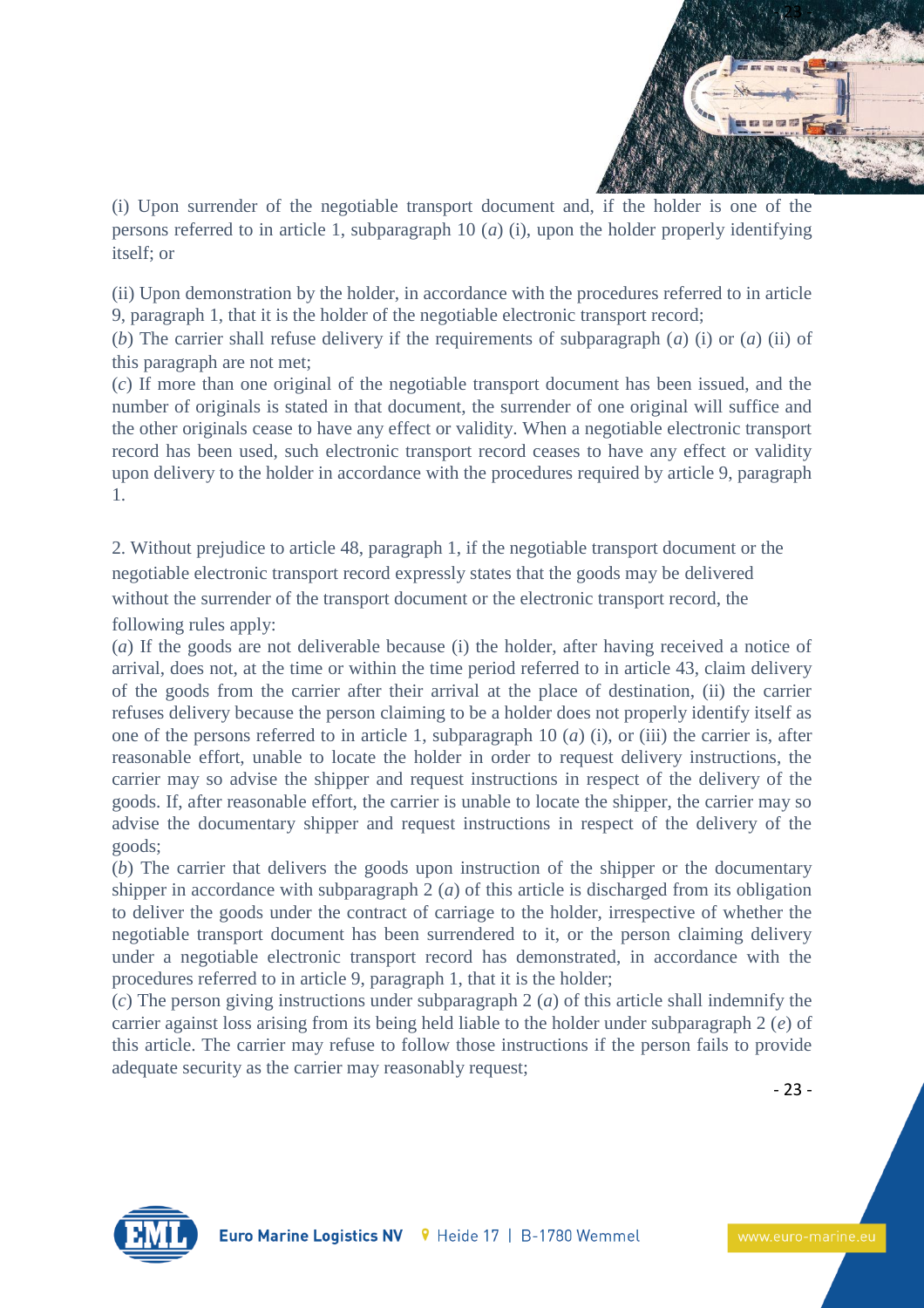

(*d*) A person that becomes a holder of the negotiable transport document or the negotiable electronic transport record after the carrier has delivered the goods pursuant to subparagraph 2 (*b*) of this article, but pursuant to contractual or other arrangements made before such delivery acquires rights against the carrier under the contract of carriage, other than the right to claim delivery of the goods;

(*e*) Notwithstanding subparagraphs 2 (*b*) and 2 (*d*) of this article, a holder that becomes a holder after such delivery, and that did not have and could not reasonably have had knowledge of such delivery at the time it became a holder, acquires the rights incorporated in the negotiable transport document or negotiable electronic transport record. When the contract particulars state the expected time of arrival of the goods, or indicate how to obtain information as to whether the goods have been delivered, it is presumed that the holder at the time that it became a holder had or could reasonably have had knowledge of the delivery of the goods.

## *Article 48 Goods remaining undelivered*

1. For the purposes of this article, goods shall be deemed to have remained undelivered only if, after their arrival at the place of destination:

(*a*) The consignee does not accept delivery of the goods pursuant to this chapter at the time and location referred to in article 43;

(*b*) The controlling party, the holder, the shipper or the documentary shipper cannot be found or does not give the carrier adequate instructions pursuant to articles 45, 46 and 47;

(*c*) The carrier is entitled or required to refuse delivery pursuant to articles 44, 45, 46 and 47;

(*d*) The carrier is not allowed to deliver the goods to the consignee pursuant to the law or regulations of the place at which delivery is requested; or

(*e*) The goods are otherwise undeliverable by the carrier.

2. Without prejudice to any other rights that the carrier may have against the shipper, controlling party or consignee, if the goods have remained undelivered, the carrier may, at the risk and expense of the person entitled to the goods, take such action in respect of the goods as circumstances may reasonably require, including:

(*a*) To store the goods at any suitable place;

(*b*) To unpack the goods if they are packed in containers or vehicles, or to act otherwise in respect of the goods, including by moving them; and

(*c*) To cause the goods to be sold or destroyed in accordance with the practices or pursuant to the law or regulations of the place where the goods are located at the time.

3.The carrier may exercise the rights under paragraph 2 of this article only after it has given reasonable notice of the intended action under paragraph 2 of this article to the person stated in the contract particulars as the person, if any, to be notified of the arrival of the goods at the



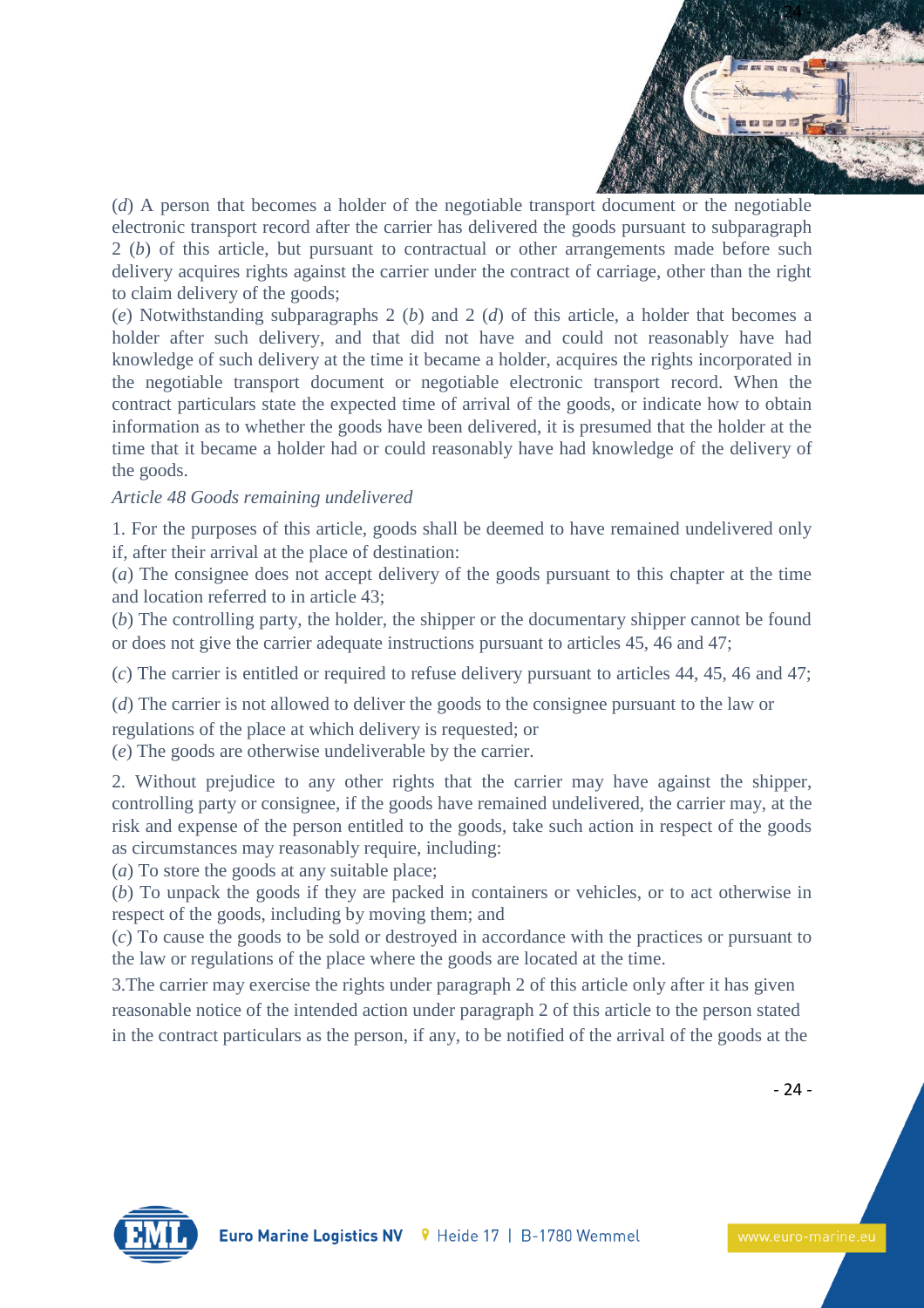

place of destination, and to one of the following persons in the order indicated, if known to the carrier: the consignee, the controlling party or the shipper.

4.If the goods are sold pursuant to subparagraph 2 (*c*) of this article, the carrier shall hold the proceeds of the sale for the benefit of the person entitled to the goods, subject to the deduction of any costs incurred by the carrier and any other amounts that are due to the carrier in connection with the carriage of those goods.

5.The carrier shall not be liable for loss of or damage to goods that occurs during the time that they remain undelivered pursuant to this article unless the claimant proves that such loss or damage resulted from the failure by the carrier to take steps that would have been reasonable in the circumstances to preserve the goods and that the carrier knew or ought to have known that the loss or damage to the goods would result from its failure to take such steps.

## *Article 49 Retention of goods*

Nothing in this Convention affects a right of the carrier or a performing party that may exist pursuant to the contract of carriage or the applicable law to retain the goods to secure the payment of sums due.

## **Chapter 10 Rights of the controlling party**

*Article 50 Exercise and extent of right of control*

1. The right of control may be exercised only by the controlling party and is limited to:

(*a*) The right to give or modify instructions in respect of the goods that do not constitute a variation of the contract of carriage;

(*b*) The right to obtain delivery of the goods at a scheduled port of call or, in respect of inland carriage, any place en route; and

(*c*) The right to replace the consignee by any other person including the controlling party.

2. The right of control exists during the entire period of responsibility of the carrier, as provided in article 12, and ceases when that period expires.

*Article 51 Identity of the controlling party and transfer of the right of control*

1. Except in the cases referred to in paragraphs 2, 3 and 4 of this article:

(*a*) The shipper is the controlling party unless the shipper, when the contract of carriage is concluded, designates the consignee, the documentary shipper or another person as the controlling party;

(*b*) The controlling party is entitled to transfer the right of control to another person. The transfer becomes effective with respect to the carrier upon its notification of the transfer by the transferor, and the transferee becomes the controlling party; and

(*c*) The controlling party shall properly identify itself when it exercises the right of control.

- 25 -

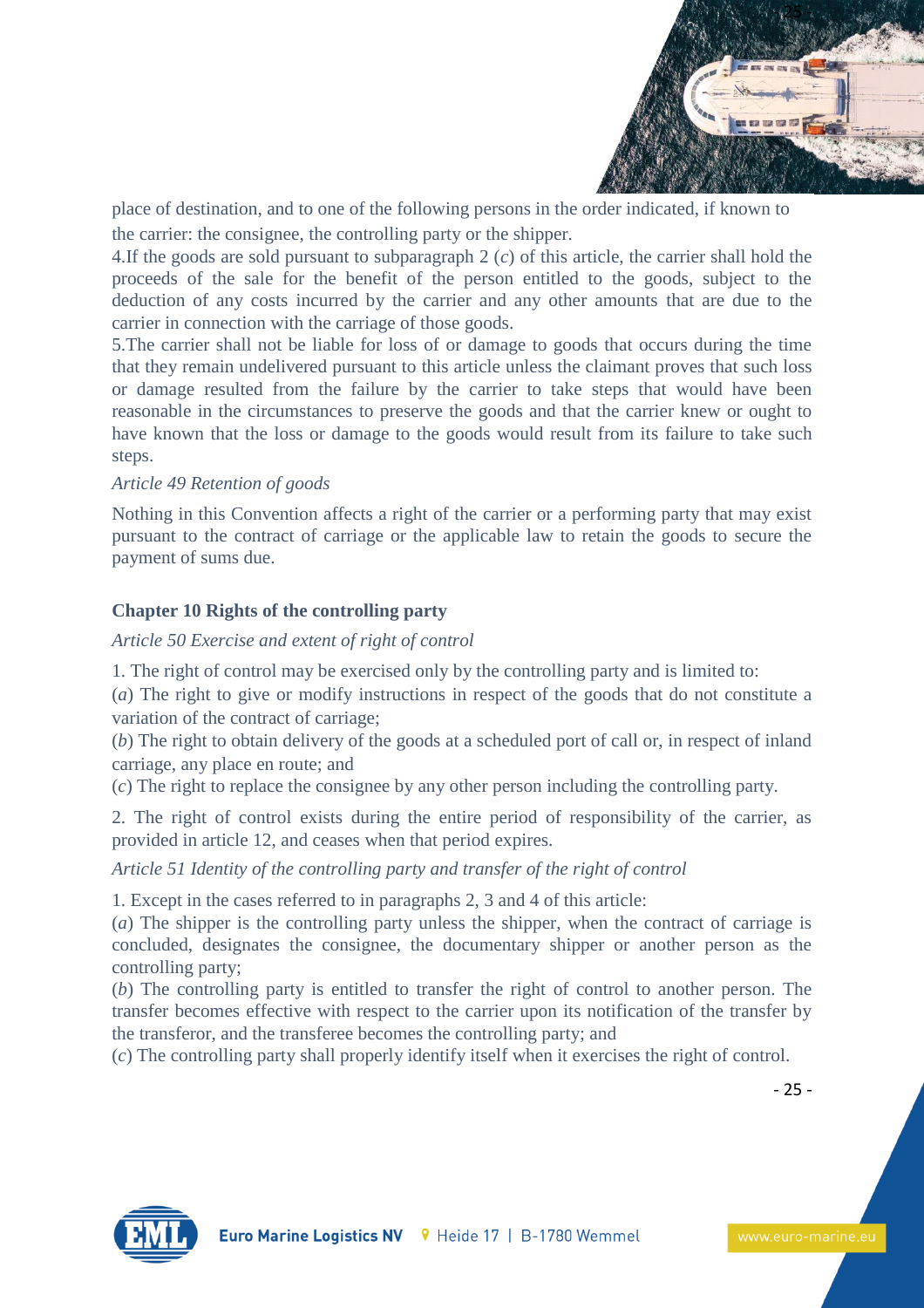

2. When a non-negotiable transport document has been issued that indicates that it shall be surrendered in order to obtain delivery of the goods:

(*a*) The shipper is the controlling party and may transfer the right of control to the consignee named in the transport document by transferring the document to that person without endorsement. If more than one original of the document was issued, all originals shall be transferred in order to effect a transfer of the right of control; and

(*b*) In order to exercise its right of control, the controlling party shall produce the document and properly identify itself. If more than one original of the document was issued, all originals shall be produced, failing which the right of control cannot be exercised.

3. When a negotiable transport document is issued:

(*a*) The holder or, if more than one original of the negotiable transport document is issued, the holder of all originals is the controlling party;

(*b*) The holder may transfer the right of control by transferring the negotiable transport document to another person in accordance with article 57. If more than one original of that document was issued, all originals shall be transferred to that person in order to effect a transfer of the right of control; and

(*c*) In order to exercise the right of control, the holder shall produce the negotiable transport document to the carrier, and if the holder is one of the persons referred to in article 1, subparagraph 10 ( *a*) (i), the holder shall properly identify itself. If more than one original of the document was issued, all originals shall be produced, failing which the right of control cannot be exercised.

4. When a negotiable electronic transport record is issued: (*a*) The holder is the controlling

party;

(*b*) The holder may transfer the right of control to another person by transferring the negotiable electronic transport record in accordance with the procedures referred to in article 9, paragraph 1; and

(*c*) In order to exercise the right of control, the holder shall demonstrate, in accordance with the procedures referred to in article 9, paragraph 1, that it is the holder.

## *Article 52 Carrier's execution of instructions*

1. Subject to paragraphs 2 and 3 of this article, the carrier shall execute the instructions referred to in article 50 if:

(*a*) The person giving such instructions is entitled to exercise the right of control;

(*b*) The instructions can reasonably be executed according to their terms at the moment that they reach the carrier; and

(*c*) The instructions will not interfere with the normal operations of the carrier, including its delivery practices.

- 26 -

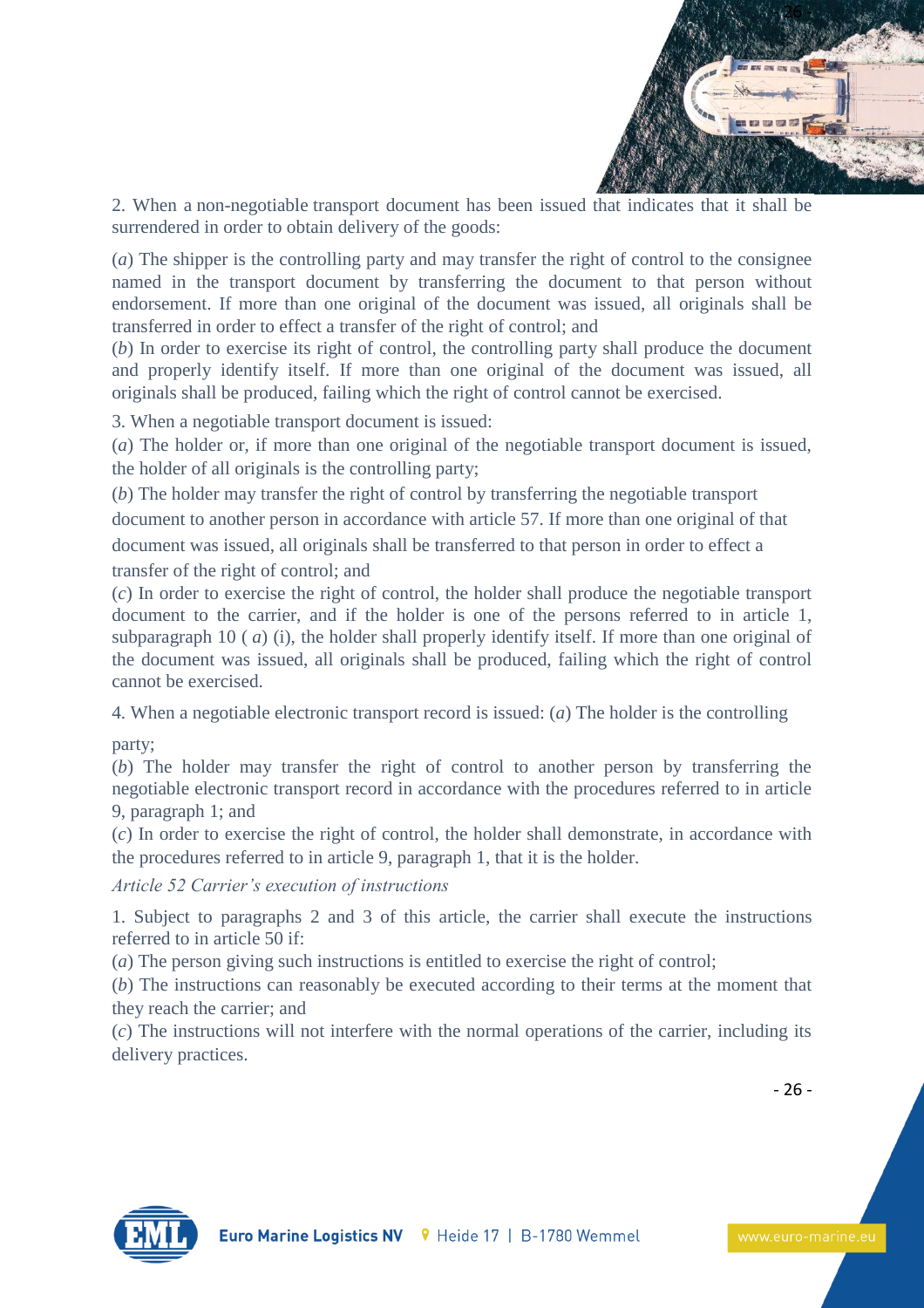

2.In any event, the controlling party shall reimburse the carrier for any reasonable additional expense that the carrier may incur and shall indemnify the carrier against loss or damage that the carrier may suffer as a result of diligently executing any instruction pursuant to this article, including compensation that the carrier may become liable to pay for loss of or damage to other goods being carried.

3.The carrier is entitled to obtain security from the controlling party for the amount of additional expense, loss or damage that the carrier reasonably expects will arise in connection with the execution of an instruction pursuant to this article. The carrier may refuse to carry out the instructions if no such security is provided.

4.The carrier's liability for loss of or damage to the goods or for delay in delivery resulting from its failure to comply with the instructions of the controlling party in breach of its obligation pursuant to paragraph 1 of this article shall be subject to articles 17 to 23, and the amount of the compensation payable by the carrier shall be subject to articles 59 to 61.

#### *Article 53 Deemed delivery*

Goods that are delivered pursuant to an instruction in accordance with article 52, paragraph 1, are deemed to be delivered at the place of destination, and the provisions of chapter 9 relating to such delivery apply to such goods.

#### *Article 54 Variations to the contract of carriage*

1.The controlling party is the only person that may agree with the carrier to variations to the contract of carriage other than those referred to in article 50, subparagraphs 1 (*b*) and (*c*). 2.Variations to the contract of carriage, including those referred to in article 50, subparagraphs 1 ( *b*) and (*c*), shall be stated in a negotiable transport document or in a nonnegotiable transport document that requires surrender, or incorporated in a negotiable electronic transport record, or, upon the request of the controlling party, shall be stated in a non-negotiable transport document or incorporated in a non-negotiable electronic transport record. If so stated or incorporated, such variations shall be signed in accordance with article

## *Article 55 Providing additional information, instructions or documents to carrier*

1.The controlling party, on request of the carrier or a performing party, shall provide in a timely manner information, instructions or documents relating to the goods not yet provided by the shipper and not otherwise reasonably available to the carrier that the carrier may reasonably need to perform its obligations under the contract of carriage.

2.If the carrier, after reasonable effort, is unable to locate the controlling party or the controlling party is unable to provide adequate information, instructions or documents to the carrier, the shipper shall provide them. If the carrier, after reasonable effort, is unable to

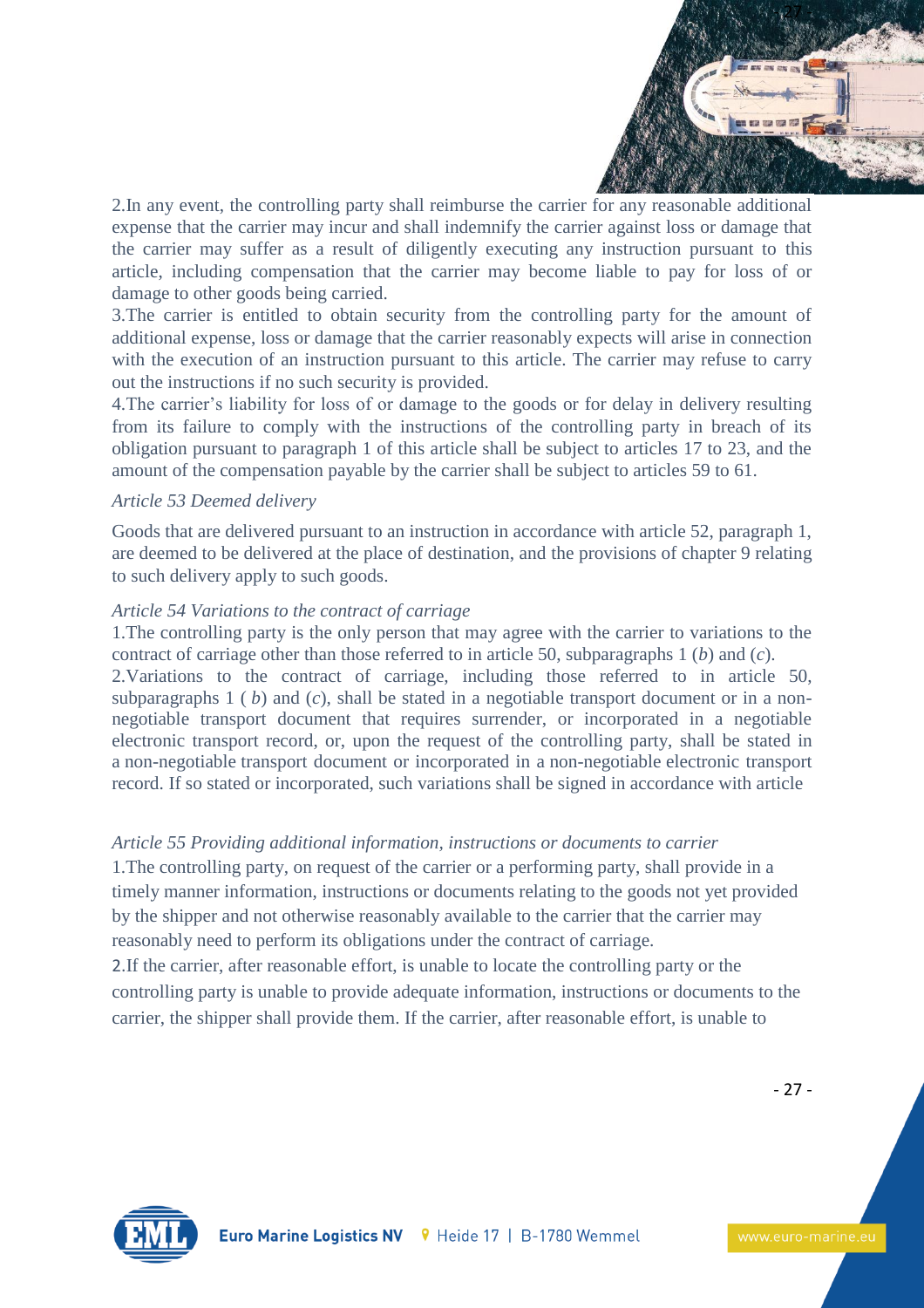

locate the shipper, the documentary shipper shall provide such information, instructions or documents.

## *Article 56 Variation by agreement*

The parties to the contract of carriage may vary the effect of articles 50, subparagraphs 1 (*b*) and (*c*), 50, paragraph 2, and 52. The parties may also restrict or exclude the transferability of the right of control referred to in article 51, subparagraph 1 (*b*).

## **Chapter 11 Transfer of rights**

*Article 57 When a negotiable transport document or negotiable electronic transport record is issued*

1. When a negotiable transport document is issued, the holder may transfer the rights incorporated in the document by transferring it to another person:

(*a*) Duly endorsed either to such other person or in blank, if an order document; or

(*b*) Without endorsement, if: (i) a bearer document or a blank endorsed document; or (ii) a document made out to the order of a named person and the transfer is between the first holder and the named person.

2. When a negotiable electronic transport record is issued, its holder may transfer the rights incorporated in it, whether it be made out to order or to the order of a named person, b y transferring the electronic transport record in accordance with the procedures referred to in article 9, paragraph 1.

## *Article 58 Liability of holder*

1.Without prejudice to article 55, a holder that is not the shipper and that does not exercise any rig ht under the contract of carriage does not assume any liability under the contract of carriage solely by reason of being a holder.

2.A holder that is not the shipper and that exercises any right under the contract of carriage assumes any liabilities imposed on it under the contract of carriage to the extent that such liabilities are incorporated in or ascertainable from the negotiable transport document or the negotiable electronic transport record.

3.For the purposes of paragraphs 1 and 2 of this article, a holder that is not the shipper does not exercise any right under the contract of carriage solely because:

(*a*) It agrees with the carrier, pursuant to article 10, to replace a negotiable transport document by a negotiable electronic transport record or to replace a negotiable electronic transport record by a negotiable transport document; or

(*b*) It transfers its rights pursuant to article 57.

## **Chapter 12 Limits of liability**

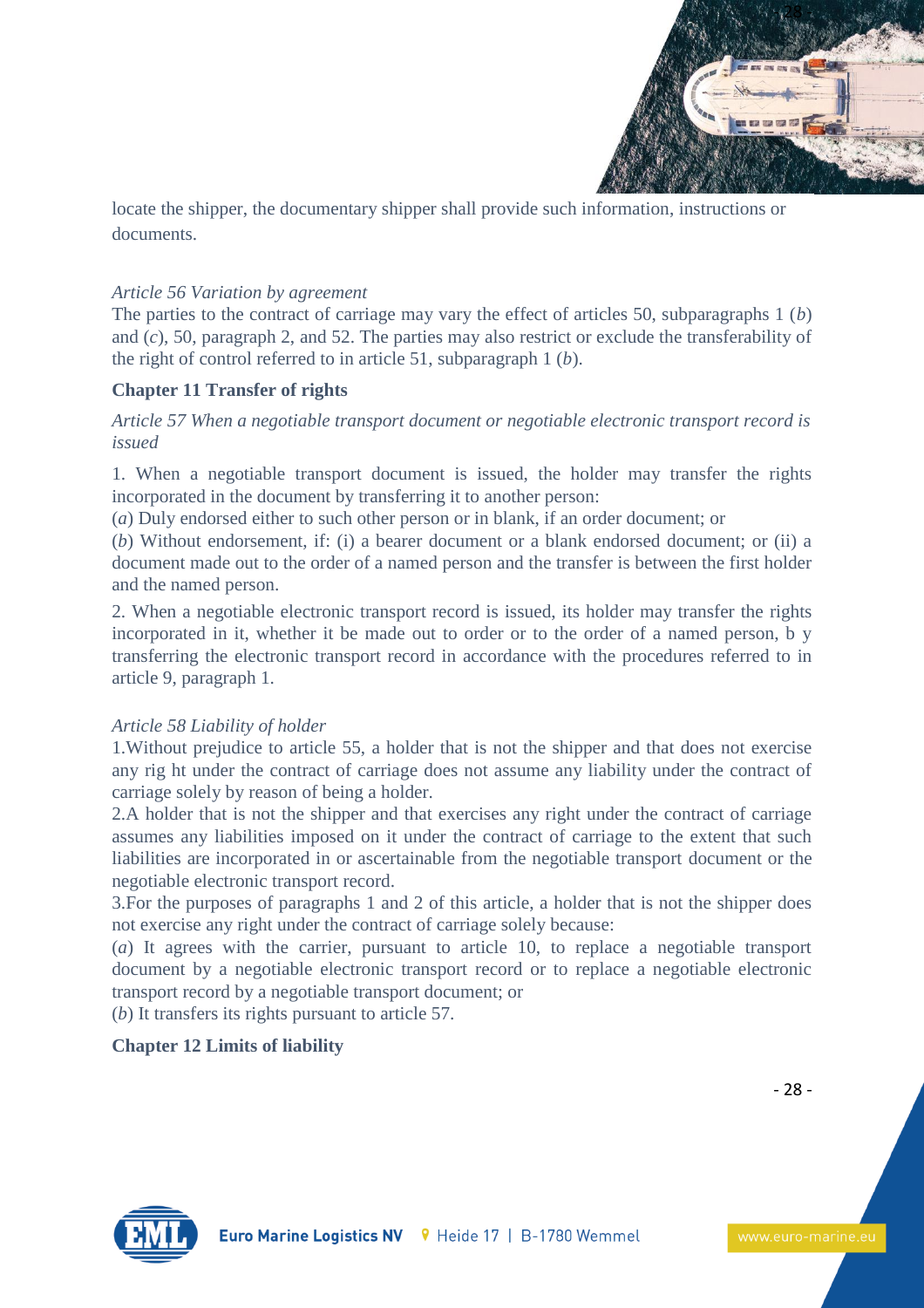

## *Article 59 Limits of liability*

1.Subject to articles 60 and 61, paragraph 1, the carrier's liability for breaches of its obligations under this Convention is limited to 875 units of account per package or other shipping unit, or 3 units of account per kilogram of the gross weight of the goods that are the subject of the claim or dispute, whichever amount is the higher, except when the value of the goods has been declared by the shipper and included in the contract particulars, or when a higher amount than the amount of limitation of liability set out in this article has been agreed upon between the carrier and the shipper.

2.When goods are carried in or on a container, pallet or similar article of transport used to consolidate goods, or in or on a vehicle, the packages or shipping units enumerated in the contract particulars as packed in or on such article of transport or vehicle are deemed packages or shipping units. If not so enumerated, the goods in or on such article of transport or vehicle are deemed one shipping unit.

3.The unit of account referred to in this article is the Special Drawing Right as defined by the International Monetary Fund. The amounts referred to in this article are to be converted into the national currency of a State according to the value of such currency at the date of judgment or award or the date agreed upon by the parties. The value of a national currency, in terms of the Special Drawing Right, of a Contracting State that is a member of the International Monetary Fund is to be calculated in accordance with the method of valuation applied by the International Monetary Fund in effect at the date in question for its operations and transactions. The value of a national currency, in terms of the Special Drawing Right, of a Contracting State that is not a member of the International Monetary Fund is to be calculated in a manner to be determined by that State.

## *Article 60 Limits of liability for loss caused by delay*

Subject to article 61, paragraph 2, compensation for loss of or damage to the goods due to delay shall be calculated in accordance with article 22 and liability for economic loss due to delay is limited to an amount equivalent to two and one-half times the freight payable on the goods delayed. The total amount payable pursuant to this article and article 59, paragraph 1, may not exceed the limit that would be established pursuant to article 59, paragraph 1, in respect of the total loss of the goods concerned.

## *Article 61 Loss of the benefit of limitation of liability*

1.Neither the carrier nor any of the persons referred to in article 18 is entitled to the benefit of the limitation of liability as provided in article 59, or as provided in the contract of carriage, if the claimant proves that the loss resulting from the breach of the carrier's obligation under this Convention was attributable to a personal act or omission of the person claiming a right to limit done with the intent to cause such loss or recklessly and with knowledge that such loss would probably result.

- 29 -

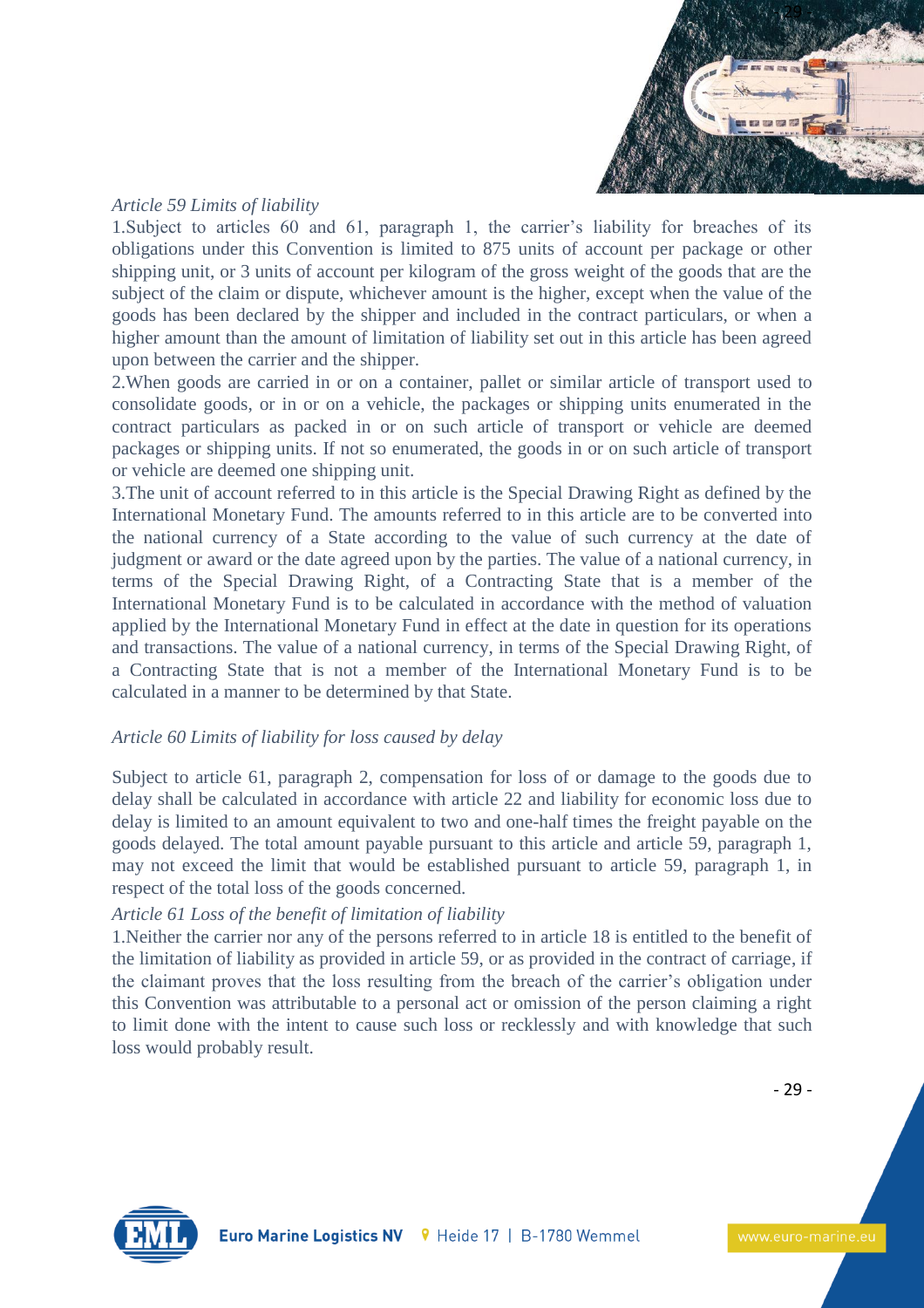

2.Neither the carrier nor any of the persons mentioned in article 18 is entitled to the benefit of the limitation of liability as provided in article 60 if the claimant proves that the delay in delivery resulted from a personal act or omission of the person claiming a right to limit done with the intent to cause the loss due to delay or recklessly and with knowledge that such loss would probably result.

# **Chapter 13 Time for suit**

## *Article 62 Period of time for suit*

1.No judicial or arbitral proceedings in respect of claims or disputes arising from a breach of an obligation under this Convention may be instituted after the expiration of a period of two years.

2.The period referred to in paragraph 1 of this article commences on the day on which the carrier has delivered the goods or, in cases in which no goods have been delivered or only part of the goods have been delivered, on the last day on which the goods should have been delivered. The day on which the period commences is not included in the period.

3.Notwithstanding the expiration of the period set out in paragraph 1 of this article, one party may rely on its claim as a defense or for the purpose of set-off against a claim asserted by the other party.

## *Article 63 Extension of time for suit*

The period provided in article 62 shall not be subject to suspension or interruption, but the person against which a claim is made may at any time during the running of the period extend that period by a declaration to the claimant. This period may be further extended by another declaration or declarations.

## *Article 64 Action for indemnity*

An action for indemnity by a person held liable may be instituted after the expiration of the period provided in article 62 if the indemnity action is instituted within the later of:

(*a*) The time allowed by the applicable law in the jurisdiction where proceedings are instituted; or

(*b*) Ninety days commencing from the day when the person instituting the action for indemnity has either settled the claim or been served with process in the action against itself, whichever is earlier.

*Article 65 Actions against the person identified as the carrier*



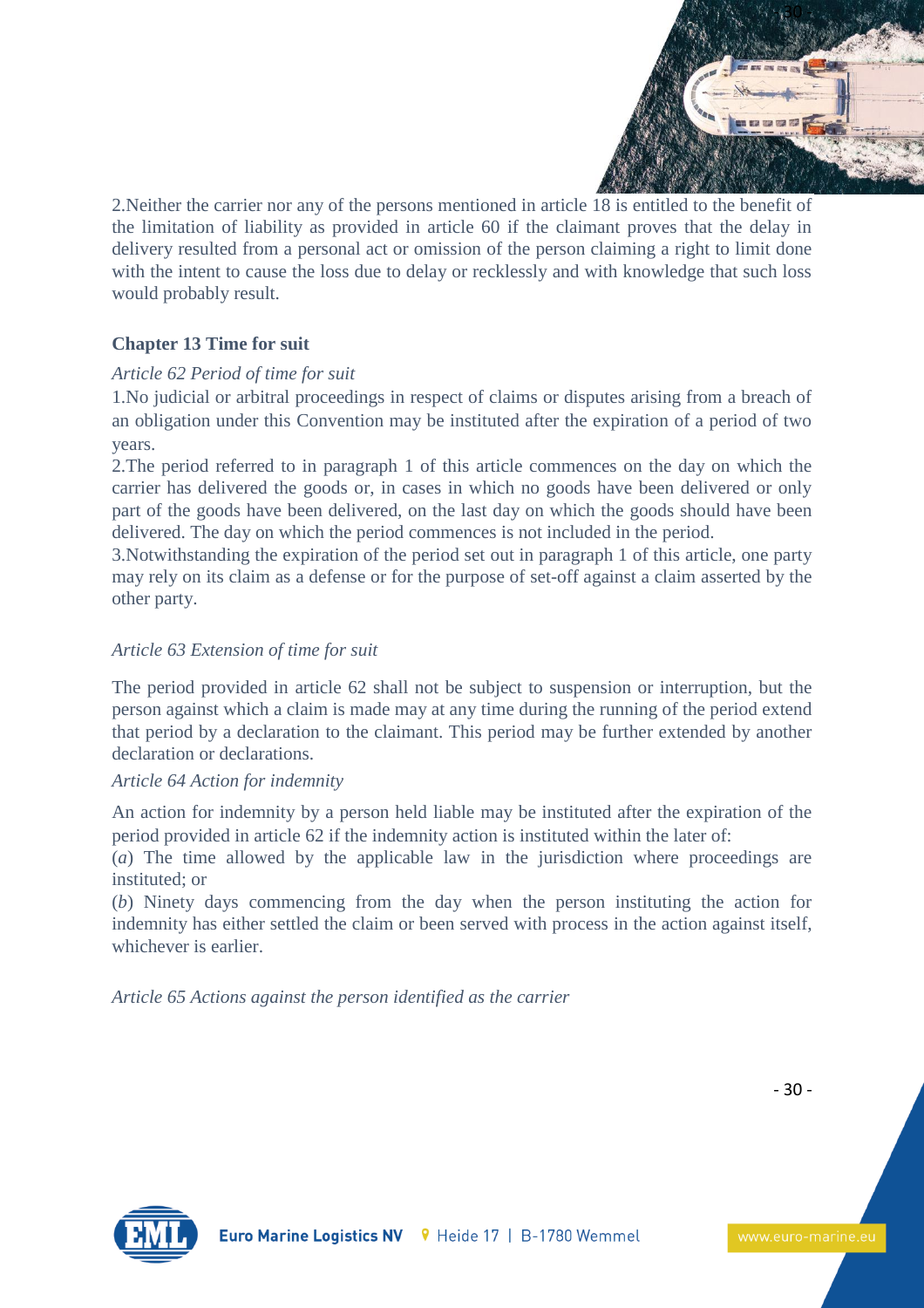

An action against the bareboat charterer or the person identified as the carrier pursuant to article 37, paragraph 2, may be instituted after the expiration of the period provided in article 62 if the action is instituted within the later of:

(*a*) The time allowed by the applicable law in the jurisdiction where proceedings are instituted; or

(*b*) Ninety days commencing from the day when the carrier has been identified, or the registered owner or bareboat charterer has rebutted the presumption that it is the carrier, pursuant to article 37, paragraph 2.

## **Chapter 14 Jurisdiction**

*Article 66 Actions against the carrier*

Unless the contract of carriage contains an exclusive choice of court agreement that complies with article 67 or

72, the plaintiff has the right to institute judicial proceedings under this Convention against the carrier:

(*a*) In a competent court within the jurisdiction of which is situated one of the following places:

(i)The domicile of the carrier;

(ii)The place of receipt agreed in the contract of carriage;

(iii)The place of delivery agreed in the contract of carriage; or

(iv)The port where the goods are initially loaded on a ship or the port where the goods are finally discharged from a ship; or

(*b*) In a competent court or courts designated by an agreement between the shipper and the carrier for the purpose of deciding claims against the carrier that may arise under this Convention.

## *Article 67 Choice of court agreements*

1. The jurisdiction of a court chosen in accordance with article 66, subparagraph *b*), is exclusive for disputes between the parties to the contract only if the parties so agree and the agreement conferring jurisdiction:

(*a*) Is contained in a volume contract that clearly states the names and addresses of the parties and either (i) is individually negotiated or (ii) contains a prominent statement that there is an exclusive choice of court agreement and specifies the sections of the volume contract containing that agreement; and

(*b*) Clearly designates the courts of one Contracting State or one or more specific courts of one Contracting State.

2. A person that is not a party to the volume contract is bound by an exclusive choice of court agreement concluded in accordance with paragraph 1 of this article only if:

(*a*) The court is in one of the places designated in article 66, subparagraph (*a*);

- 31 -

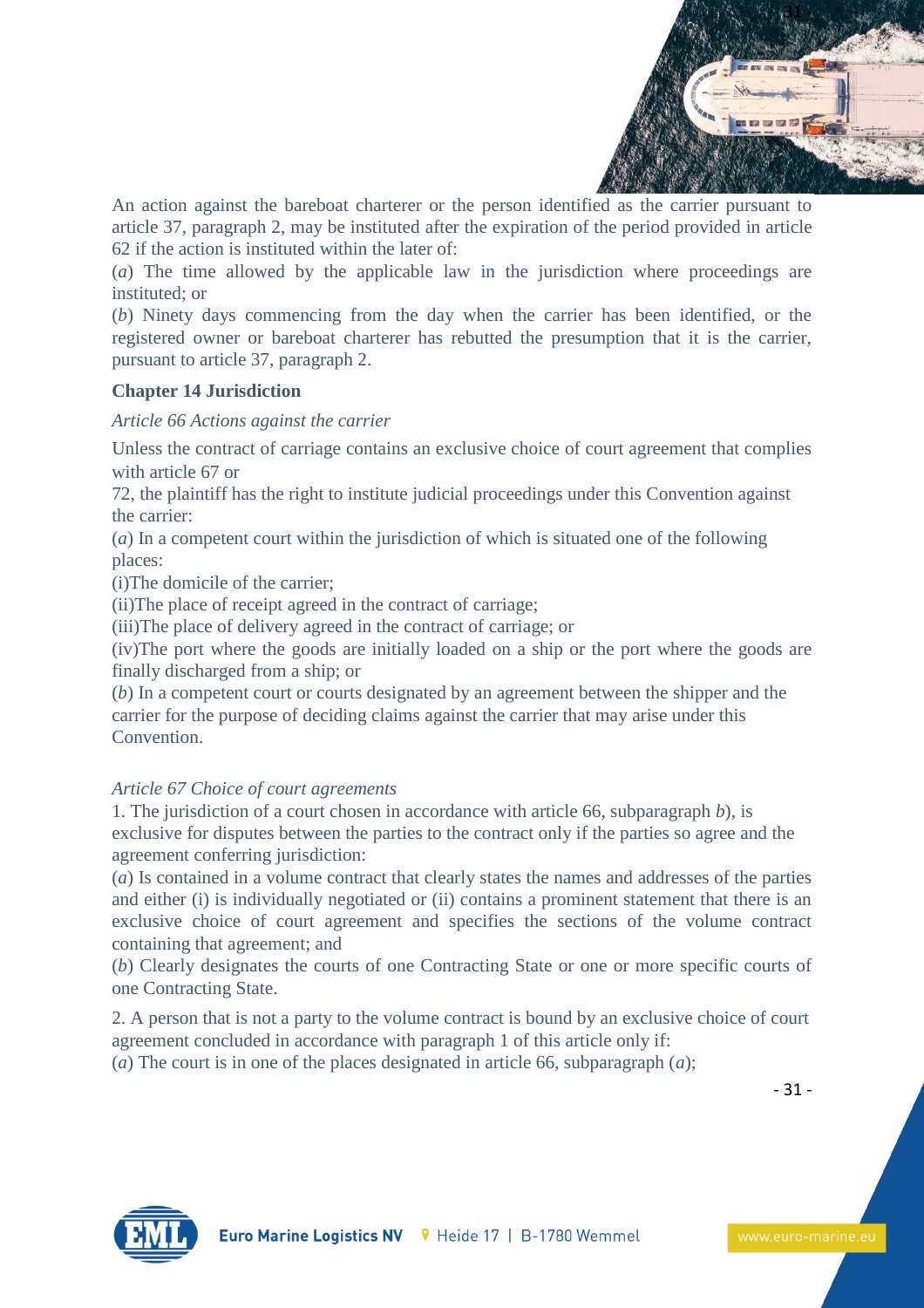

(*b*) That agreement is contained in the transport document or electronic transport record; (*c*) That person is given timely and adequate notice of the court where the action shall be brought and that the jurisdiction of that court is exclusive; and

(*d*) The law of the court seized recognizes that that person may be bound by the exclusive choice of court agreement.

## *Article 68 Actions against the maritime performing party*

The plaintiff has the right to institute judicial proceedings under this Convention against the maritime performing party in a competent court within the jurisdiction of which is situated one of the following places:

(*a*) The domicile of the maritime performing party; or

(*b*) The port where the goods are received by the maritime performing party, the port where the goods are delivered by the maritime performing party or the port in which the maritime performing party performs its activities with respect to the goods.

*Article 69 No additional bases of jurisdiction*

Subject to articles 71 and 72, no judicial proceedings under this Convention against the carrier or a maritime performing party may be instituted in a court not designated pursuant to article 66 or 68.

## *Article 70 Arrest and provisional or protective measures*

Nothing in this Convention affects jurisdiction with regard to provisional or protective measures, including arrest. A court in a State in which a provisional or protective measure was taken does not have jurisdiction to determine the case upon its merits unless:

(*a*) The requirements of this chapter are fulfilled; or

(*b*) An international convention that applies in that State so provides.

## *Article 71 Consolidation and removal of actions*

1.Except when there is an exclusive choice of court agreement that is binding pursuant to article 67 or 72, if a single action is brought against both the carrier and the maritime performing party arising out of a single occurrence, the action may be instituted only in a court designated pursuant to both article 66 and article 68. If there is no such court, such action may be instituted in a court designated pursuant to article 68, subparagraph (*b*), if there is such a court.

2.Except when there is an exclusive choice of court agreement that is binding pursuant to article 67 or 72, a carrier or a maritime performing party that institutes an action seeking a declaration of non-liability or any other action that would deprive a person of its right to select the forum pursuant to article 66 or 68 shall, at the request of the defendant, withdraw that action once the defendant has chosen a court designated pursuant to article 66 or

68, whichever is applicable, where the action may be recommenced.

- 32 -

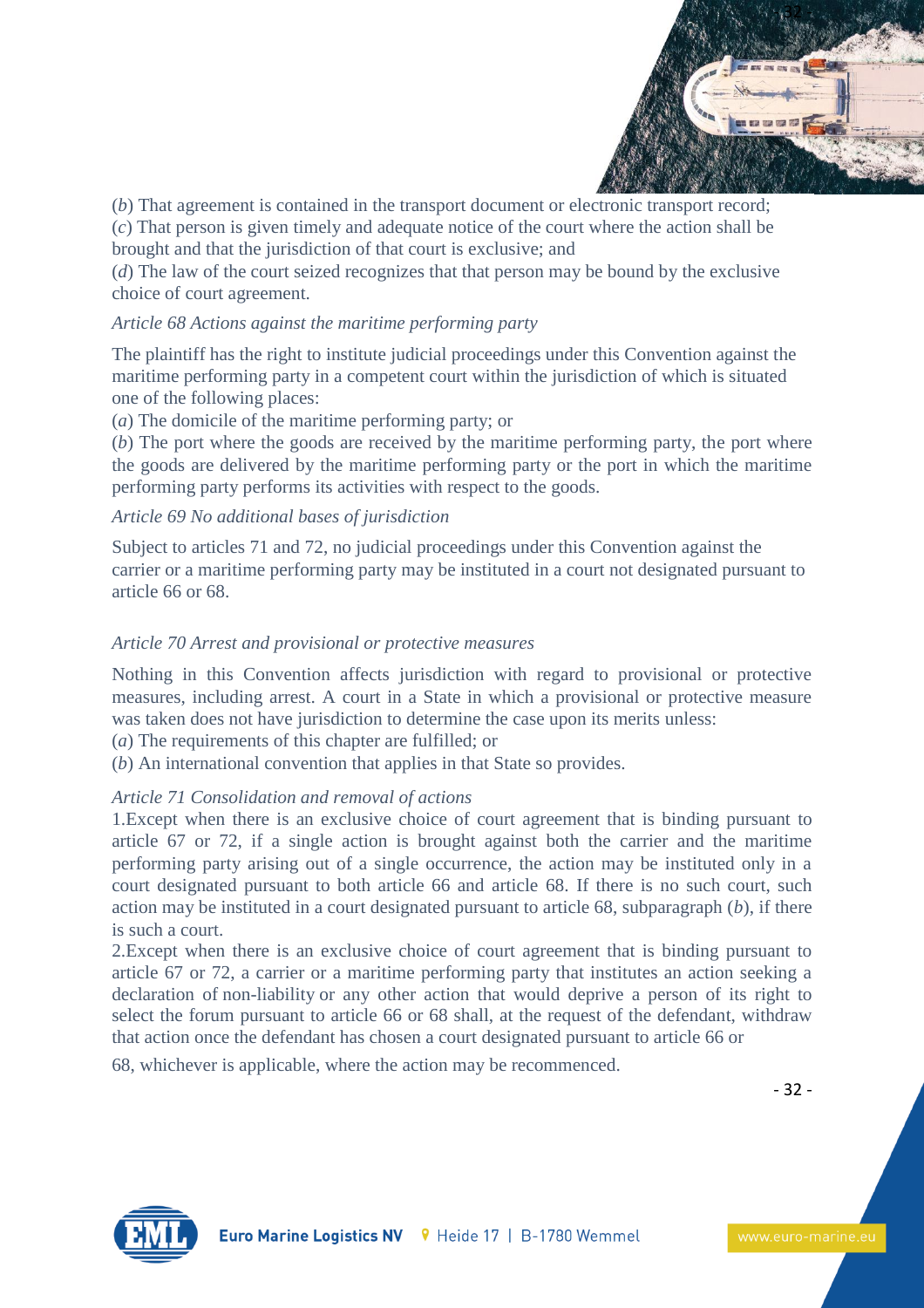

*Article 72 Agreement after a dispute has arisen and jurisdiction when the defendant has entered an* 

## *appearance*

1.After a dispute has arisen, the parties to the dispute may agree to resolve it in any competent court.

2.A competent court before which a defendant appears, without contesting jurisdiction in accordance with the rules of that court, has jurisdiction.

# *Article 73 Recognition and enforcement*

1.A decision made in one Contracting State by a court having jurisdiction under this Convention shall be recognized and enforced in another Contracting State in accordance with the law of such latter Contracting State when both States have made a declaration in accordance with article 74.

2.A court may refuse recognition and enforcement based on the grounds for the refusal of recognition and enforcement available pursuant to its law.

3.This chapter shall not affect the application of the rules of a regional economic integration

organization that is a party to this Convention, as concerns the recognition or enforcement of judgments as between member States of the regional economic integration organization, whether adopted before or after this Convention.

## *Article 74 Application of chapter 14*

The provisions of this chapter shall bind only Contracting States that declare in accordance with article 91 that they will be bound by them.

# **Chapter 15 Arbitration**

## *Article 75 Arbitration agreements*

1.Subject to this chapter, parties may agree that any dispute that may arise relating to the carriage of goods under this Convention shall be referred to arbitration.

2.The arbitration proceedings shall, at the option of the person asserting a claim against the

carrier, take place at: (*a*) Any place designated for that purpose in the arbitration agreement;

or (*b*) Any other place situated in a State where any of the following places is located: (i) The

domicile of the carrier;

(ii)The place of receipt agreed in the contract of carriage;

(iii)The place of delivery agreed in the contract of carriage; or

(iv)The port where the goods are initially loaded on a ship or the port where the goods are finally discharged from a ship.

3. The designation of the place of arbitration in the agreement is binding for disputes between the parties to the agreement if the agreement is contained in a volume contract that clearly states the names and addresses of the parties and either:

- 33 -

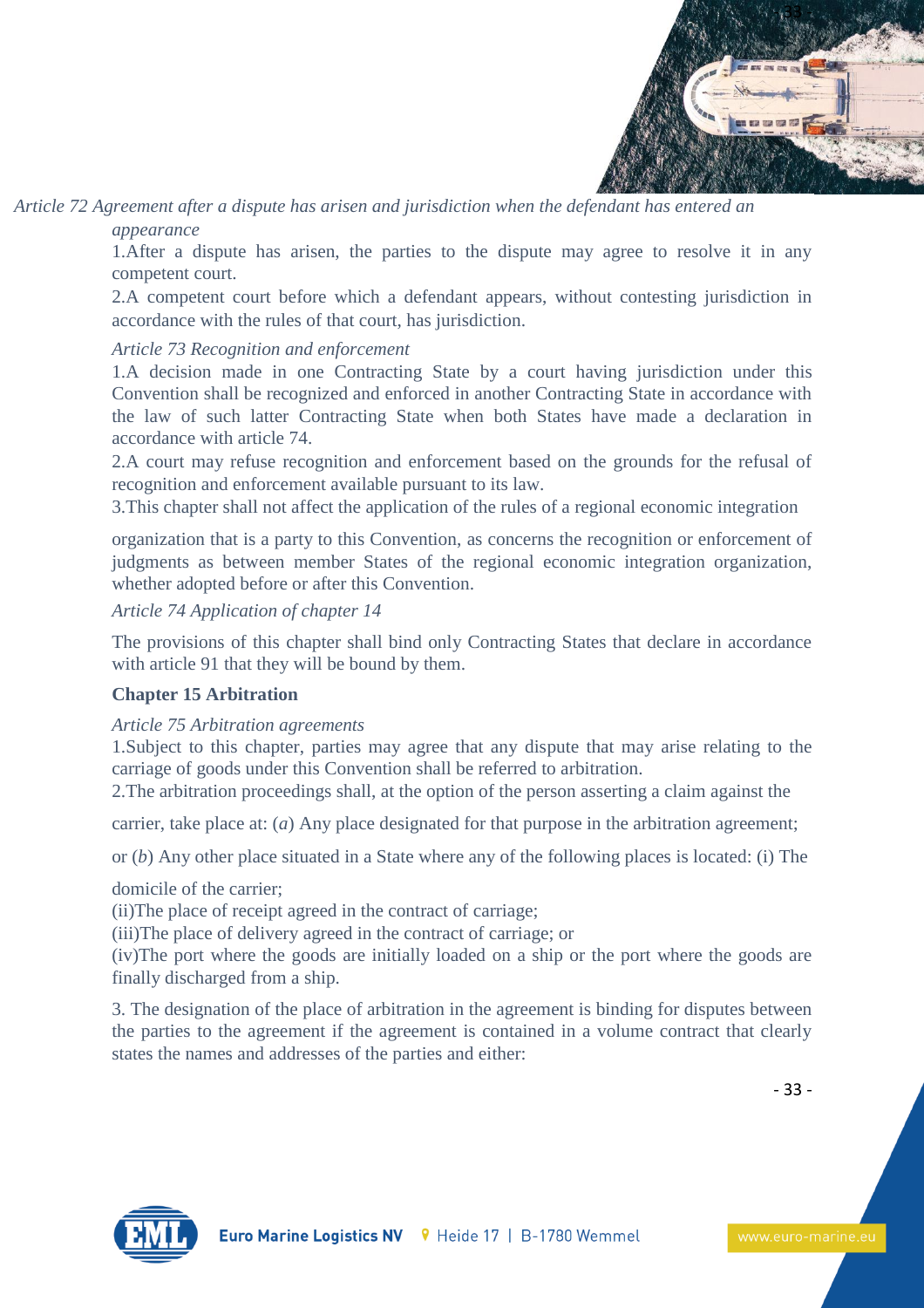

(*a*) Is individually negotiated; or

(*b*) Contains a prominent statement that there is an arbitration agreement and specifies the sections of the volume contract containing the arbitration agreement.

4. When an arbitration agreement has been concluded in accordance with paragraph 3 of this article, a person that is not a party to the volume contract is bound by the designation of the place of arbitration in that agreement only if:

(*a*) The place of arbitration designated in the agreement is situated in one of the places referred to in subparagraph 2 (*b*) of this article;

(*b*) The agreement is contained in the transport document or electronic transport record;

(*c*) The person to be bound is given timely and adequate notice of the place of arbitration; and

(*d*) Applicable law permits that person to be bound by the arbitration agreement.

5. The provisions of paragraphs 1, 2, 3 and 4 of this article are deemed to be part of every arbitration clause or agreement, and any term of such clause or agreement to the extent that it is inconsistent therewith is void.

*Article 76 Arbitration agreement in non-liner transportation*

1. Nothing in this Convention affects the enforceability of an arbitration agreement in a contract of carriage in non-liner transportation to which this Convention or the provisions of this Convention apply by reason of:

(*a*) The application of article 7; or

(*b*) The parties' voluntary incorporation of this Convention in a contract of carriage that would not otherwise be subject to this Convention.

2. Notwithstanding paragraph 1 of this article, an arbitration agreement in a transport document or electronic transport record to which this Convention applies by reason of the application of article 7 is subject to this chapter unless such a transport document or electronic transport record:

(*a*) Identifies the parties to and the date of the charter party or other contract excluded from

the application of this Convention by reason of the application of article 6; and

(*b*) Incorporates by specific reference the clause in the charter party or other contract that contains the terms of the arbitration agreement.

*Article 77 Agreement to arbitrate after a dispute has arisen*

Notwithstanding the provisions of this chapter and chapter 14, after a dispute has arisen the parties to the dispute may agree to resolve it by arbitration in any place.

*Article 78 Application of chapter 15*

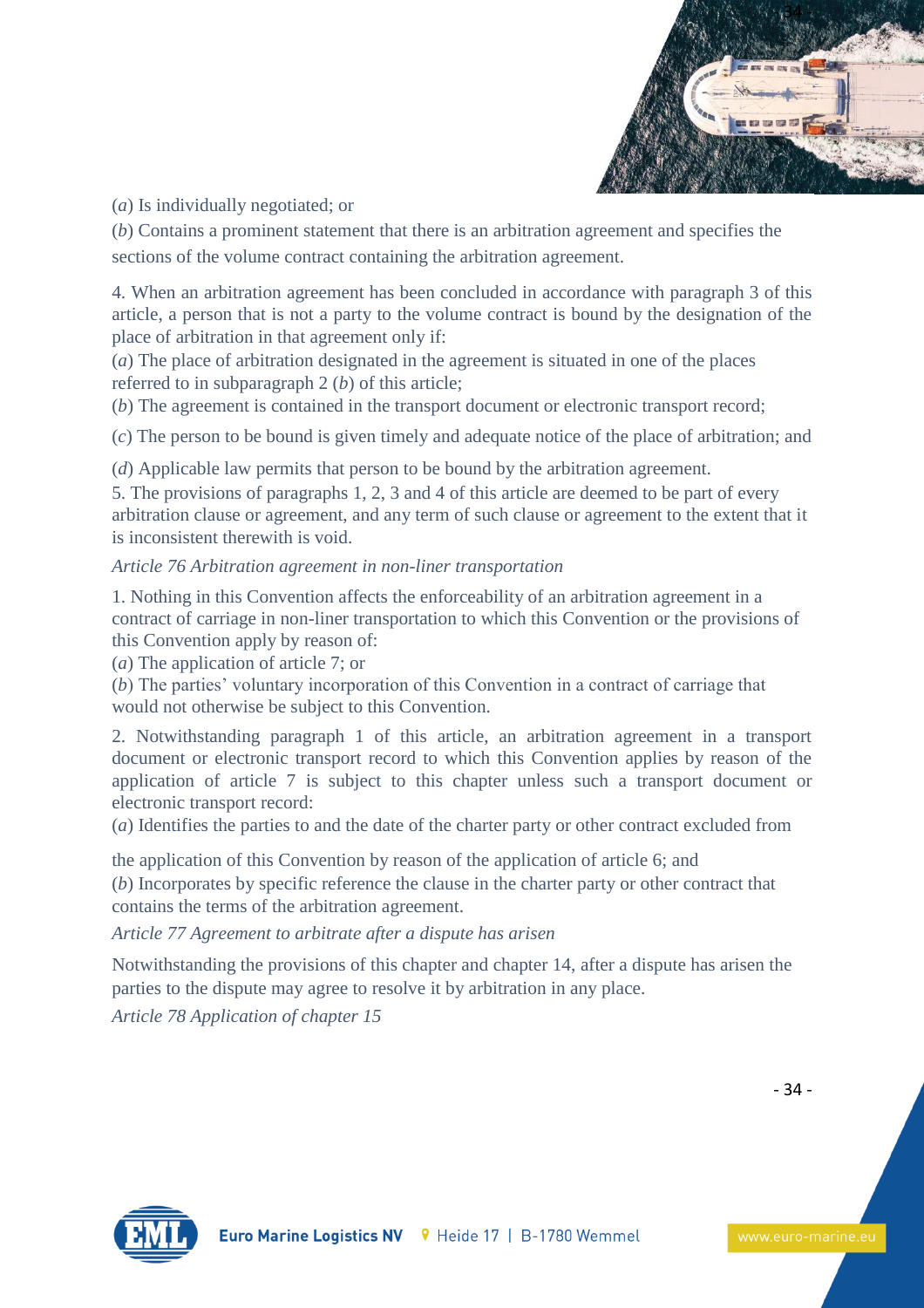

The provisions of this chapter shall bind only Contracting States that declare in accordance with article 91 that they will be bound by them.

## **Chapter 16 Validity of contractual terms**

*Article 79 General provisions*

1. Unless otherwise provided in this Convention, any term in a contract of carriage is void to the extent that it:

(*a*) Directly or indirectly excludes or limits the obligations of the carrier or a maritime performing party under this Convention;

(*b*) Directly or indirectly excludes or limits the liability of the carrier or a maritime performing party for breach of an obligation under this Convention; or

(*c*) Assigns a benefit of insurance of the goods in favor of the carrier or a person referred to in article 18.

2. Unless otherwise provided in this Convention, any term in a contract of carriage is void to the extent that it:

(*a*) Directly or indirectly excludes, limits or increases the obligations under this Convention of the shipper, consignee, controlling party, holder or documentary shipper; or

(*b*) Directly or indirectly excludes, limits or increases the liability of the shipper, consignee, controlling party, holder or documentary shipper for breach of any of its obligations under this Convention.

## *Article 80 Special rules for volume contracts*

1. Notwithstanding article 79, which this Convention applies liabilities than those imposed as between the carrier and may provide for greater by this Convention.

the shipper, a volume contract to or lesser rights, obligations and

2. A derogation pursuant to paragraph 1 of this article is binding only when:

(*a*) The volume contract contains a prominent statement that it derogates from this Convention;

(*b*) The volume contract is (i) individually negotiated or (ii) prominently specifies the sections of the volume contract containing the derogations;

(*c*) The shipper is given an opportunity and notice of the opportunity to conclude a contract of carriage on terms and conditions that comply with this Convention without any derogation under this article; and

(*d*) The derogation is neither (i) incorporated by reference from another document nor (ii) included in a contract of adhesion that is not subject to negotiation.

3.A carrier's public schedule of prices and services, transport document, electronic transport record or similar document is not a volume contract pursuant to paragraph 1 of this article, but a volume contract may incorporate such documents by reference as terms of the contract.



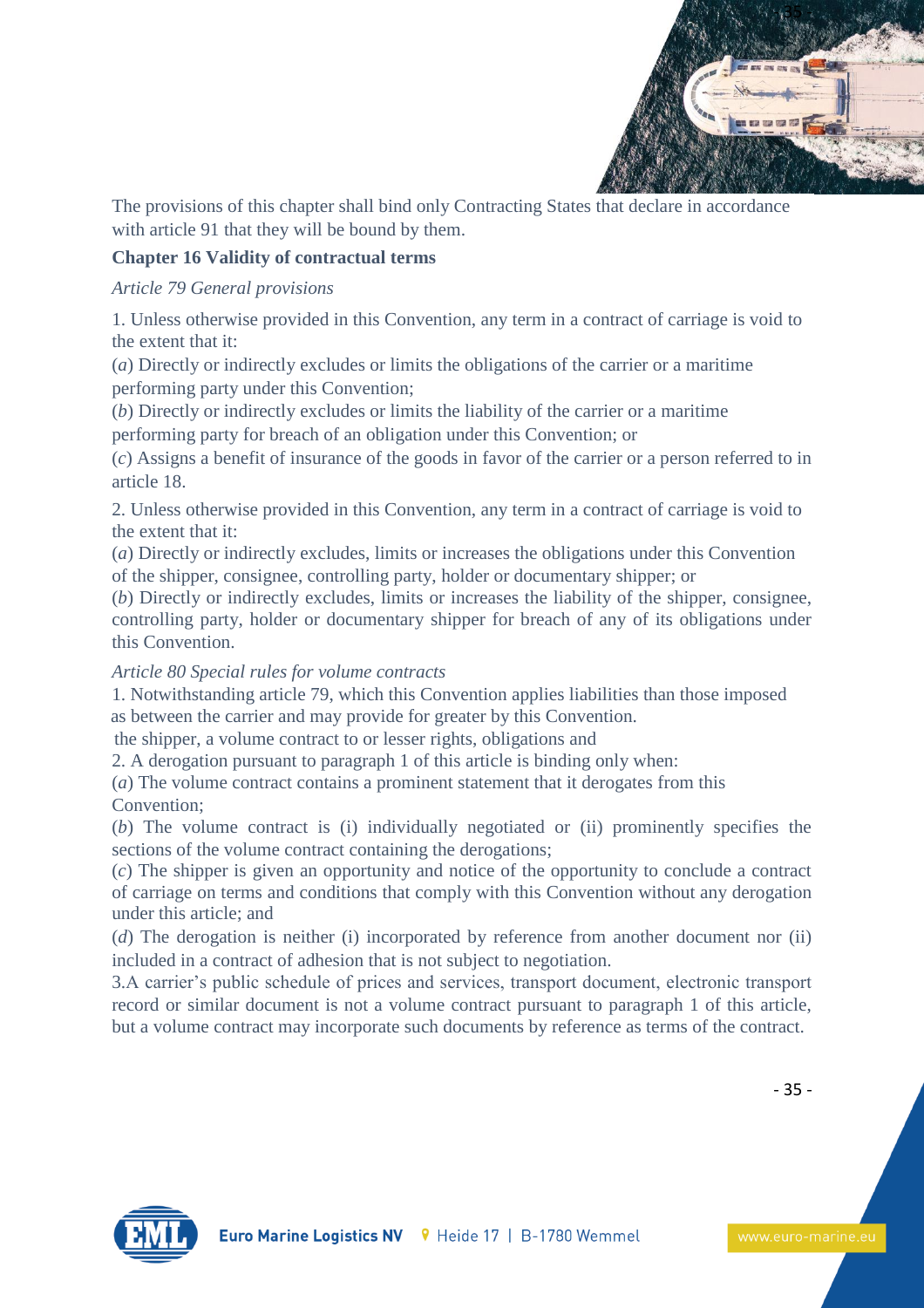

4.Paragraph 1 of this article does not apply to rights and obligations provided in articles 14, subparagraphs (*a*) and (*b*), 29 and 32 or to liability arising from the breach thereof, nor does it apply to any liability arising from an act or omission referred to in article 61.

5.The terms of the volume contract that derogate from this Convention, if the volume contract satisfies the requirements of paragraph 2 of this article, apply between the carrier and any person other than the shipper provided that:

(*a*) Such person received information that prominently states that the volume contract derogates from this

Convention and gave its express consent to be bound by such derogations; and

(*b*) Such consent is not solely set forth in a carrier's public schedule of prices and services, transport document

or electronic transport record.

6. The party claiming the benefit of the derogation bears the burden of proof that the conditions for derogation have been fulfilled.

#### *Article 81 Special rules for live animals and certain other goods*

Notwithstanding article 79 and without prejudice to article 80, the contract of carriage may exclude or limit the obligations or the liability of both the carrier and a maritime performing party if:

(*a*) The goods are live animals, but any such exclusion or limitation will not be effective if the claimant proves that the loss of or damage to the goods, or delay in delivery, resulted from an act or omission of the carrier or of a person referred to in article 18, done with the intent to cause such loss of or damage to the goods or such loss due to delay or done recklessly and with knowledge that such loss or damage or such loss due to delay would probably result; or

(*b*) The character or condition of the goods or the circumstances and terms and conditions under which the carriage is to be performed are such as reasonably to justify a special agreement, provided that such contract of carriage is not related to ordinary commercial shipments made in the ordinary course of trade and that no negotiable transport document or negotiable electronic transport record is issued for the carriage of the goods.

## **Chapter 17 Matters not governed by this convention**

*Article 82 International conventions governing the carriage of goods by other modes of transport*

Nothing in this Convention affects the application of any of the following international conventions in force at the time this Convention enters into force, including any future amendment to such conventions, that regulate the liability of the carrier for loss of or damage to the goods:

- 36 -

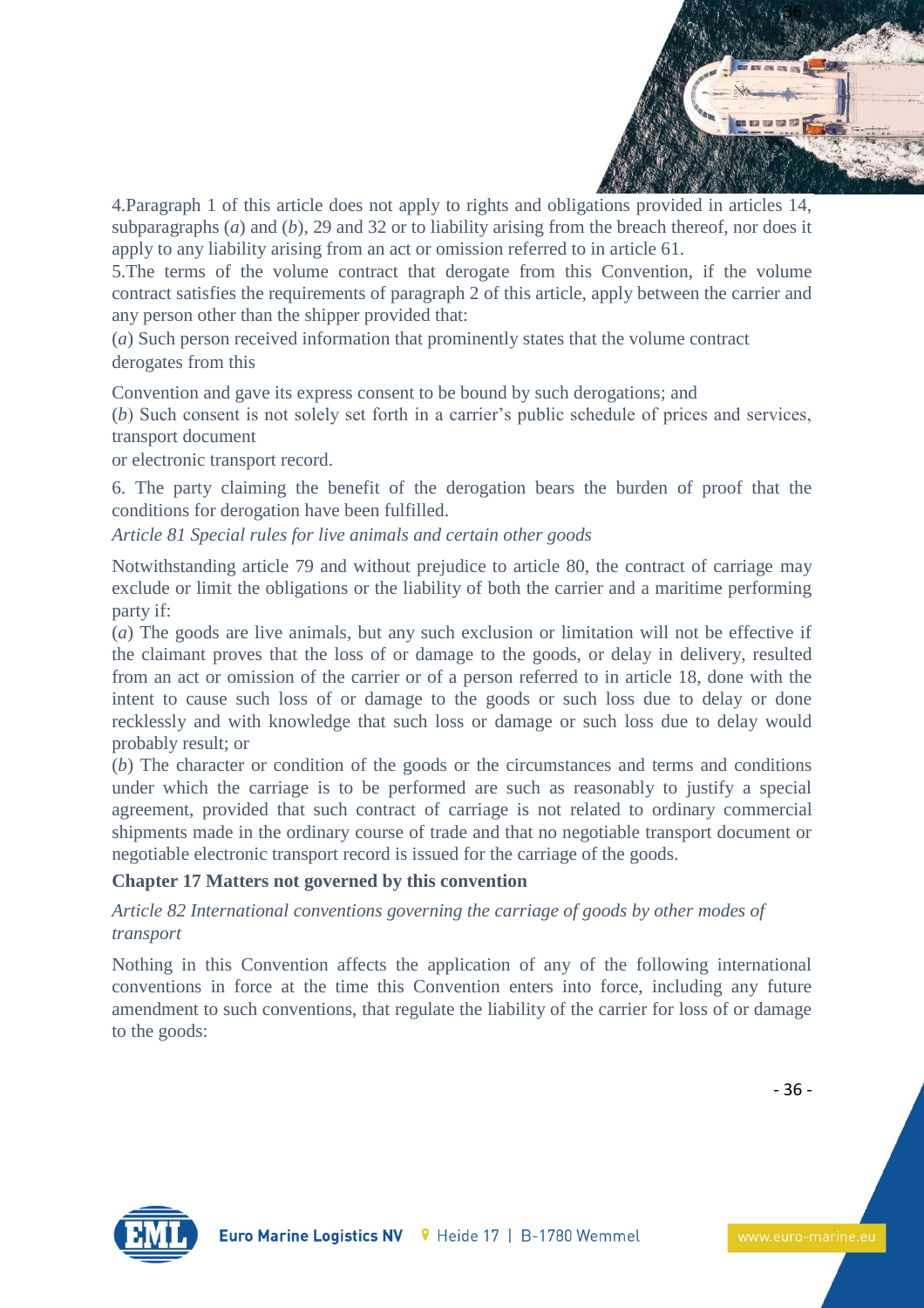

(*a*) Any convention governing the carriage of goods by air to the extent that such convention according to its provisions applies to any part of the contract of carriage;

(*b*) Any convention governing the carriage of goods by road to the extent that such

convention according to its provisions applies to the carriage of goods that remain loaded on a road cargo vehicle carried on board a ship;

(*c*) Any convention governing the carriage of goods by rail to the extent that such convention according to its provisions applies to carriage of goods by sea as a supplement to the carriage by rail; or

(*d*) Any convention governing the carriage of goods by inland waterways to the extent that such convention according to its provisions applies to a carriage of goods without transshipment both by inland waterways and sea.

## *Article 83 Global limitation of liability*

Nothing in this Convention affects the application of any international convention or national law regulating the global limitation of liability of vessel owners.

## *Article 84 General average*

Nothing in this Convention affects the application of terms in the contract of carriage or provisions of national law regarding the adjustment of general average.

## *Article 85 Passengers and luggage*

This Convention does not apply to a contract of carriage for passengers and their luggage.

## *Article 86 Damage caused by nuclear incident*

No liability arises under this Convention for damage caused by a nuclear incident if the operator of a nuclear installation is liable for such damage:

(a) Under the Paris Convention on Third Party Liability in the Field of Nuclear Energy of 29 July 1960 as amended by the Additional Protocol of 28 January 1964 and by the Protocols of 16 November 1982 and 12 February 2004, the Vienna Convention on Civil Liability for Nuclear Damage of 21 May 1963 as amended by the Joint Protocol Relating to the Application

of the Vienna Convention and the Paris Convention of 21 September 1988 and as amended by the Protocol to Amend the 1963 Vienna Convention on Civil Liability for Nuclear Damage of 12 September 1997, or the Convention on Supplementary Compensation for Nuclear Damage of 12 September 1997, including any amendment to these conventions and any future convention in respect of the liability of the operator of a nuclear installation for damage caused by a nuclear incident; or

(b) Under national law applicable to the liability for such damage, provided that such law is in all respects as favorable to persons that may suffer damage as either the Paris or Vienna Conventions or the Convention on Supplementary Compensation for Nuclear Damage.

- 37 -

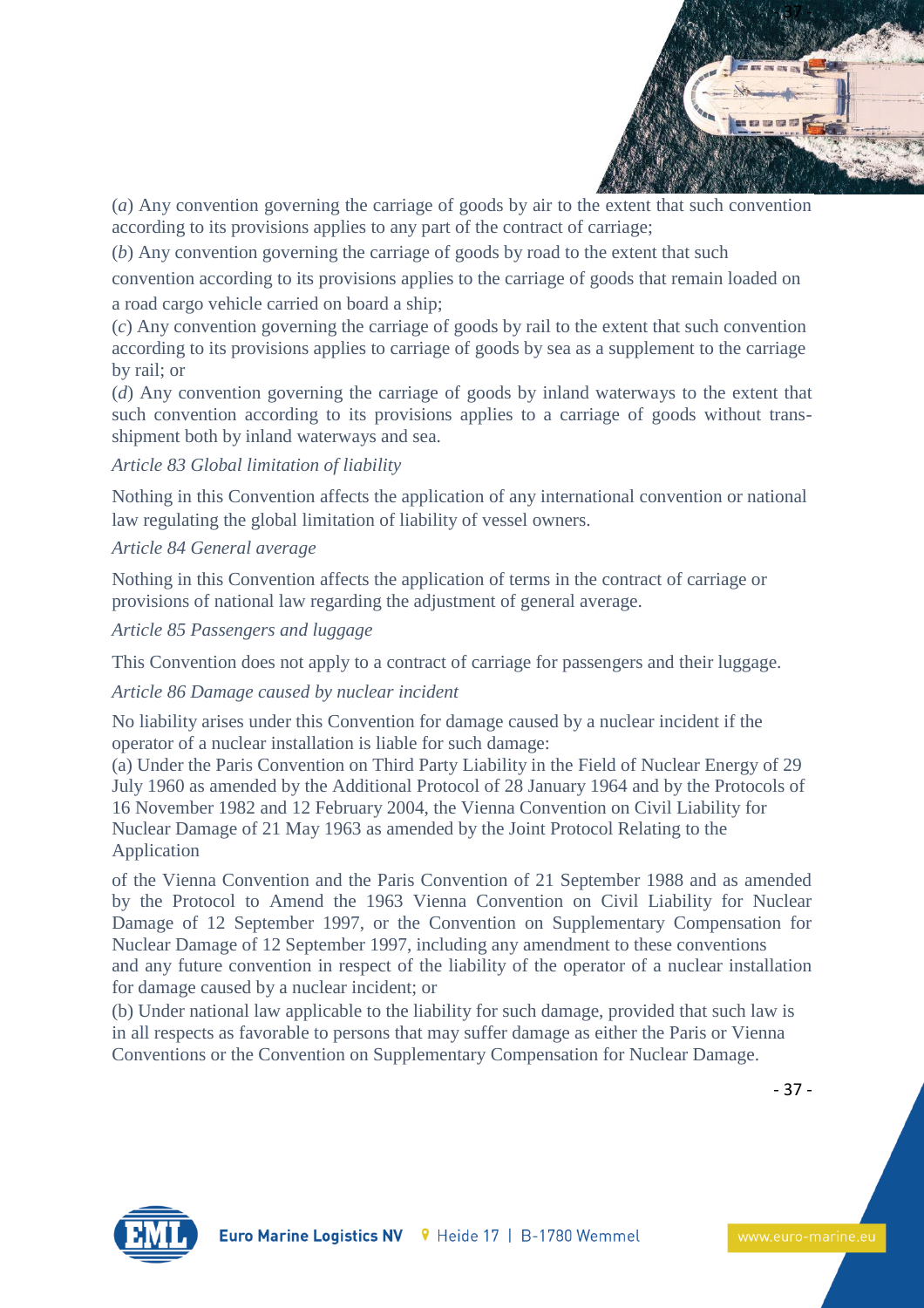

## **Chapter 18 Final clauses**

*Article 87 Depositary*

The Secretary-General of the United Nations is hereby designated as the depositary of this Convention.

#### *Article 88 Signature, ratification, acceptance, approval or accession*

1.This Convention is open for signature by all States at Rotterdam, the Netherlands, on 23 September 2009, and thereafter at the Headquarters of the United Nations in New York.

2.This Convention is subject to ratification, acceptance or approval by the signatory States.

3.This Convention is open for accession by all States that are not signatory States as from the date it is open for signature.

4.Instruments of ratification, acceptance, approval and accession are to be deposited with theSecretary-General of the United Nations.

*Article 89 Denunciation of other conventions*

1. A State that ratifies, accepts, approves or accedes to this Convention and is a party to the International

Convention for the Unification of certain Rules of Law relating to Bills of Lading signed at Brussels on 25

August 1924, to the Protocol to amend the International Convention for the Unification of certain Rules of Law relating to Bills of Lading, signed at Brussels on 23 February 1968, or to the Protocol to amend the International Convention for the Unification of certain Rules of Law relating to Bills of Lading as Modified by the Amending Protocol of 23 February 1968, signed at Brussels on 21 December 1979, shall at the same time denounce that Convention and the protocol or protocols thereto to which it is a party by notifying the Government of Belgium to that effect, with a declaration that the denunciation is to take effect as from the date when this Convention enters into force in respect of that State.

2. A State that ratifies, accepts, approves or accedes to this Convention and is a party to the United Nations Convention on the Carriage of Goods by Sea concluded at Hamburg on 31 March 1978 shall at the same time denounce that Convention by notifying the Secretary-General of the United Nations to that effect, with a declaration that the denunciation is to take effect as from the date when this Convention enters into force in respect of that State.

3. For the purposes of this article, ratifications, acceptances, approvals and accessions in respect of this Convention by States parties to the instruments listed in paragraphs 1 and 2 of this article that are notified to the depositary after this Convention has entered into force are not effective until such denunciations as may be required on the part of those States in respect of these instruments have become effective. The depositary of this Convention shall consult with the Government of Belgium, as the depositary of the instruments referred to in paragraph 1 of this article, so as to ensure necessary coordination in this respect.

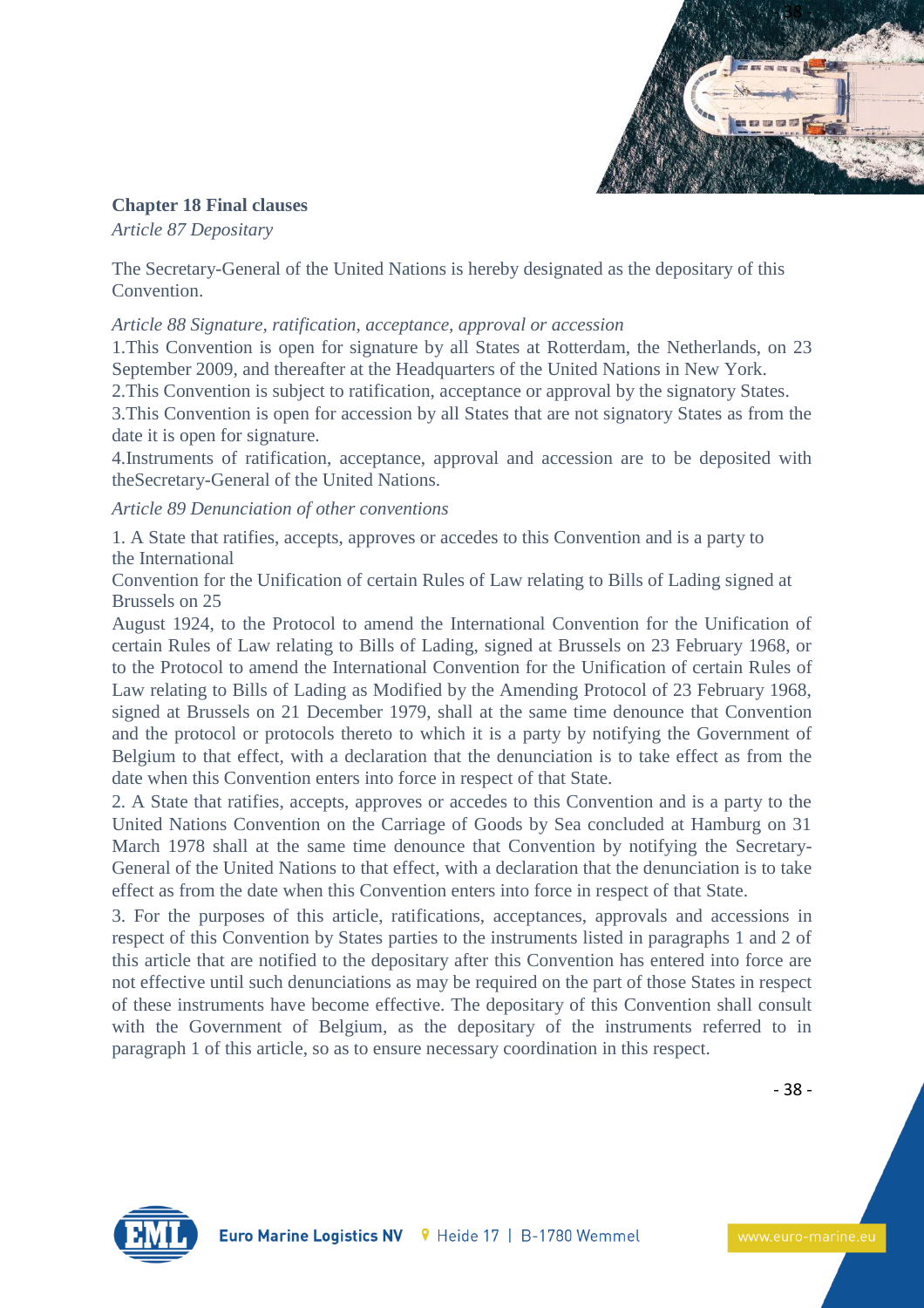

#### *Article 90 Reservations*

No reservation is permitted to this Convention.

## *Article 91 Procedure and effect of declarations*

1.The declarations permitted by articles 74 and 78 may be made at any time. The initial declarations permitted by article 92, paragraph 1, and article 93, paragraph 2, shall be made at the time of signature, ratification, acceptance, approval or accession. No other declaration is permitted under this Convention.

2.Declarations made at the time of signature are subject to confirmation upon ratification,

acceptance or approval.

3.Declarations and their confirmations are to be in writing and to be formally notified to the depositary.

4.A declaration takes effect simultaneously with the entry into force of this Convention in respect of the State concerned. However, a declaration of which the depositary receives formal notification after such entry into force takes effect on the first day of the month following the expiration of six months after the date of its receipt by the depositary.

5.Any State that makes a declaration under this Convention may withdraw it at any time by a formal notification in writing addressed to the depositary. The withdrawal of a declaration, or its modification where permitted by this Convention, takes effect on the first day of the month following the expiration of six months after the date of the receipt of the notification by the depositary.

## *Article 92 Effect in domestic territorial units*

1.If a Contracting State has two or more territorial units in which different systems of law are applicable in relation to the matters dealt with in this Convention, it may, at the time of signature, ratification, acceptance, approval or accession, declare that this Convention is to extend to all its territorial units or only to one or more of them, and may amend its declaration by submitting another declaration at any time.

2.These declarations are to be notified to the depositary and are to state expressly the territorial units to which the Convention extends.

3.When a Contracting State has declared pursuant to this article that this Convention extends to one or more but not all of its territorial units, a place located in a territorial unit to which this Convention does not extend is not considered to be in a Contracting State for the purposes of this Convention.

4.If a Contracting State makes no declaration pursuant to paragraph 1 of this article, the Convention is to extend to all territorial units of that State.

## *Article 93 Participation by regional economic integration organizations*

1.A regional economic integration organization that is constituted by sovereign States and has competence over certain matters governed by this Convention may similarly sign, ratify,

- 39 -

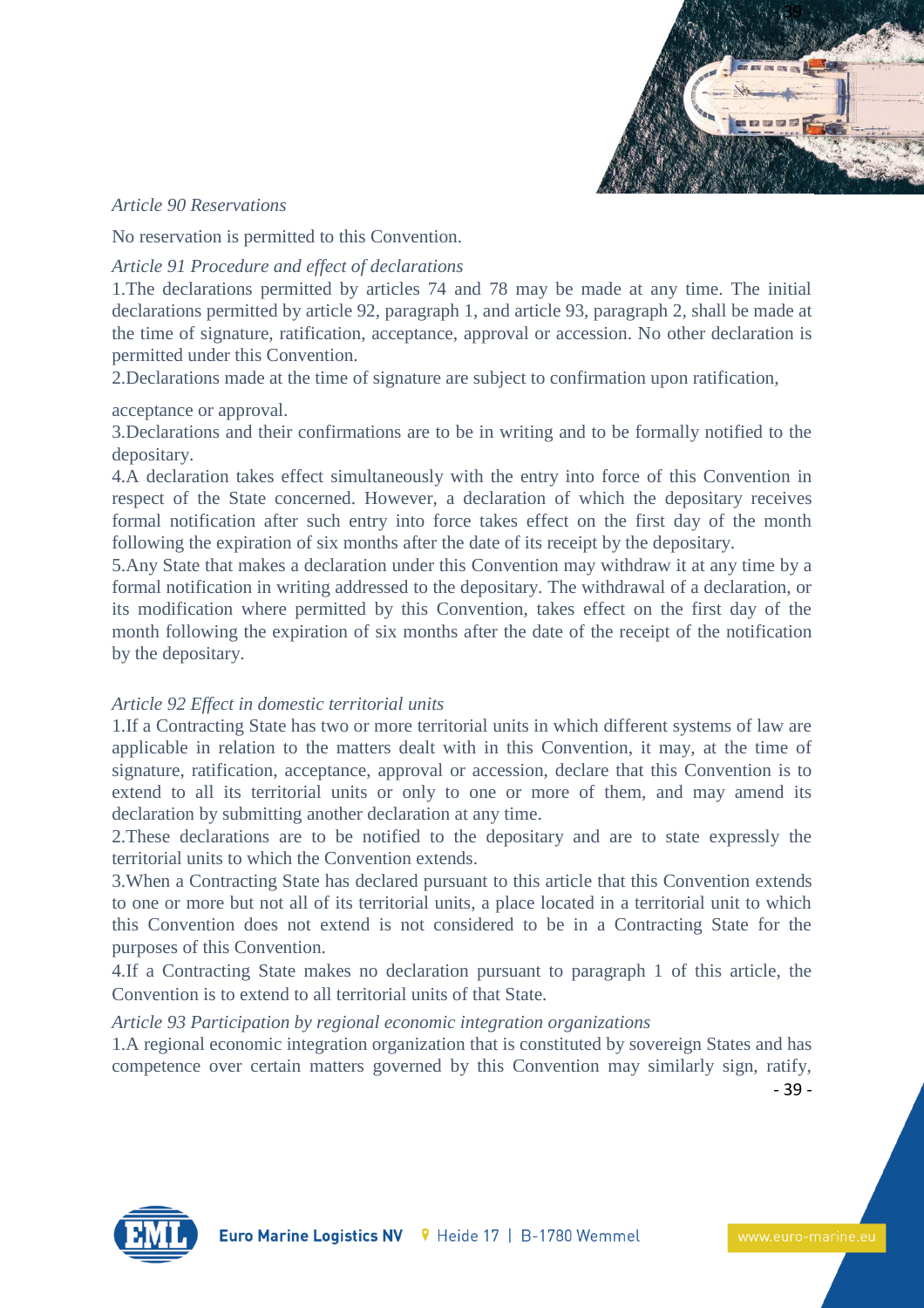

accept, approve or accede to this Convention. The regional economic integration organization shall in that case have the rights and obligations of a Contracting State, to the extent that that organization has competence over matters governed by this Convention. When the number of Contracting States is relevant in this Convention, the regional economic integration organization does not count as a Contracting State in addition to its member States which are Contracting States.

2.The regional economic integration organization shall, at the time of signature, ratification, acceptance, approval or accession, make a declaration to the depositary specifying the matters governed by this Convention in respect of which competence has been transferred to that organization by its member States. The regional economic integration organization shall promptly notify the depositary of any changes to the distribution of competence, including new transfers of competence, specified in the declaration pursuant to this paragraph.

3.Any reference to a "Contracting State" or "Contracting States" in this Convention applies equally to a regional economic integration organization when the context so requires.

## *Article 94 Entry into force*

1.This Convention enters into force on the first day of the month following the expiration of one year after the date of deposit of the twentieth instrument of ratification, acceptance, approval or accession.

2.For each State that becomes a Contracting State to this Convention after the date of the deposit of the twentieth instrument of ratification, acceptance, approval or accession, this Convention enters into force on the first day of the month following the expiration of one year after the deposit of the appropriate instrument on behalf of that State.

3.Each Contracting State shall apply this Convention to contracts of carriage concluded on or after the date of the entry into force of this Convention in respect of that State.

## *Article 95 Revision and amendment*

1.At the request of not less than one third of the Contracting States to this Convention, theSecretary-General of the United Nations shall convene a conference of the Contracting States for revising or amending it.

2.Any instrument of ratification, acceptance, approval or accession deposited after the entry into force of an amendment to this Convention is deemed to apply to the Convention as amended.

## *Article 96 Denunciation of this Convention*

1.A Contracting State may denounce this Convention at any time by means of a notification in writing addressed to the depositary.

2.The denunciation takes effect on the first day of the month following the expiration of one year after the notification is received by the depositary. If a longer period is specified in the

- 40 -